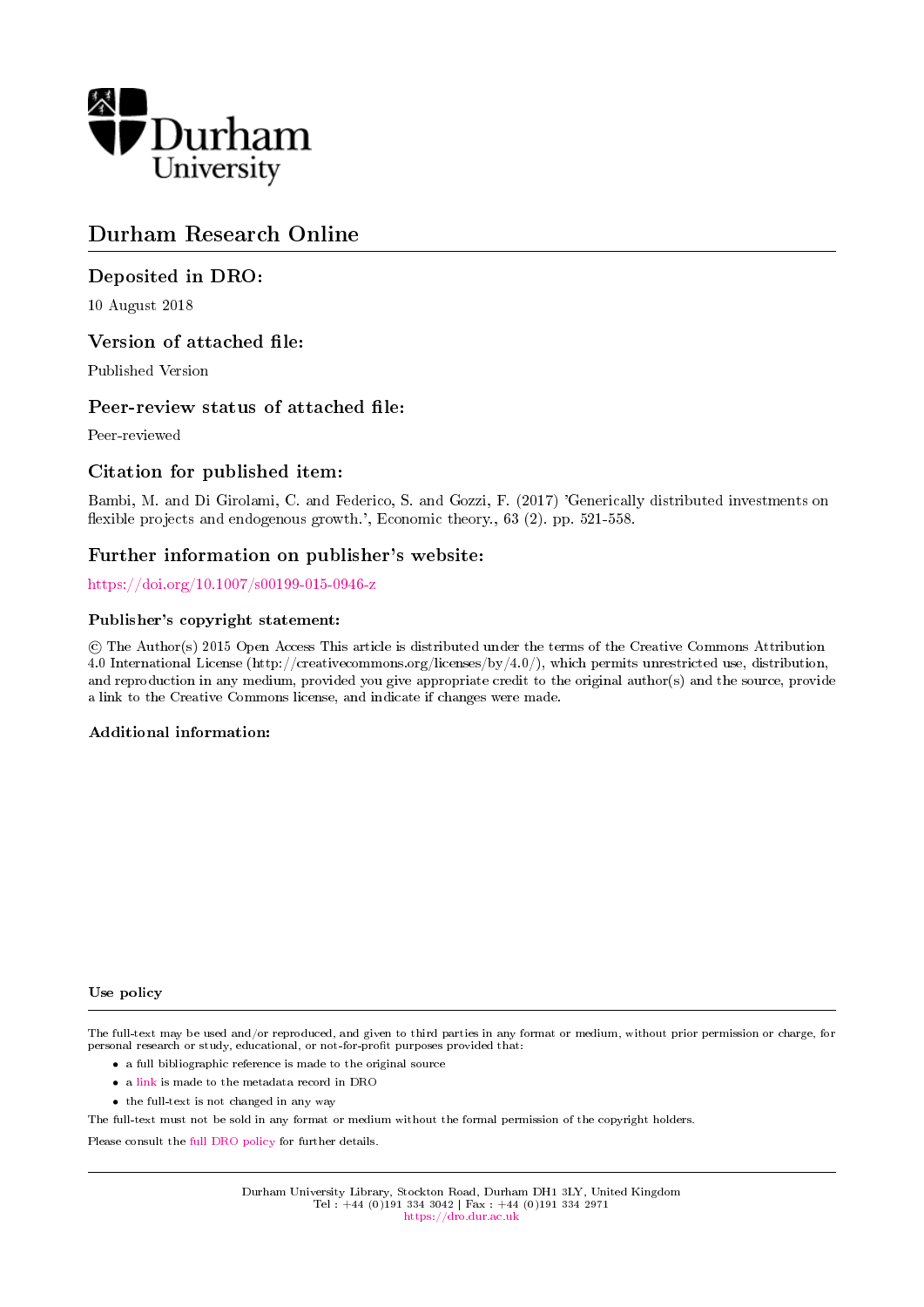

RESEARCH ARTICLE

# **Generically distributed investments on flexible projects and endogenous growth**

**Mauro Bambi<sup>1</sup> · Cristina Di Girolami<sup>2</sup> · Salvatore Federico3 · Fausto Gozzi<sup>4</sup>**

Received: 6 May 2015 / Accepted: 12 December 2015 / Published online: 29 December 2015 © The Author(s) 2015. This article is published with open access at Springerlink.com

**Abstract** In this paper we study an endogenous growth model where investments are (generically) distributed over multi-period flexible projects leading to new capital once completed. Recently developed techniques in dynamic programming are adapted and used to unveil the global dynamics of this model. Based on this analytical ground, several numerical exercises are performed to show the quantitative relevance of the analytical findings with an emphasis on the relation between project features and economic growth and speed of convergence toward the balanced growth path.

**Keywords** Endogenous growth · Investment projects · Distributed delays · Optimal control · Dynamic programming · Infinite dimensional problems

**JEL Classification** PE22 · E32 · O40

 $\boxtimes$  Mauro Bambi mauro.bambi@york.ac.uk

Cristina Di Girolami was partially supported by the Fernard Braudel-IFER outgoing fellowship, funded by the Fondation Maison de Science de l'Homme and the European Commission, Action Marie Curie COFUND, 7e PCRD.

**Electronic supplementary material** The online version of this article (doi[:10.1007/s00199-015-0946-z\)](http://dx.doi.org/10.1007/s00199-015-0946-z) contains supplementary material, which is available to authorized users.

<sup>&</sup>lt;sup>1</sup> Department of Economics and Related Studies, University of York, York, UK

<sup>2</sup> Dipartimento di Economia Aziendale, Università di Pescara, Pescara, Italy

<sup>3</sup> Dipartimento di Scienze per l'Economia e l'Impresa, Università di Firenze, Florence, Italy

<sup>4</sup> Dipartimento di Scienze Economiche ed Aziendali, Università LUISS - Guido Carli, Rome, Italy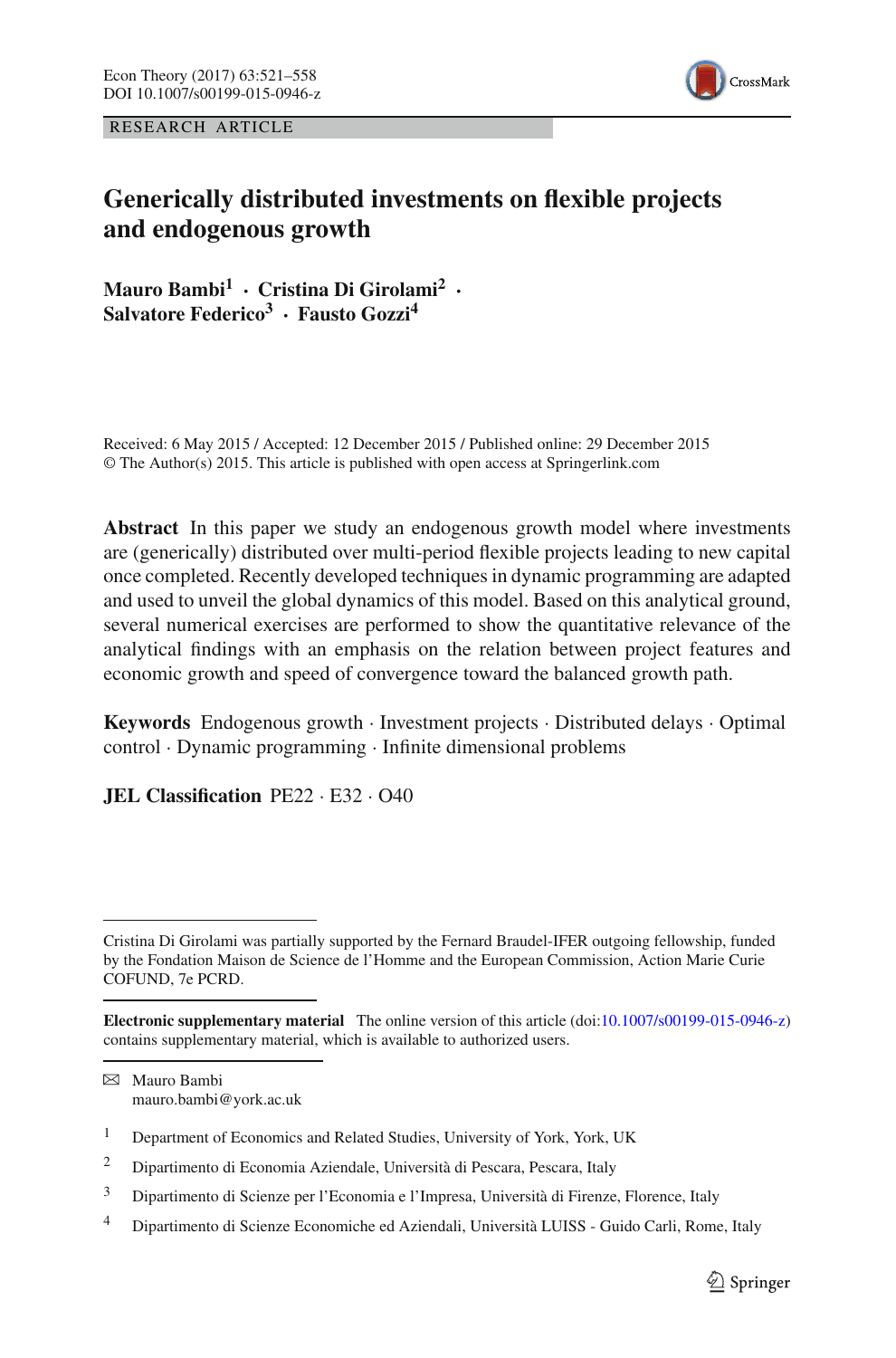## **1 Introduction**

*Motivation*: The notion of investment project has been often used in the economic growth literature [e.g., [Asea and Zak](#page-37-0) [\(1999](#page-37-0)), [Bambi](#page-37-1) [\(2008](#page-37-1)) and [Bambi et al.](#page-37-2) [\(2012](#page-37-2))] and in the real business cycle literature [e.g., by [Kydland and Prescott](#page-38-0) [\(1982\)](#page-38-0)] to introduce gestation lags in the production of capital goods. In these contributions, a project has always three features. First, it requires several stages before its completion and, once completed, leads to new productive capital; therefore, an (exogenously given) lag of several periods exists between the beginning of a project and the formation of new productive capital. Secondly, the amount of resources allocated to a project, as well as its objective, are decided at its beginning and cannot be adjusted afterward. For this reason, we refer to this kind of projects as *fixed projects*. [1](#page-2-0) Lastly, the investment distribution over the fixed projects is exogenously given and, furthermore, not generic. More precisely, it is often assumed that the investment is either spread evenly over all the projects independently on their degree of completion (uniform distribution), or concentrated on the project at its earliest stage (i.e., pure investment lag case).<sup>2</sup>

While the first feature is confirmed by several empirical evidences [e.g., [Koeva](#page-38-1)] [\(2000\)](#page-38-1)], the other two features are less convincing and are often introduced to make the model more analytically tractable. The assumption of fixed projects seems even more restrictive when capital is constructed broadly "to encompass human capital, knowledge, public infrastructure, and so on" [see [Barro and Sala-i Martin](#page-37-3) [\(2004\)](#page-37-3)] as it is usually the case with endogenous growth models having linear technology.

In fact, several empirical evidences point to projects with a certain degree of flexibility. Among them, those on public infrastructures are probably the most popular. In the UK, the government started in 2009, as a consequence of the recession, a public spending review which comprehended 217 projects, totaling 34 billion pounds (The Independent June 17, 2010); following the review, several of these projects were reduced or even axed as the building of new schools for around 5 billion pounds (Guardian, 6 July 2010), or the building of new hospitals for more than 2.5 billion pounds (The Telegraph, March [3](#page-2-2), 2009).<sup>3</sup>

The third feature is also not confirmed by several recent contributions pointing out to alternative distributions over the projects. In a model with projects lasting four quarters, [Altug](#page-37-4) [\(1989\)](#page-37-4) estimates that 70 percent of the resources are allocated in the first two quarters and strongly reject the hypothesis of uniform distribution in favor of

<span id="page-2-0"></span> $1$  It is worth noting that a project already started is fixed not because the investment is irreversible but because the resources necessary to complete it are predetermined or committed at its beginning. This difference will result plainly clear in Section 2.1 where we will formally define the projects.

<span id="page-2-1"></span><sup>2</sup> Kydland and Prescott propose a model setup with a generic distribution, but the equilibrium path is numerically computed by assuming the two previously described distributions (i.e., uniform distribution or pure investment lag).

<span id="page-2-2"></span> $3$  Evidences of opposite sign can be also found in the literature. Recently [Flyvbjerg et al.](#page-37-5) [\(2002\)](#page-37-5) and [Flyvbjerg et al.](#page-37-6) [\(2003\)](#page-37-6) have estimated that additional resources were required to complete around 90% of a sample of 258 public transportation infrastructure projects in the USA and that the additional resources added over time amount for the 20–40% of the initially planned investment. Modifications to public works are also contemplated and regulated by law in some European Countries as shown, for example, by the Italian Law 109 approved in 1994.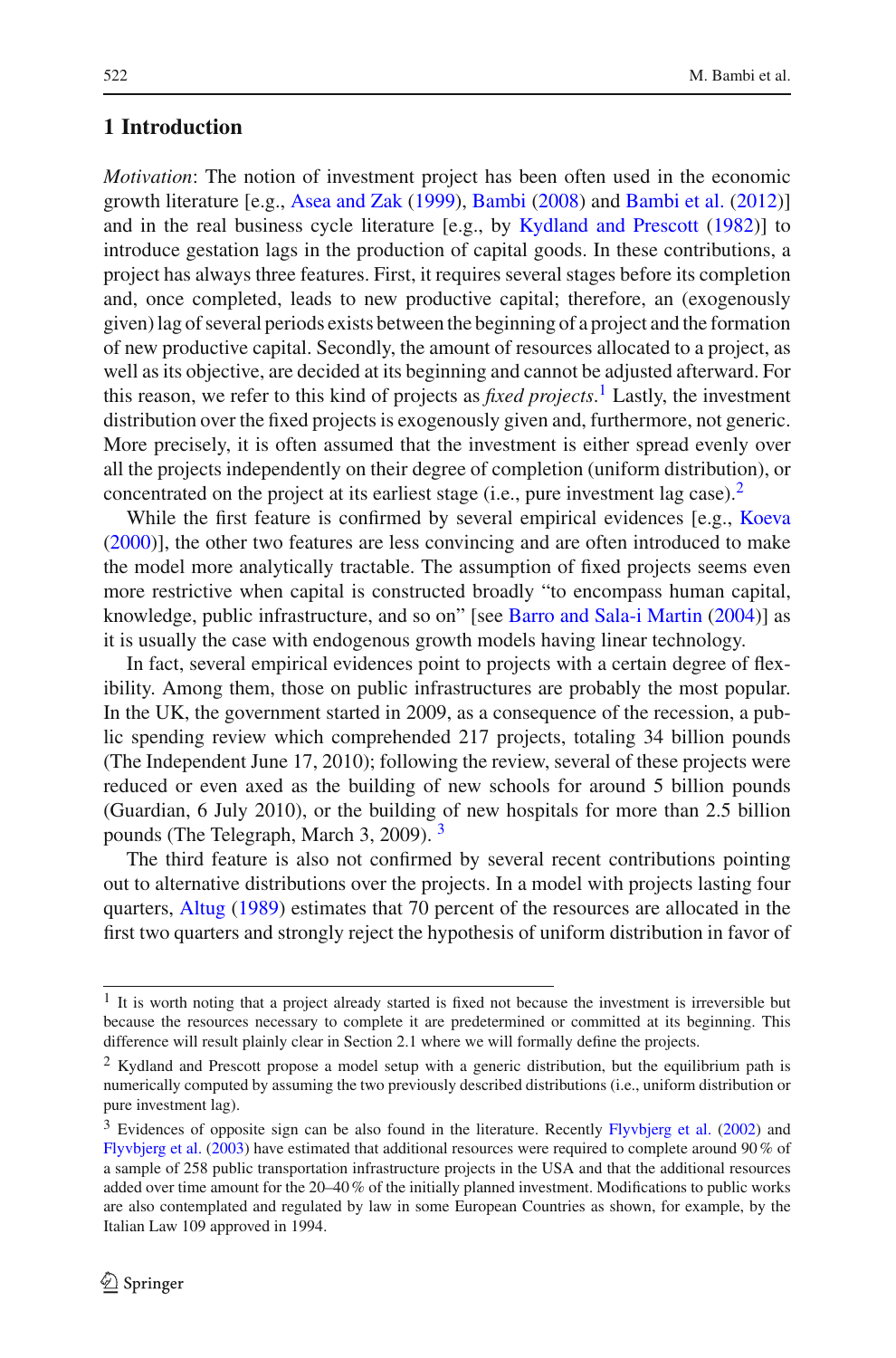a *decreasing exponential distribution*. Similar results are found by [Park](#page-38-2) [\(1984\)](#page-38-2) when the projects take three quarters to be completed. On the other hand, some authors [e.g., [Christiano and Todd](#page-37-7) [\(1996\)](#page-37-7) or [Del Boca et al.](#page-37-8) [\(2008\)](#page-37-8)] have found evidences in support of an *increasing exponential distribution* according to which a close to zero proportion of resources is allocated in the first stage of the project (planning) and increasingly higher in the other stages (construction). Other distributions identified by the literature are a *U-shaped distribution* [e.g., [Zhou](#page-38-3) [\(2000\)](#page-38-3) and [Peeters](#page-38-4) [\(1998](#page-38-4))] and a *hump-shaped distribution* [e.g., [Altug](#page-37-4) [\(1989](#page-37-4))]. Interestingly, there is also evidence that the heterogeneity in the distributions can be country specific [e.g., [Peeters\(1998\)](#page-38-4)].

The heterogeneity in the project's characteristics (i.e., investment distribution and project's length) seems even more compelling when we consider not only physical capital but also human capital, public infrastructure, etc. For example, the realization of public infrastructures projects varies significantly across countries with some reporting significant delays in their completion.<sup>[4](#page-3-0)</sup> Of course, the heterogeneity in the project's features becomes even more evident when we compare the developed with developing countries as emerges from a quite large literature on construction projects showing that the actual project's length is, on average, longer in developing countries where it can arrive to be twice the estimated project duration.<sup>5</sup>

Therefore, the aim of this paper was to develop an endogenous growth model characterized by *generically distributed investment over flexible multi-period projects* to account for the empirical evidences just described and to investigate how much the growth rate and transitional dynamics can be affected both qualitatively and quantitatively by differences in the project's characteristics. In this extent, we depart from the standard assumptions used in the literature by modifying the second and third features of the investment projects.

*Description of the Model*: The engine of growth in our economy is the presence of constant returns to scale in the capital stock which is the only accumulating factor of production. A linear technology is a useful assumption for several reasons. First, because capital is then defined in a broader sense, and our results can be related to the empirical evidences on investments in public infrastructures, human capital formation, and construction mentioned before; second, because it lets us investigate the global rather than the local dynamics of the economy, the welfare analysis can be done without the usual problems related to the approximation errors.

Our analysis focuses on the centralized version of the model where a benevolent social planner decides, as usual, how much to consume and save in each period; however, the aggregate net investment contributes to the development of all the projects not yet completed (*flexibility*), each of them leading to new capital at different dates in the future. Then new capital is obtained as the weighted (Riemann) sum of all the investments undertaken over a given (finite) time interval, and as its limit when we

<sup>2</sup> Springer

<span id="page-3-0"></span><sup>&</sup>lt;sup>4</sup> A typical example is the list of the incomplete public projects recently published by the Italian Public Infrastructure and Transport Ministry (see "Elenco Anagrafe Opere Incompiute," Ministero per le Infrastrutture e Transporti).

<span id="page-3-1"></span><sup>5</sup> [Koushki et al.](#page-38-5) [\(2005](#page-38-5)) shows that the estimated residential construction project duration in Kuwait is on average 8.3 months (planning) plus 9.4 months (construction), while the actual is 8.3 plus 18.2 months. Similar results are found in studies focusing on other developing countries such as Nigeria [\(Mansfield et al.](#page-38-6) [1994\)](#page-38-6) and Jordan [\(Al-Momani 2000](#page-37-9)).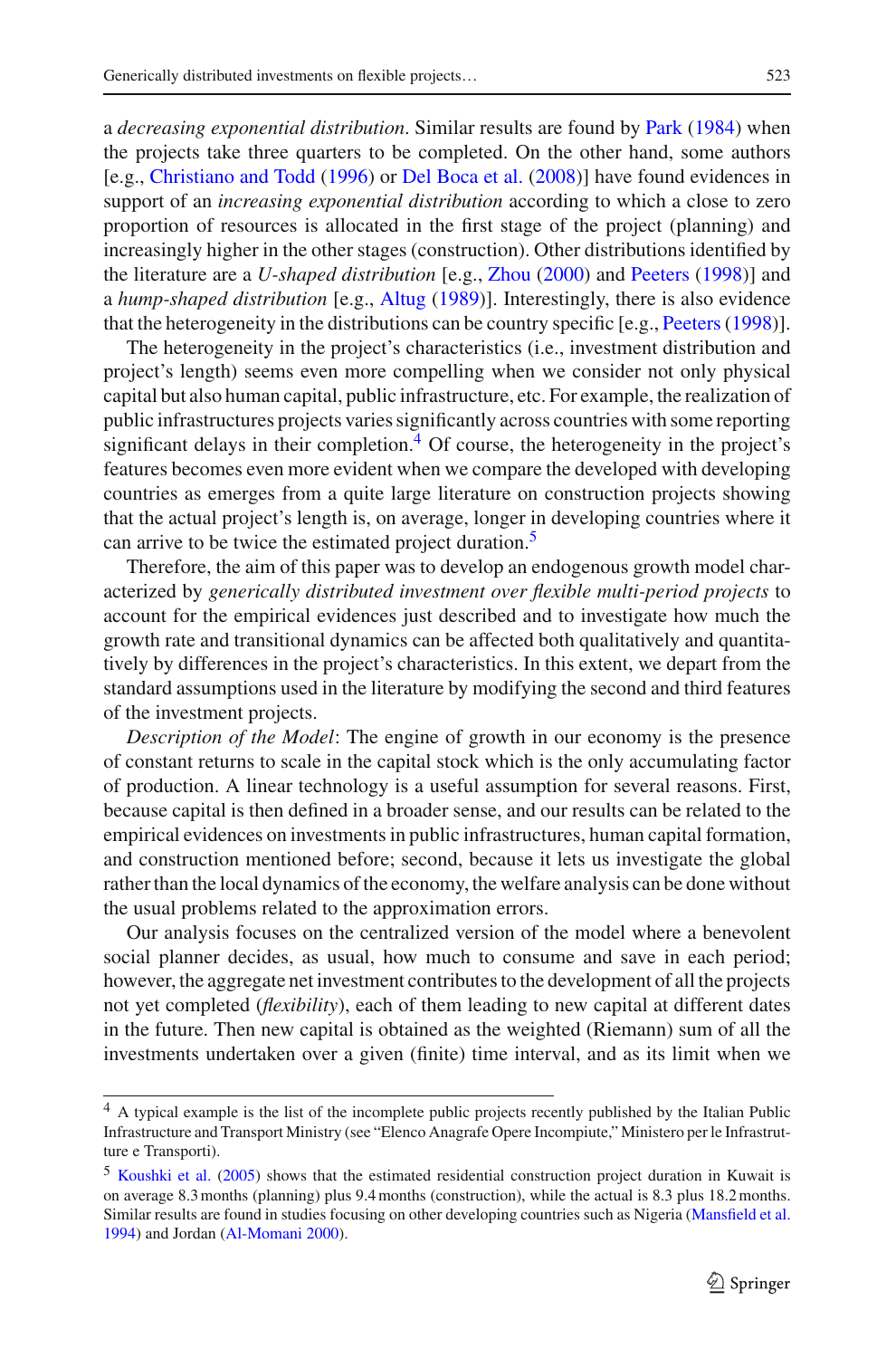move to continuous time. The other departure from the existing literature is to allow for a *generic distribution* of the investment over the (flexible) projects by keeping generic, but still exogenous as in Kydland and Prescott, the weights in the previously mentioned (Riemann) sum.

Before moving to our results, we stress that a project in our model is defined as flexible not because the generic investment distributions is endogenous but rather because the resources to be invested for its advancement or completion are not predetermined as in the fixed case explained at the beginning of this introduction.

*Main Results*: The paper contributes to the existing literature in three ways. First, it provides a full analytical characterization of the global dynamics of an endogenous growth model with investment generically distributed over flexible multi-period projects; this is done in the core part of the paper where we use a dynamic programming approach to unveil the closed-form optimal path of all the aggregate variables. This result is important also because constitutes the solid ground where the quantitative analysis is built on.

Secondly, the dynamic programming approach used in this paper represents a methodological contribution to the existing theoretical literature since it provides, for the first time, a strategy to solve optimal control models where the state equation is an integral delay differential equation (IDDE hereafter). Most importantly, our approach allows to find the optimal path of the aggregate macroeconomic variables explicitly, something not achievable using the existing results on the Pontryagin maximum principle. Moreover, the strategy developed in this paper can be easily adapted and applied to other interesting economic problems such as those on optimal dynamic advertising whose solutions have been always obtained for specific distributions of the forgetting time (see section Related Literature).

Thirdly, our analysis shows that economies with same interest rate, preference discount factor, depreciation rate, and elasticity of intertemporal substitution but different projects' characteristics may grow at different rates and that the heterogeneity in the projects' characteristics may imply quantitatively relevant differences in output growth. For example, we show in one of our first quantitative exercise that the income gap after 100 years between two economies, which are similar but their investment's distributions, is 9.4% when in both economies the length of a project, *d*, is 2 years, but the richest is characterized by time-to-plan (i.e., increasing exponential distribution), while the poorest by a uniform distribution of the investment over the projects. The income gap changes to 37.02% when the poorest is characterized by pure investment lags in production (i.e., Dirac's Delta in −*d*). Even larger differentials are observed if the project length changes from 2 to 3, 4, and 5 years. In the latter, the income gap after 100 years is 109.6% when the poorest has pure investment lags in production, while there is time-to-plan in the richest. Crucially, the effect of different investment distributions on economic growth has not been investigated before; in fact, previous contributions have always focused on the effect of the project's length on economic growth for an exogenously given but specific distribution which assumed all the resource to be invested at the beginning of a project [see [Bambi et al.](#page-37-2) [\(2012](#page-37-2))]. Based on our analytical findings we have also performed some numerical exercises which show two interesting things: First, it is possible to rank the investment distributions in term of their negative effect on economic growth if we exclude the hump-shaped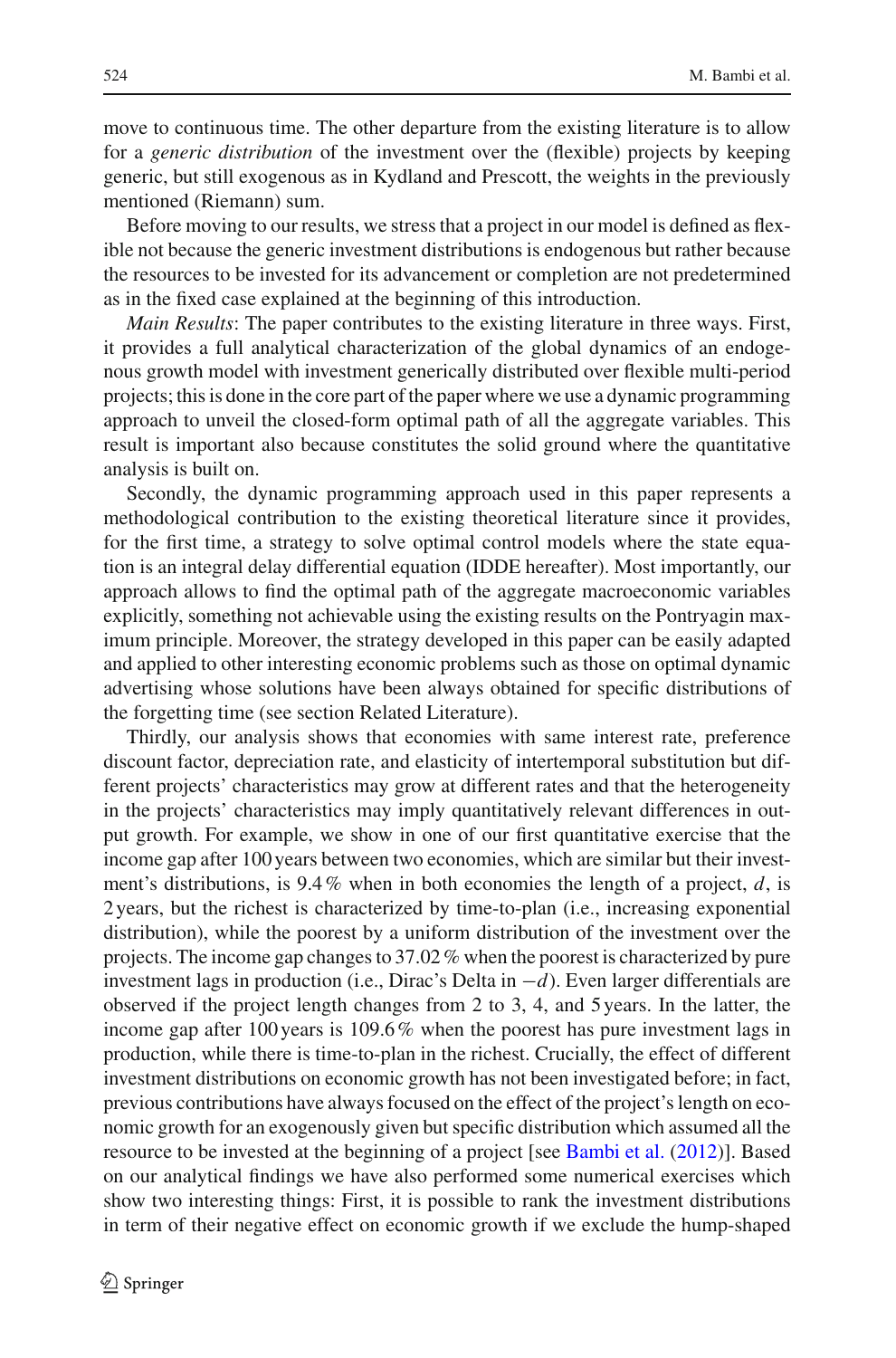distribution; second, the effects of this distribution on economic growth becomes, as expected, more and more negative as the length of the project increases but such change is milder than that implied by other distribution (such as the uniform) for some choices of the project's length (see Table [2\)](#page-28-0).

Lastly, we show how different projects' features modify the transitional dynamics of the s[tandard](#page-37-2) [AK](#page-37-2) [model;](#page-37-2) [again,](#page-37-2) [this](#page-37-2) [analysis](#page-37-2) [generalizes](#page-37-2) [existing](#page-37-2) [results,](#page-37-2) [such](#page-37-2) [as](#page-37-2) Bambi et al. [\(2012](#page-37-2)), which have always focused on the role of the project's length in a pure gestation lag environment (i.e., the investment distribution is a Dirac delta  $\delta_{-d}$ ). In fact, our analysis unveils how different choices of the project's length and of the investment distribution may affect the growth rate and the transitional dynamics of an economy. Furthermore, we propose several quantitative exercises to assess how different projects features affect the average and maximum absolute deviation of the optimal output path from the balanced growth path as well as its speed of convergence. Most importantly, we find that economies with projects' features more detrimental for economic growth are also characterized by a slower convergence to the balanced growth path. The speed of convergence differentials can be quantitative relevant, ranging from 24 to 106  $\%$  for different investment distributions, assuming a project's length of 2 years; such figures change to 56 and 252% when the project's length is 5 years.

The rest of the paper is organized as follows. Sect. [2](#page-5-0) presents the related theoretical literature; Sect. [3](#page-7-0) explains the model setup with emphasis on the definition of the flexible multi-period investment projects and the investment distributions. In Sect. [4,](#page-9-0) we state the problem formally as an optimal control problem, and we prove some important preliminary results. In Sect. [5](#page-16-0) we explain the methodological procedure to deal with this kind of problems and we prove the main theoretical result of the paper. In Sect. [6](#page-20-0) we use the results of Sect. [5](#page-16-0) to describe the balanced growth paths, while in Sect. [7,](#page-22-0) we study the transitional dynamics of the economy. Finally Sect. [8](#page-25-0) assesses numerically the quantitative implications of our model in term of economic growth and transitional dynamics with an emphasis on the speed of convergence and welfare analysis. All proofs are in "Appendix," while in the supplementary material the interesting reader may find the complete procedure used to solve the optimal control problem.

## <span id="page-5-0"></span>**2 Related literature**

Classic[al](#page-38-8) [economists,](#page-38-8) [such](#page-38-8) [as](#page-38-8) [Jevons](#page-38-8) [\(1871](#page-38-7)[,](#page-38-8) [Ch.](#page-38-8) [VII\)](#page-38-8) [and](#page-38-8) [Bohn](#page-38-8) [Bawerk](#page-38-8) von Böhm-Bawerk [\(1890](#page-38-8)), argued that the time required to build new capital is a relevant dimension to be investigated to understand its role on the accumulation of capital and, therefore, on the growth rate and business cycle of an economy. Since then a quite large literature has followed.

Several contributions on economic growth and endogenous fluctuations [see, among others [Kalecki](#page-38-9) [\(1935\)](#page-38-9) and [Benhabib and Rustichini](#page-37-10) [\(1991](#page-37-10)[\),](#page-37-0) [example](#page-37-0) [7,](#page-37-0) [page](#page-37-0) [332,](#page-37-0) Asea and Zak [\(1999](#page-37-0)), [Ferrara et al.](#page-37-11) [\(2014\)](#page-37-11), [Bambi](#page-37-1) [\(2008\)](#page-37-1) and [Bambi et al.](#page-37-12) [\(2014\)](#page-37-12)] have studied analytically the dynamics of economies with pure investment lags and fixed projects. In a stochastic general equilibrium framework, [Kydland and Prescott](#page-38-0) [\(1982\)](#page-38-0) showed that time-to-build may enhance the persistence of fluctuations emerging from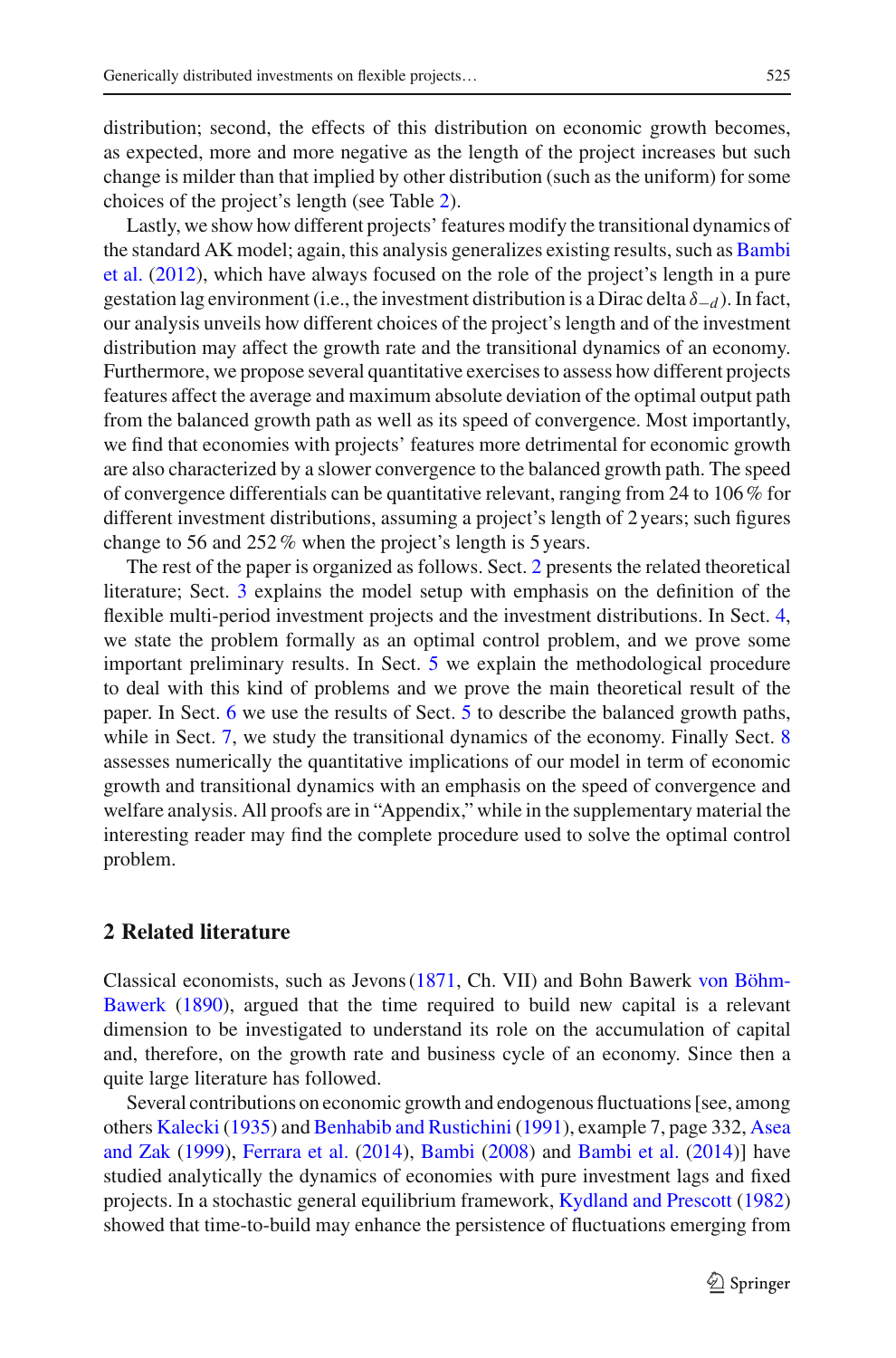exogenous random productivity shocks. As explained in the introduction, our paper differs from this existing literature because we study an endogenous (deterministic) growth model where the investments are generically distributed over flexible projects.

Interestingly, [Lucas](#page-38-10) [\(1981](#page-38-10)) is the contribution which probably shares more similarities with our paper. In fact, [Lucas](#page-38-10) [\(1981\)](#page-38-10) studies, in a partial equilibrium framework, the optimal investment policy for a single firm whose objective is to maximize the discounted flow of profits by choosing the number of projects to initiate taking into account that the limit of the weighted (Riemann) sum of all the initiated projects undertaken over a given (finite) time interval generates new capital stock. Therefore, the capital's formation equation is an IDDE, closely resembling ours.<sup>6</sup> However, there are three crucial differences with respect to his contribution. The first concerns the ownership right of capital; in our model, the firms rent capital at each date from the households and then their profit maximization problem is static, while the households' problem is dynamic and their saving/investment is spread over the not yet completed projects. The second difference is the aim of the analysis, since we are interested in understanding how different distributions and lengths of the projects may affect the growth rate and transitional dynamics of the economy. The last difference is that the main analytical results in Lucas (see [Lucas](#page-38-10) [\(1981\)](#page-38-10), page 43) are obtained by restricting the analysis to those distributions which allow the author to convert the original complicated problem to a classical problem in the calculus of variations. On the other hand, our approach does not require restrictions on the distributions of the investment over the projects. In this extent, we contribute also from a methodological viewpoint by providing an approach which can be used to solve a broader class of problems.

Similarly, our paper is related to the stream of literature on optimal dynamic advertising. In their seminal contribution, [Nerlove and Arrow](#page-38-11) [\(1962](#page-38-11)) study the optimal decision of a monopolistic firm which has to decide the stock of advertising goodwill which maximizes the discounted flow of profits taking into account that advertising is a costly activity, and it has a positive, but decreasing over time, effect on the revenue. As documented by the survey of [Feichtinger et al.](#page-37-13) [\(1994](#page-37-13)), several contributions have generalized the Arrow and Nerlove's model to account for two effects: the lag between the investment in advertising and the corresponding increase in goodwill, and the distribution of the forgetting time [for more details, [Feichtinger et al.](#page-37-13) [\(1994](#page-37-13)), page 200]. The resulting law of motion of the stock of advertising goodwill is similar to the capital's formation used in our model. Also in this case, our paper is different in the assumption on the ownership of the stock variable and on the scope of the analysis. Moreover, all these contributions [e.g., [Pauwels](#page-38-12) [\(1977\)](#page-38-12) and [Hartl](#page-37-14) [\(1984](#page-37-14))] characterize analytically the optimal investment decision for specific distributions using a modification of the maximum principle, while in our paper we apply dynamic programming techniques to find the optimal plan of the economy without imposing any restriction on the distribution of the investment over the projects.

Finally, this paper belongs to the class of optimal control problems where the state equation is a functional differential equation. Vintage capital models are, clearly, an economic example of such problems [see among others [Boucekkine et al.](#page-37-15) [\(1997\)](#page-37-15)

<span id="page-6-0"></span> $6$  [Lucas](#page-38-13) [\(1981](#page-38-10)) represents a generalization of the results in Lucas [\(1967\)](#page-38-13) to the case of distributed delays.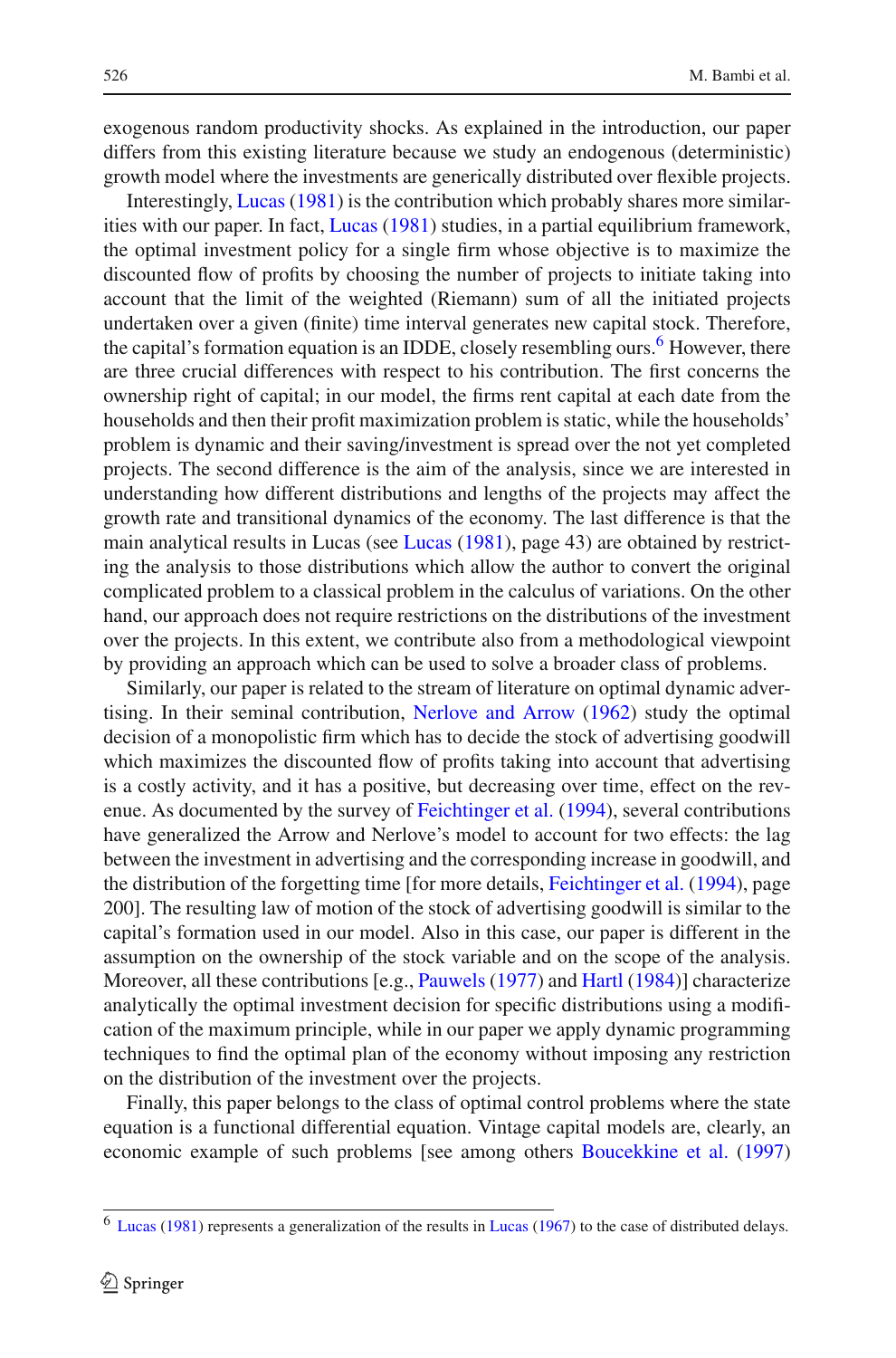and [Feichtinger et al.](#page-37-16) [\(2006](#page-37-16)), and the survey on this literature by [Boucekkine et al.](#page-37-17) [\(2011\)](#page-37-17)]. From a methodological viewpoint, most of the papers dealing with this kind of pr[oblems](#page-37-18) [use](#page-37-18) [maximum](#page-37-18) [principle](#page-37-18) [techniques.](#page-37-18) [Recently,](#page-37-18) [starting](#page-37-18) [from](#page-37-18) Fabbri and Gozzi [\(2008\)](#page-37-18), new techniques in dynamic programming have been developed to solve such problems more explicitly; in particular it is possible to find the closed-loop policy function and unveiling economic mechanisms which were otherwise hidden [e.g., see [Bambi et al.](#page-37-2) [\(2012\)](#page-37-2) and [Boucekkine et al.](#page-37-19) [\(2010\)](#page-37-19)]. Optimal control of functional integro-differential equations has been also tackled in a partial equilibrium framework by [Hritonenko and Yatsenko](#page-38-14) [\(1996\)](#page-38-14) and [Hritonenko and Yatsenko](#page-38-15) [\(2005](#page-38-15)). The novelty of their contributions is to consider economic problems with no distributed lags but with the delay parameter (in our case, the gestation lag) to be endogenously determined.<sup>[7](#page-7-1)</sup>

## <span id="page-7-0"></span>**3 Model setup**

## **3.1 Description of the flexible multi-period projects**

We start with a description of the flexible multi-period projects, or investment plans, when time is discrete, and then we move to its continuous counterpart.  $8$  Let  $s_{i,t}$  indicate a project at time *t*, *j* stages from completion.[9](#page-7-3) Once completed a project generates new capital:

$$
s_{1,t} = \Delta k_{t+1},\tag{1}
$$

<span id="page-7-5"></span>no project requires more than *d* periods to be completed,  $s_{d+1,t} = 0$ , and the initial capital stock,  $k_0$ , is exogenously given.

Flexibility is introduced by assuming that aggregate investment at time *t* is allocated over a menu of *d* projects:

$$
s_{1,t}, s_{2,t}, \ldots s_{d,t}
$$

<span id="page-7-4"></span>so that each project completed after *j* periods, receives an (exogenous) share, *a <sup>j</sup>* , of the aggregate investments,  $i_t$ . Formally, an investment distribution is so defined:

**Definition 1** (*Investment's Distribution*) Given the (maximal) project's length  $d \in \mathbb{N}$ , an investment distribution over the projects is a vector

$$
(a_1, a_2,..., a_d) \in \mathbb{R}^d_+
$$
 with  $\sum_{j=1}^d a_j = 1$  and  $a_j \ge 0 \ \forall j$ 

<span id="page-7-1"></span><sup>7</sup> Application to fun[ctional](#page-37-20) [differential](#page-37-20) [equation](#page-37-20) [in](#page-37-20) [an](#page-37-20) [OLG](#page-37-20) [framework](#page-37-20) [has](#page-37-20) [been](#page-37-20) [also](#page-37-20) [investigated](#page-37-20) [by](#page-37-20) d'Albis and Augeraud-Veron [\(2007\)](#page-37-20).

<span id="page-7-2"></span><sup>&</sup>lt;sup>8</sup> The choice of continuous time has no relevant implications on the results found in this paper; we have decided to study the problem in continuous time because it makes the analytical part more tractable.

<span id="page-7-3"></span><sup>&</sup>lt;sup>9</sup> It is worth noting that there is no relevant change in the analytical derivations and interpretation of the results if *sj*,*t* indicates the *group of* projects at time *t*, *j*-stages from completion.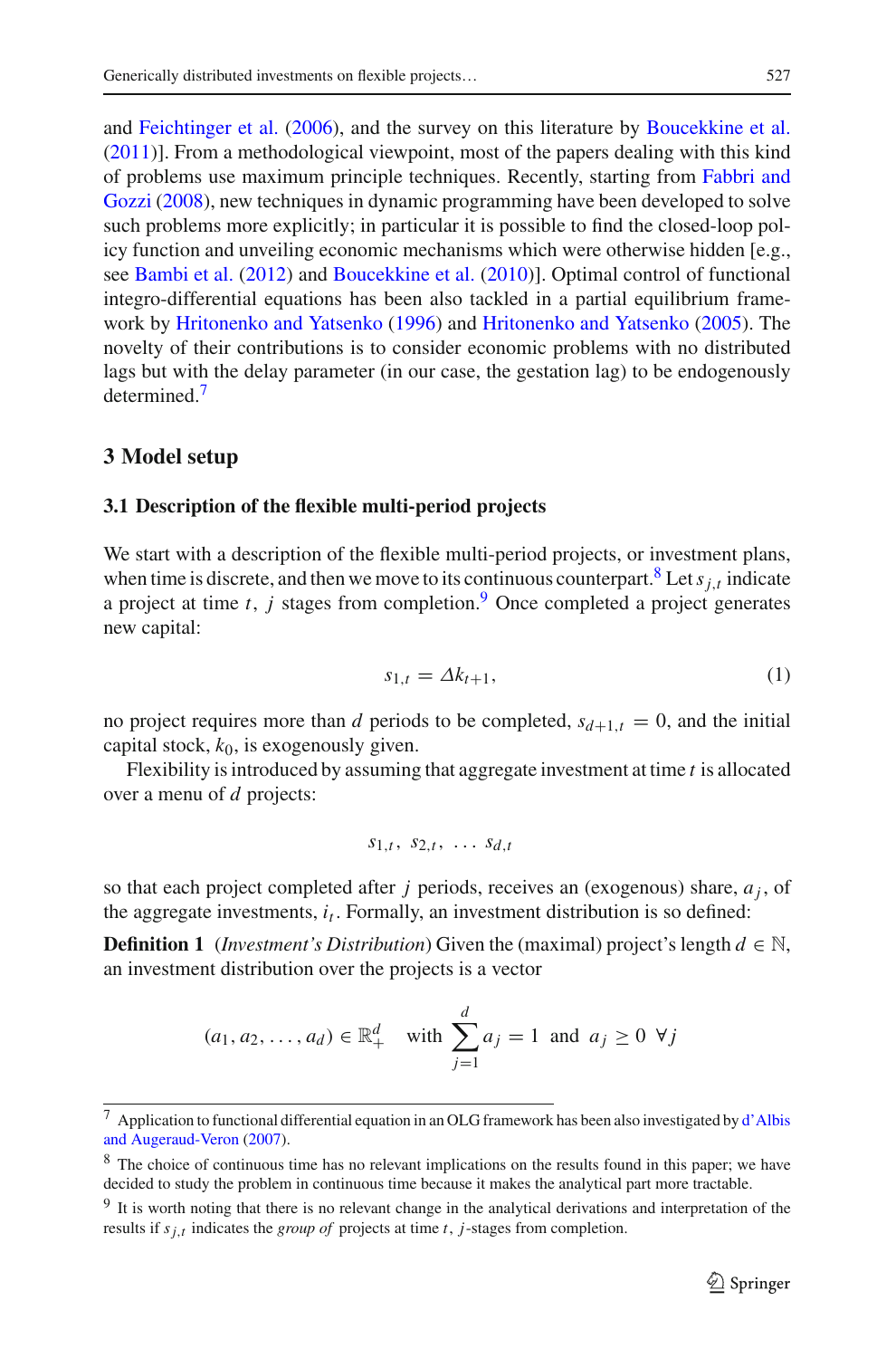where, for every *j* and *t*,  $a_i i_t$  is the share of the investment  $i_t$  over the projects *j* periods from completion.<sup>[10](#page-8-0)</sup>

<span id="page-8-1"></span>Therefore, the dynamics of the projects is described by the following equation:

$$
s_{j,t} = s_{j+1,t-1} + a_j i_t \tag{2}
$$

Clearly a project of period length *d* and started at date *t* can be modified at any date in the interval  $(t, t + d)$ . Therefore, all the resources added to a project, even those at the very last stage, increase the capital stock generated by completing it: This is the reason why the project is said to be flexible. Flexibility implies also that the total resources needed to complete a project are not determined at its beginning but only at the end because a project can be modified at each stage. Therefore, any investment decision taken at  $t = 0$  influences, according to Eq. [2,](#page-8-1) all the projects not yet completed at that date. On the other hand, flexibility does not mean that the planner may decide how much to invest in each single project since total net investments are distributed over the existing projects according to the exogenously given distribution,  $a(\cdot)$ . It is also worth noting that in the continuous-time counterpart, a completed project leads instantaneously to new capital, and therefore, the investment decision at that date may modify its magnitude. Flexibility as just described is fully specified as long as the initial history of the investment  $i_t$  with  $t \in [-d, 0)$  and the initial capital stock  $k_0$  are exogenously given; in fact, this information is essential to characterize the projects to be completed in the interval  $[0, d)$ .<sup>[11](#page-8-2)</sup>

#### **3.2 The social planner problem**

We begin this section embedding the project's structure just described in the centralized version of an AK model. The social planner solves the following problem: $^{12}$  $^{12}$  $^{12}$ 

$$
\max \int_0^\infty \frac{c(t)^{1-\sigma}}{1-\sigma} e^{-\rho t} \mathrm{d}t, \quad \sigma > 0, \ \sigma \neq 1, \ \rho > 0,
$$

subject to $13$ 

<span id="page-8-0"></span><sup>&</sup>lt;sup>10</sup> Observe that the investment distribution can be read as a probabilistic distribution with  $a_j$  the probability of investing in a project *j* stages from completion. Also N indicates as usual the set of all natural numbers and  $\mathbb{R}_+$  the set of all nonnegative real numbers.

<span id="page-8-2"></span><sup>&</sup>lt;sup>11</sup> The interested reader is referred to the "Appendix" for a comparison with the case of fixed projects as used, for example, by Kydland and Prescott.

<sup>&</sup>lt;sup>12</sup> It is worth noting that the case of logarithmic utility can be treated as well.

<span id="page-8-4"></span><span id="page-8-3"></span> $13$  A property holds almost everywhere (a.e.) means, as usual in Measure Theory, that it holds out of a set of null Lebesgue measure.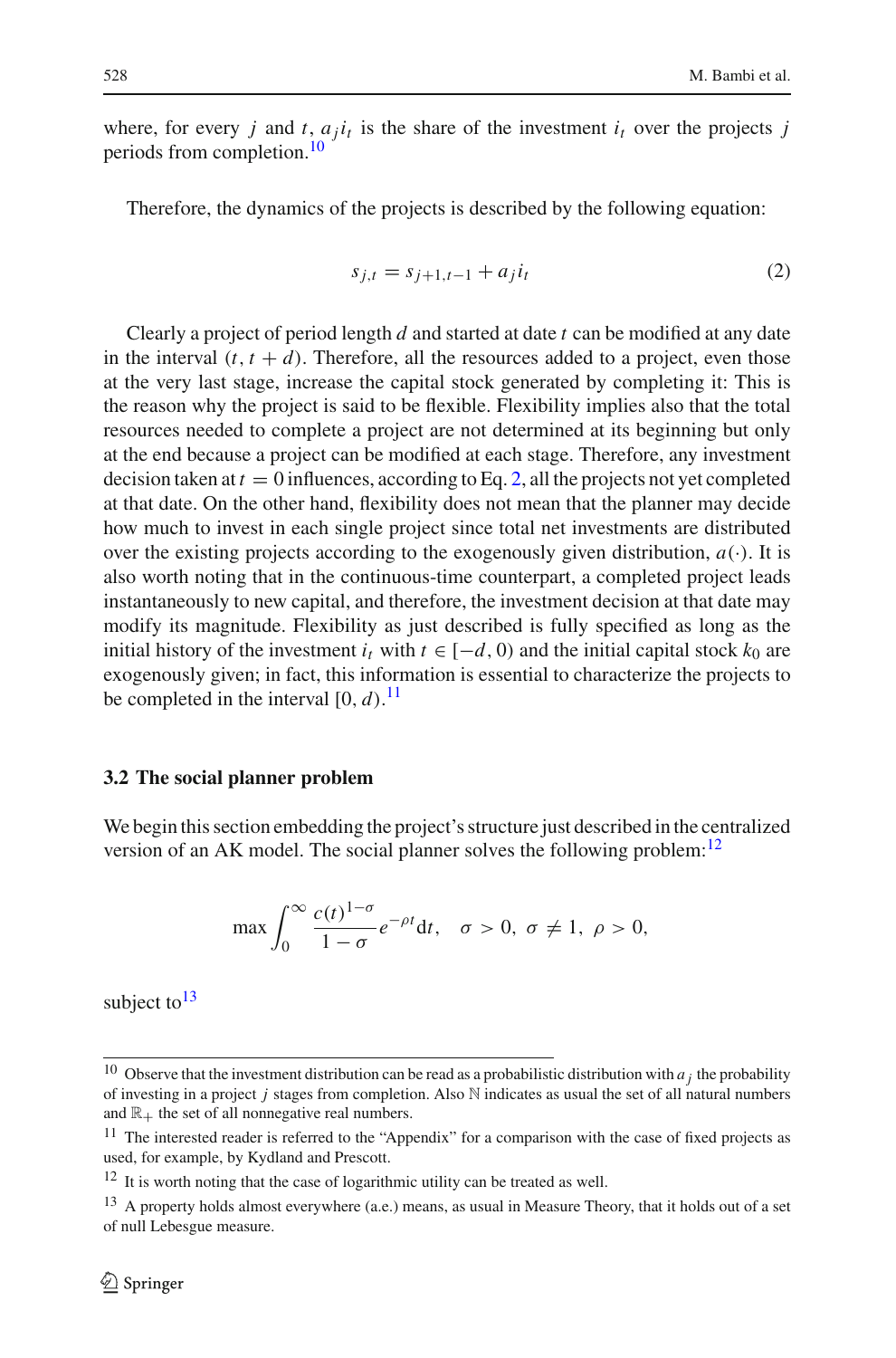$$
Ak(t) = c(t) + i(t)
$$
  
\n
$$
\begin{cases}\nk'(t) = \int_{-d}^{0} a(r)i(t+r)dr, & t \ge 0, \\
k(0) = k_0, & i(s) = i_0(s), \ s \in [-d, 0).\n\end{cases}
$$
\n(3)

<span id="page-9-1"></span>(c1) 
$$
k(t) > 0
$$
,  $\forall t \ge 0$ ; (c2)  $i(t) \le Ak(t)$ , for a.e.  $t \ge 0$ . (4)

Observe that  $A \stackrel{\text{def}}{=} R - \delta > 0$  is the interest rate (i.e., the rental rate of capital, *R*, minus the depreciation rate,  $\delta$ ). The other two parameters introduced, namely  $\sigma$ , and  $\rho$ , indicate the inverse of the elasticity of substitution and the preference discount rate, respectively. Also the resource constraint indicates that output is used for consumption and net investment. Net investment does not lead immediately to new capital but contributes to the development of projects as described by the state equation. In the problem above,  $k$  is the state variable and  $i$  the control variable. The constraint  $(c1)$ is a constraint on the state variable imposing the nonnegativity of capital, while the constraint (c2) is a mixed state-control constraint imposing that net investment cannot exceed the capital income. We note that in  $3$ ,  $i_0(s)$  must be assigned for a.e.  $s \in [-d, 0)$ and it is an initial datum together with  $k_0$ .<sup>[14](#page-9-2)</sup>

The fact that the initial datum is a real number  $k_0$  together with a function  $i_0$ illustrates that the nature of the problem is infinite dimensional. Differently from [Bambi et al.](#page-37-2) [\(2012\)](#page-37-2), the state Eq. [3](#page-9-1) is a IDDE in the control variable and investment are reversible, meaning that net investment can be also negative.

## <span id="page-9-0"></span>**4 The control problem: preliminary analysis**

In this section, we briefly describe the notation on functional spaces used throughout the paper and then we give a formal statement of the optimal control problem. A sufficient condition for the finiteness of the value function is also found; this preliminary result is crucial to solve the problem using the dynamic programming approach.<sup>15</sup>

## **4.1 Notation**

We adopt the notation proposed by [Brezis](#page-37-21) [\(2011](#page-37-21)).  $L^2([-d, 0]; \mathbb{R})$  denotes the space of all functions from [−*d*, <sup>0</sup>] to <sup>R</sup> that are Lebesgue measurable and square integrable.  $L^2_{\text{loc}}(\mathbb{R}_+;\mathbb{R})$  denotes the space of all functions from  $\mathbb{R}_+$  to  $\mathbb{R}$  that are Lebesgue mea-surable and square integrable on all bounded intervals. <sup>[16](#page-9-4)</sup>  $W^{1,2}([-d, 0]; \mathbb{R})$  (resp.  $W_{loc}^{1,2}(\mathbb{R}_+;\mathbb{R})$  denotes the space of the functions in  $L^2([-d, 0]; \mathbb{R})$  whose weak first derivative exists and belongs to  $L^2([-d, 0]; \mathbb{R})$  ( $L^2_{loc}(\mathbb{R}_+; \mathbb{R})$  resp.) too.  $C^0(\mathbb{R}_+; \mathbb{R})$ and  $C^1(\mathbb{R}_+;\mathbb{R})$  denote, respectively, the space of continuous and of continuously dif-

<sup>&</sup>lt;sup>14</sup> In this paper we have used "initial datum," "initial condition" and "past history" as synonymous.

<span id="page-9-3"></span><span id="page-9-2"></span><sup>&</sup>lt;sup>15</sup> This preliminary part would be also necessary to solve this problem using the maximum principle approach.

<span id="page-9-4"></span><sup>&</sup>lt;sup>16</sup> We recall that, loosely speaking, two functions in  $L^2([-d, 0]; \mathbb{R})$  or in  $L^2_{loc}(\mathbb{R}_+; \mathbb{R})$  are equal if they coincide almost everywhere (a.e.) with respect to the Lebesgue measure.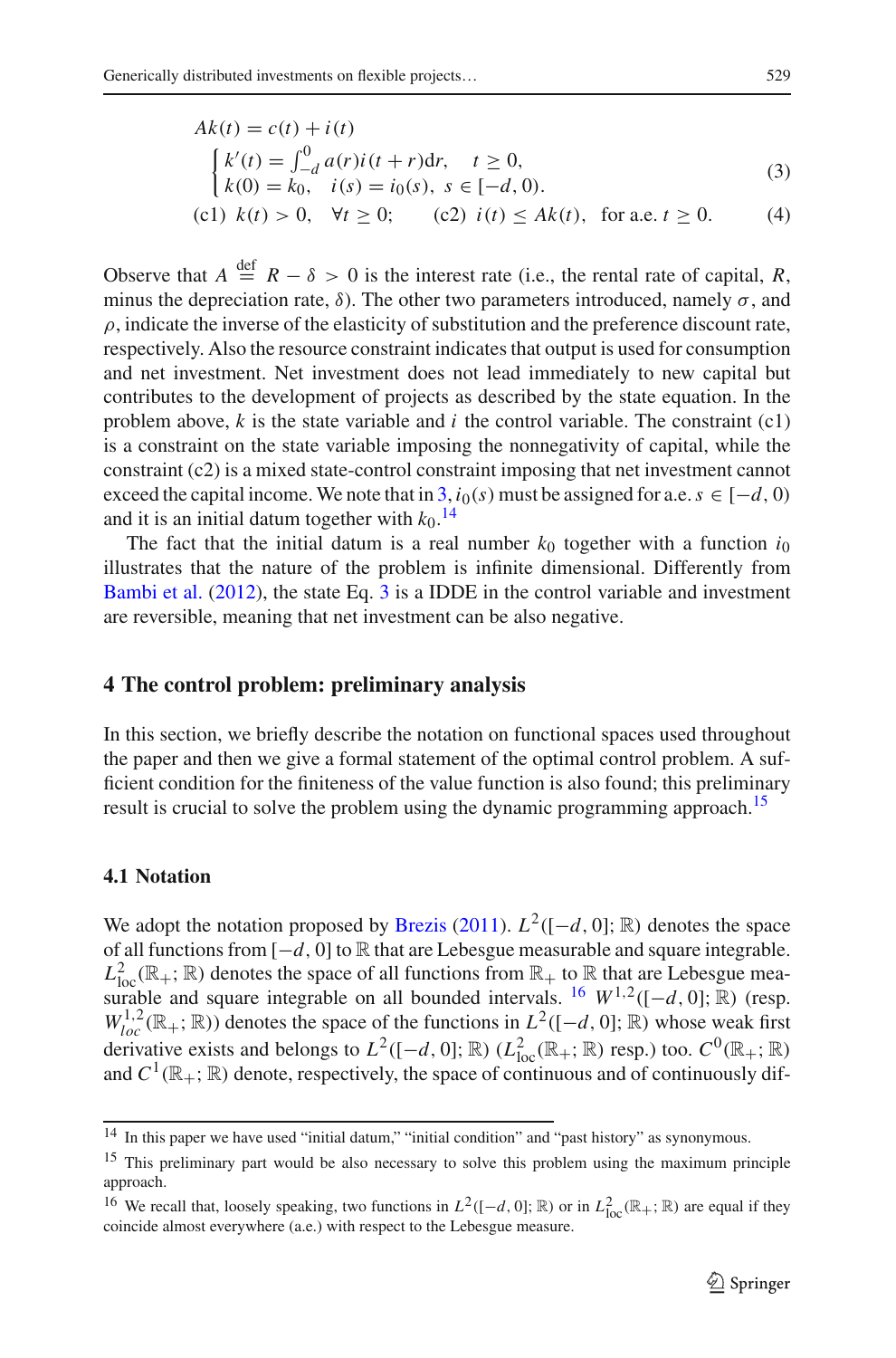ferentiable functions from  $\mathbb{R}_+$  to  $\mathbb{R}$ . Similar definitions are given when  $\mathbb{R}$  is replaced by  $\mathbb{R}_+$ : simply, in this case, the functions take values in  $\mathbb{R}_+$ .<sup>[17](#page-10-0)</sup>

#### **4.2 Formal statement of the control problem**

<span id="page-10-3"></span>Consistently with the Definition [1](#page-7-4) of investment distribution, we assume, from now on, the following.

**Assumption 1** The share of investment *a*(·) is a function in  $L^2([-d, 0]; \mathbb{R}_+)$  with  $\int_{-d}^{0} a(r) dr = 1.$ 

We now begin to rewrite our optimal control problem. First of all, we write more formally the state Eq. [3:](#page-9-1) Given a control strategy  $i_0 \in L^2([-d, 0]; \mathbb{R})$  and  $i \in$  $L^2_{\text{loc}}(\mathbb{R}_+;\mathbb{R})$ , we denote by  $\tilde{i} : [-d, +\infty) \to \mathbb{R}$  the function in  $L^2_{\text{loc}}([-d, +\infty); \mathbb{R})$ defined as follows.

$$
\tilde{t}(s) = \begin{cases} i_0(s), & s \in [-d, 0) \\ i(s), & s \in [0, +\infty). \end{cases}
$$
\n(5)

<span id="page-10-1"></span>For every  $i_0 \in L^2([-d, 0]; \mathbb{R})$ ,  $k_0 \in \mathbb{R}$  and  $i \in L^2_{loc}(\mathbb{R}_+; \mathbb{R})$ , there exists a unique continuously differentiable solution to [3,](#page-9-1) i.e., a function of class  $C^1(\mathbb{R}_+;\mathbb{R})$ , which will be denoted by  $k_{(k_0,i_0),i}$ , verifying pointwise [3](#page-9-1) for each  $t \ge 0$ . Using [5,](#page-10-1) this solution can be explicitly written in integral form

$$
k_{(k_0, i_0), i}(t) = k_0 + \int_0^t \int_{-d}^0 a(r)\tilde{\imath}(s+r)dr ds, \qquad t \ge 0.
$$
 (6)

<span id="page-10-2"></span>The fact that  $k_{(k_0,i_0),i} \in C^1(\mathbb{R}_+;\mathbb{R})$  is due to the continuity of the function  $s \mapsto$  $\int_{-d}^{0} a(r)\tilde{i}(s+r)dr.$ 

The functional to maximize is

$$
J((k_0, i_0); i) \stackrel{\text{def}}{=} \int_0^{+\infty} \frac{(Ak_{(k_0, i_0), i}(t) - i(t))^{1-\sigma}}{1 - \sigma} e^{-\rho t} dt, \quad \sigma > 0, \quad \sigma \neq 1,
$$
 (7)

under the set

$$
\mathcal{I}_{(k_0,i_0)} \stackrel{\text{def}}{=} \{i \in L^2_{\text{loc}}(\mathbb{R}_+;\mathbb{R}) : k_{(k_0,i_0),i}(t) > 0 \ \forall t \ge 0, \ and \ i(t) \le Ak_{(k_0,i_0),i}(t) \text{ for a.e. } t \ge 0\}.
$$

We call **(P)** the problem of finding an optimal investment strategy  $i^* \in \mathcal{I}_{(k_0,i_0)}$  such that

$$
J((k_0, i_0); i^*) = V(k_0, i_0) \stackrel{\text{def}}{=} \sup_{i \in \mathcal{I}_{(k_0, i_0)}} J((k_0, i_0); i).
$$
 (9)

<span id="page-10-0"></span><sup>&</sup>lt;sup>17</sup> We recall that functions in  $W_{loc}^{1,2}(\mathbb{R}_+;\mathbb{R})$  admit a (unique) continuous representative.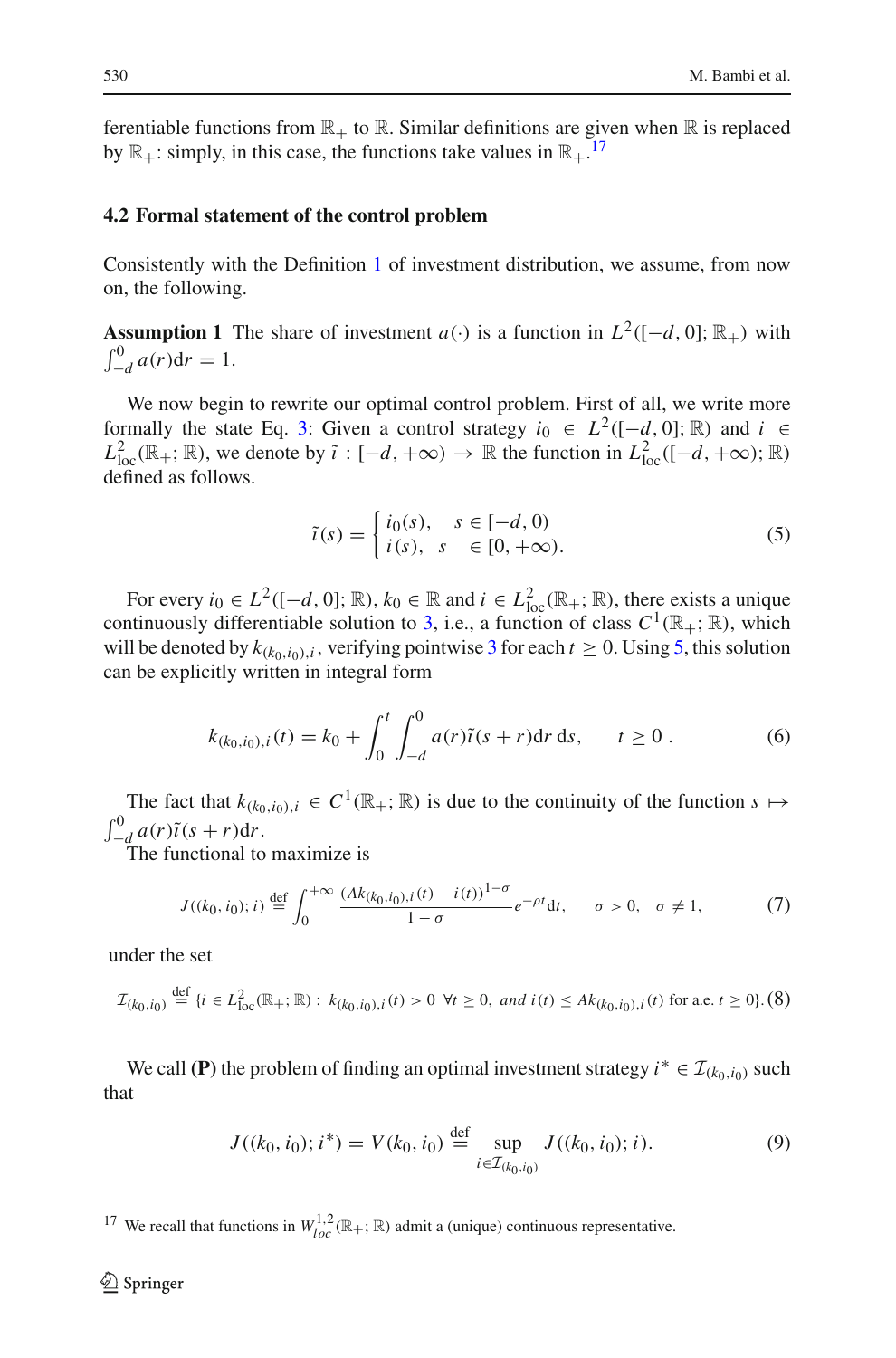where *V* is the value function. Define now the Hilbert space  $H \stackrel{\text{def}}{=} \mathbb{R} \times L^2([-d, 0]; \mathbb{R})$ . The variable  $(k_0, i_0)$  belongs to one of the following two subsets of *H*:

$$
H^{+} \stackrel{\text{def}}{=} (0, +\infty) \times L^{2}([-d, 0]; \mathbb{R}), \quad H^{++} \stackrel{\text{def}}{=} (0, +\infty) \times L^{2}([-d, 0]; \mathbb{R}_{+}),
$$

where the initial capital,  $k_0$ , is always positive while the initial investment,  $i_0$ , can be reversible  $(H^+)$ , or irreversible  $(H^{++})$ .<sup>[18](#page-11-0)</sup> Nevertheless, it will be convenient to solve the problem at first assuming  $(k_0, i_0) \in H$  and only later restricting its domain of existence to  $H^+$  or  $H^{++}$ .

The condition for the value function to be finite depends on the maximal growth rate of the capital stock at infinity. For this reason we first focus on the maximal growth rate of capital in the next subsection and on the finiteness of *V* in Sect. [4.4.](#page-15-0)

#### <span id="page-11-4"></span>**4.3 Maximal growth rate of capital**

In this section we prove that the admissible state trajectories (capital paths) admit an upper bound, denoted by  $k_{(k_0,i_0)}^M$ , where the asymptotic growth rate of capital is maximum. To prove the existence of this upper bound, some preliminary results are necessary.

Equation [6,](#page-10-2) Assumption [1](#page-10-3) and the structure of  $\mathcal{I}_{(k_0,i_0)}$  suggest that the highest accumulation of capital, *k*, is when consumption is zero and output is fully reinvested at each date, i.e.,  $i(t) = Ak(t)$  for all  $t \ge 0$  (which implies that the constraint (c2) in [4](#page-9-1) is binding). Substituting this constraint into the state Eq.  $3$ , we get the corresponding closed-loop IDDE

<span id="page-11-1"></span>
$$
\begin{cases}\nk'(t) = \int_{-d}^{(-d)\vee(-t)} a(r)i_0(t+r)dr + A \int_{(-d)\vee(-t)}^0 a(r)k(t+r)dr, \ t \ge 0, \\
k(0) = k_0, \quad i_0(s), \ s \in [-d, 0).\n\end{cases}
$$

We notice that in  $10$  the delay is now in the state variable.<sup>19</sup>

<span id="page-11-5"></span>**Proposition 2** *1. For every*  $(k_0, i_0) \in H$ , the IDDE [10](#page-11-1) has a unique continuously differentiable solution denoted by  $k_{(k_0,i_0)}^M$ .

*2. Let*  $(k_0, i_0) \in H$ ,  $i \in I_{(k_0, i_0)}$ . Then  $k_{(k_0, i_0), i}(t) \leq k_{(k_0, i_0)}^M(t)$  for every  $t ≥ 0$ .

3. If  $k_{(k_0,i_0)}^M(t) > 0$  for every  $t \geq 0$ , then  $\mathcal{I}_{(k_0,i_0)} \neq \emptyset$ .

<span id="page-11-3"></span>Now we want to study the IDDE [10,](#page-11-1) which becomes, for  $t \geq d$ ,

$$
k'(t) = A \int_{-d}^{0} a(r)k(t+r)dr.
$$
 (11)

<span id="page-11-0"></span><sup>&</sup>lt;sup>18</sup> Observe that the inner product in *H* is defined, given two elements  $x = (x^0, x^1)$  and  $y = (y^0, y^1) \in H$ ,  $\int \frac{\text{d}\mathbf{f}}{dt}$   $\langle x, y \rangle_H \stackrel{\text{def}}{=} x^0 y^0 + \langle x^1, y^1 \rangle_{L^2([-d, 0]; \mathbb{R})}.$ 

<span id="page-11-2"></span><sup>&</sup>lt;sup>19</sup> Recall that given two real numbers *a* and *b*, by  $a \vee b$  (respectively  $a \wedge b$ ) we mean max{*a*, *b*} (respectively  $min\{a, b\}$ ).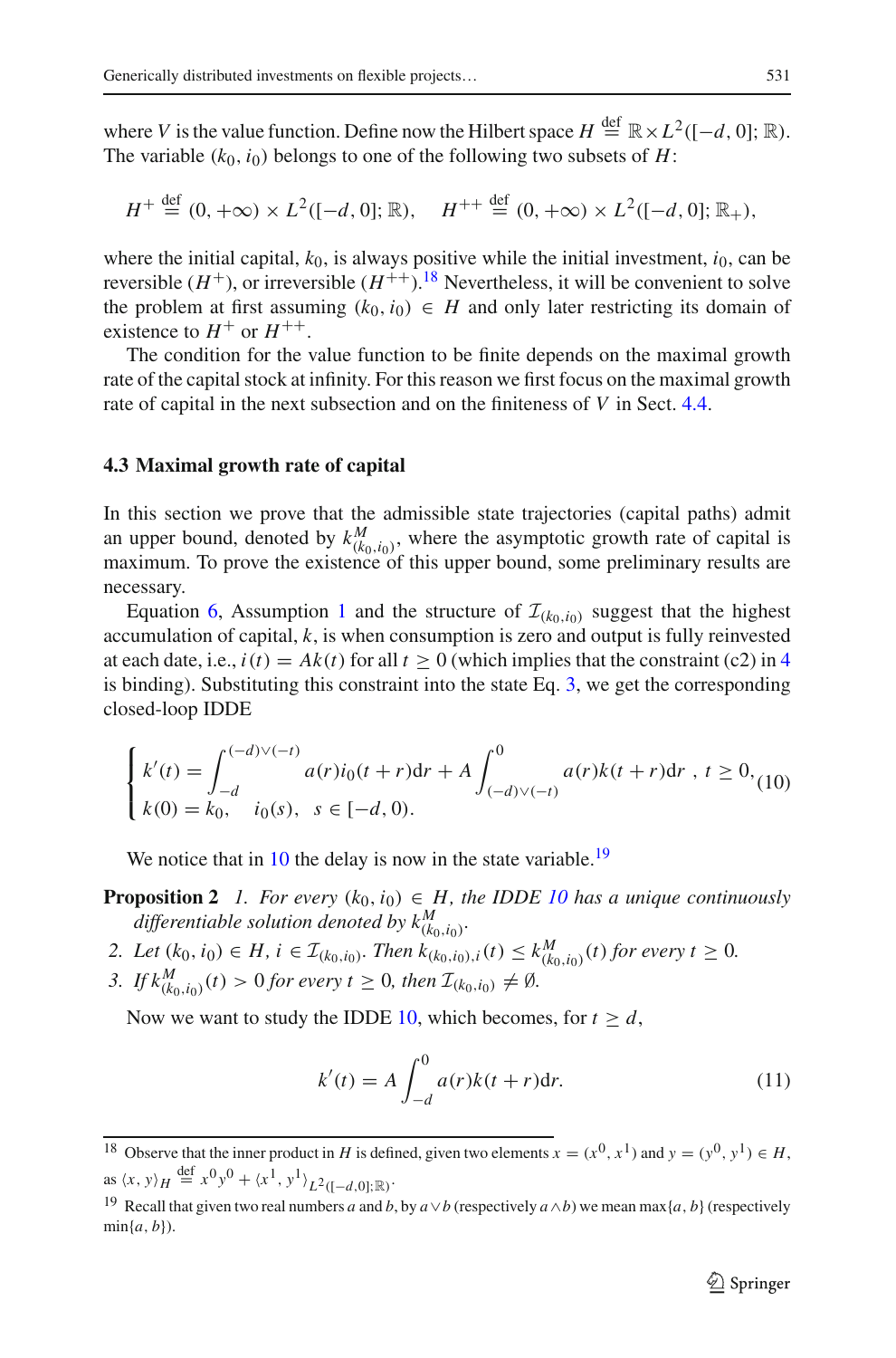<span id="page-12-0"></span>The *characteristic equation* of [\(11\)](#page-11-3) is the transcendental equation

$$
z = A \int_{-d}^{0} a(r) e^{rz} dr , \quad z \in \mathbb{C} .
$$
 (12)

The characteristic equation associated to a linear IDDE have generically an infinite number of complex conjugate roots [e.g., Diekmann et al. [\(1995,](#page-37-22) Ch. 1)]. In the next proposition we study the properties of the spectrum of roots of [\(12\)](#page-12-0).

<span id="page-12-1"></span>**Proposition 3** *1. There exists a unique real root* ξ *of* [\(12\)](#page-12-0)*. It is simple and belongs to the interval* (0, *A*)*.*

*2.* If  $\lambda = \mu + i\nu$  *is a complex root of* [\(12\)](#page-12-0) *(with*  $\nu > 0$ *) then also the complex conjugate*  $\bar{\lambda} = \mu - i\nu$  *is a root of* [\(12\)](#page-12-0)*. The following inequalities also hold* 

$$
-Ae^{-\mu d} < \mu < \xi, \qquad \frac{\xi}{d} < \nu < A\left(1 \vee e^{-\mu d}\right) \tag{13}
$$

<span id="page-12-3"></span>*In particular, the real part of all the complex roots is strictly smaller than* ξ *. The real number* ξ *is, therefore, called the maximal root associated to* [\(12\)](#page-12-0)*.*

*3. There exists a decreasing real sequence*  $\{\mu_i\}$  *and a positive real sequence*  $\{\nu_i\}$ *such that all the complex and non-real roots of* [\(12\)](#page-12-0) *are given by the set*

$$
\{\lambda_j = \mu_j + i\nu_j, \ \bar{\lambda}_j = \mu_j - i\nu_j\}_{j \in \mathbb{N}}.
$$

*4. Let a<sub>[1](#page-10-3)</sub> and a<sub>2</sub> be two functions in*  $L^2([-d, 0]; \mathbb{R}_+)$  *satisfying* Assumption 1 *and let* ξ<sub>1</sub> *and* ξ<sub>2</sub> *be the corresponding maximal roots; then we have that* 

$$
\int_{-d}^{s} a_1(r) dr \le \int_{-d}^{s} a_2(r) dr, \quad \forall s \in [-d, 0] \implies \xi_1 \ge \xi_2.
$$

*Since*  $\int_{-d}^{0} a_1(r) dr = \int_{-d}^{0} a_2(r) dr = 1$ , this is true in particular if  $a_1$  is increasing *and a<sub>2</sub> is decreasing.* 

*5. Let*  $\{a(\cdot, d)\}_{d>0}$  *be a family of distributions, indexed by*  $d > 0$ *, satisfying* Assump-tion [1](#page-10-3) *for each d* > 0*, and such that a* $(\cdot, \cdot) \in C^1(T; \mathbb{R})$  *where* 

$$
T := \{ (x, y) \in \mathbb{R}^2 : -y \le x < 0 \};
$$

*let* ξ(*d*) *be the unique real root to the characteristic* Eq. [11](#page-11-3) *associated with the distribution a*( $\cdot$ , *d*). Then there exists  $\frac{\partial \xi}{\partial d}(d)$  for every  $d > 0$  and

$$
\frac{\partial \xi}{\partial d}(d) = \frac{A\left(\int_{-d}^{0} \frac{\partial a(r,d)}{\partial d} e^{r\xi(d)} dr - a(-d,d)e^{-d\xi(d)}\right)}{1 - A\int_{-d}^{0} a(r,d) r e^{r\xi(d)} d\theta}.
$$
(14)

<span id="page-12-4"></span><span id="page-12-2"></span>The real root  $\xi$  is the maximal long-run growth rate of capital, i.e., the growth rate of  $k_{(k_0,i_0)}^M$ . This is formalized in the next proposition.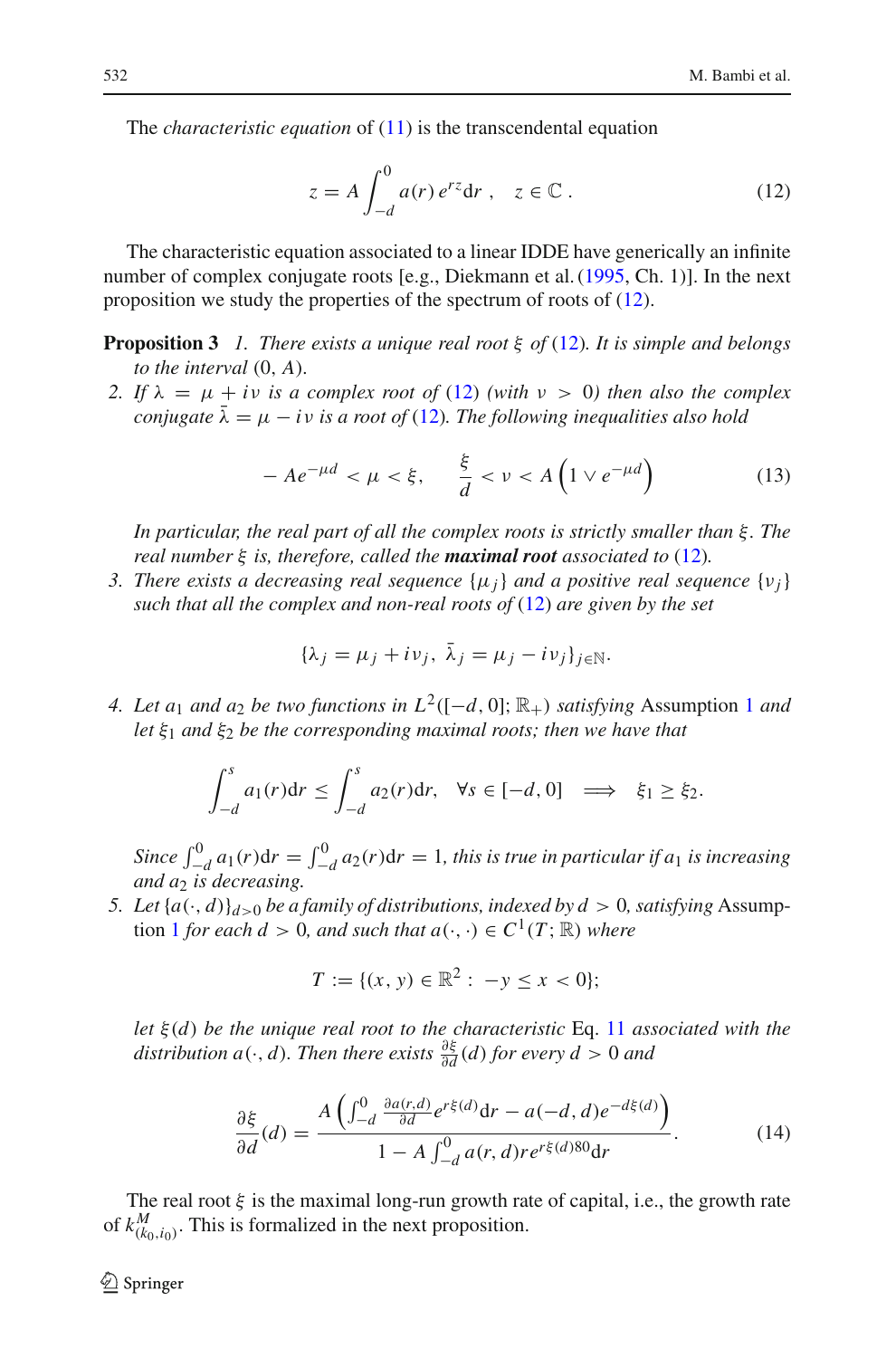**Proposition 4** (Maximal Growth of Capital) *Assume*  $(k_0, i_0) \in H$ . Then for every ε > 0*, we have that the upper bound of all the admissible state trajectories is*

$$
k_{(k_0,i_0)}^M(t) = \alpha_0 e^{\xi t} + o(e^{(\xi - \varepsilon)t}),
$$

*where* ξ *is the maximal long-run growth rate of capital,*  $α_0$  *is a coefficient depending on*  $(k_0, i_0)$  *and*  $\lim_{t \to +\infty}$  $\frac{o(e^{(\xi-\varepsilon)t})}{e^{(\xi-\varepsilon)t}}\Big| = 0.$ 

Some considerations on Proposition 4.3 and 4.4 are in order. First, the existence of an infinite number of complex roots, besides the real root  $\xi$ , strictly depends on the presence of the gestation lag parameter, *d*. As it will result clear later, their existence will be crucial for the raising of fluctuations in capital, investment and output. Second, the root with largest real part, i.e.,  $\xi$ , is always positive as long as the interest rate, *A*, remains strictly positive. Moreover, the maximal growth rate coincides with the interest rate, i.e.,  $\xi = A$ , when the gestation lag parameter, *d* goes to zero; this confirms what happens in the standard AK model without delays. Intuitively, the maximal growth rate of capital becomes  $\xi < A$  when the projects take time to be completed because a certain amount of resources remains unproductive till the project is completed. As a consequence the accumulation of capital will be slower as well as the maximal growth rate of capital. Moreover, Proposition 4.3 property 4 reveals that the distribution of the investment over the not yet completed projects plays a crucial role in the determination of the maximal growth rate of capital. In particular, those investment distributions characterized by a large allocation of resources in the early stages of the project (e.g., pure investment lag in production or decreasing exponential distribution) and very few, if any, in the latest stages imply a lower maximal growth rate of capital than the one obtained when the resources are mainly invested in the latest stages of the project (e.g., time to plan). The intuition behind this result is that in the first case a larger amount of resources remains unproductive for a longer period of time. More generally, given two investment distributions and the associated maximal growth rates of capital, Proposition 4 property 4 proves that the economy characterized by the investment distribution with a larger area behind  $a(\cdot)$  in any interval of time  $[-d, s]$  and  $s \in [-d, 0]$ , will have the lower maximal growth rate of capital. This is indeed true when we compare, for example, an increasing exponential distribution with a decreasing exponential. It can be also shown numerically that projects of length  $d = 3$  years and characterized by time to plan such that between a 75 and 95% of the investment is concentrated in the last 2 years before being completed have a maximal growth rate of capital higher than in the case of a uniform distribution since property 4 of Proposition 4.3 is indeed respected. This is shown in Fig. [1](#page-14-0) where on the left-hand side the distributions are drawn while in the right-hand side we control numerically if the area behind the increasing exponential distributions (i.e., time to plan) remains always lower than the area below the uniform distribution as *s* changes from −*d* to 0. As it emerges clearly from the figure, this is indeed the case, and therefore, property 4 of Proposition 4.3 holds[.20](#page-13-0) Assuming an interest rate, *A*, to be equal to 0.077, the

<span id="page-13-0"></span><sup>20</sup> The reader can find more details on the functional form of the distributions in Sect. [8.](#page-25-0)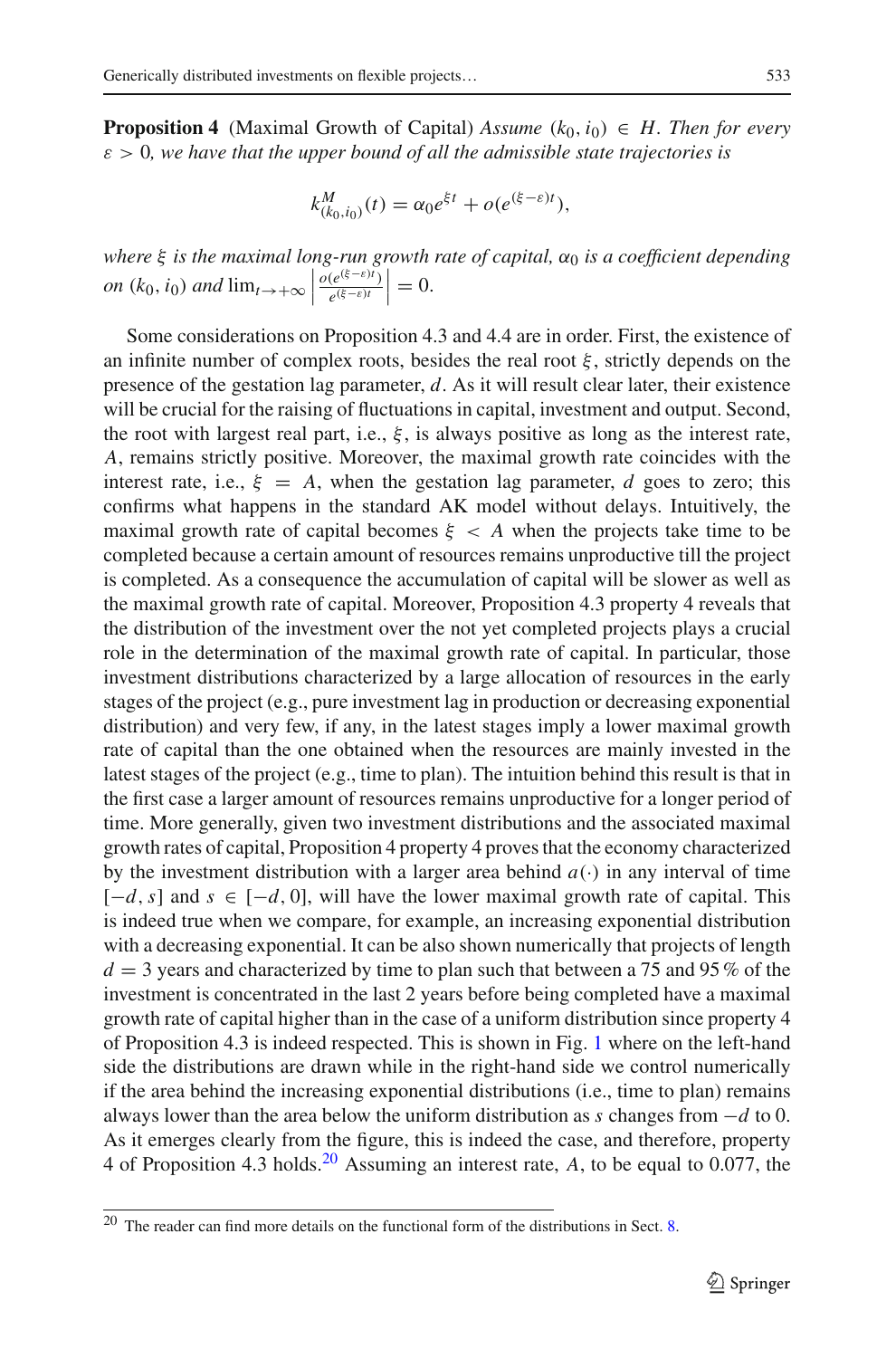

<span id="page-14-0"></span>**Fig. 1** Proposition [3—](#page-12-1)Property 4 at work looking at different investment's distributions

maximal growth rate of capital can be computed and it is equal to 0.031 and 0.0304 for the increasing exponential distributions and to  $0.0301$  for the uniform distribution.<sup>21</sup>

Finally, some considerations need to be done on property 5 of Proposition 4.3. First of all, the sign of  $\frac{\partial \xi}{\partial d}$  depends on the sign of the numerator in [14,](#page-12-2) since the denominator is always positive because  $h(r) = a(r)r e^{r\xi} < 0$  for any  $r \in [-d, 0]$ . Therefore, the maximal growth rate of capital can be positively or negatively affected by an increase in the length of the projects, *d*, depending on the specification of the family of investment's distributions  $\{a(\cdot, d)\}_{d>0}$  and on its effect on the sign of the numerator of the expression in [14.](#page-12-2) However, the most commonly used families of used investment's distributions are characterized by  $\frac{\partial \xi}{\partial d}$  < 0. In particular, it can be proved that the maximal growth is negatively affected when the family of investment

<span id="page-14-1"></span> $21$  The small difference in the growth rates is because the increasing exponential distribution is quite "close" to the uniform distribution for the selected parameters. Of course, the difference in the growth rates become more substantial when we consider different choices of the parameters as reported in Table [2.](#page-28-0)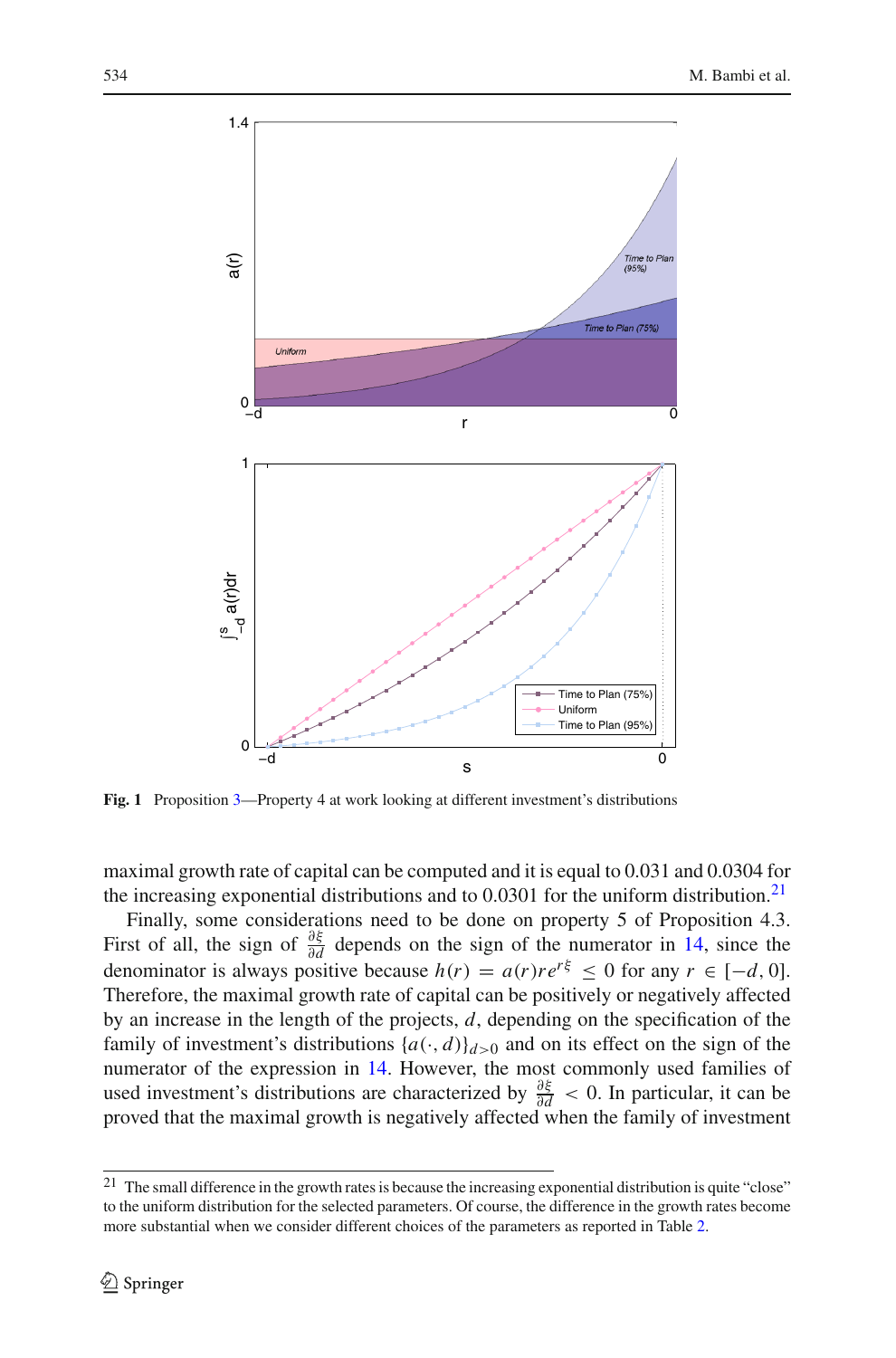distributions is uniform  $a(r, d) = \text{Unif}_d(r) \equiv \frac{1}{d} \mathbf{1}_{[-d, 0](r)}$  (see Sect. [8\)](#page-25-0), since in this cas[e22](#page-15-1)

$$
sgn\left(\frac{\partial\xi}{\partial d}(d)\right) = sgn\left(-\frac{1}{d}\left(\xi(d) + e^{-d\xi(d)}\right)\right) = -1.
$$

Similarly, one can show that  $\frac{\partial \xi}{\partial d}$  is negative when the family investment's distributions is exponential, i.e.,  $a(r, d) = \text{Exp}_{\mu, d}(r, d) := \left(\frac{\mu}{1 - e^{-\mu d}}\right)$  $\int e^{\mu r}$  (see again Sect. [8\)](#page-25-0). In fact, in this case

<span id="page-15-2"></span>
$$
\text{sgn}\left(\frac{\partial \xi}{\partial d}(d)\right) = \text{sgn}\left(-\frac{\mu^2 e^{-\mu d}}{(1 - e^{-\mu d})^2} \int_{-d}^0 e^{-(\xi(d) + \mu)r} \, \mathrm{d}r - \frac{\mu}{1 - e^{-\mu d}} e^{-(\xi(d) + \mu)d}\right) = -1\tag{15}
$$

independently on specifying an increasing exponential distribution ( $\mu > 0$ , time to plan) or a decreasing exponential distribution ( $\mu < 0$ ). The intuition behind this result is that shorter projects imply a faster accumulation of capital and therefore a higher  $\xi$ .

All these considerations on the role of the project's length, *d*, and the investment's distribution,  $a(\cdot)$ , in the determination of the maximal growth rate of capital,  $\xi$ , will be crucial later because the growth rate of the economy, *g*, will be proved to depend on the maximal growth rate of capital.

#### <span id="page-15-0"></span>**4.4 Finiteness and properties of the value function**

We may now proceed to study the finiteness and properties of the value function, *V*. By convention, we have that  $V(k_0, i_0) = -\infty$  if  $\mathcal{I}_{(k_0, i_0)} = \emptyset$ .

Clearly, any choice of  $k_0 \leq 0$  implies that the set of admissible strategies is trivially empty, so  $V = -\infty$  when  $(k_0, i_0) \in H - H^+$ . On the other hand, we will see that  $V > -\infty$  in  $H^{++}$ . Hence, letting

$$
dom(V) \stackrel{\text{def}}{=} \{ (k_0, i_0) \in H \mid V(k_0, i_0) > -\infty \},
$$

we have that

$$
H^{++} \subset \text{dom}(V) \subset H^+.
$$

The following results are proved.

<span id="page-15-3"></span>**Proposition 5** (Finiteness and homogeneity of the value function *V*)

*1.*  $V(k_0, i_0)$  <  $+\infty$  *for every*  $(k_0, i_0)$  ∈ *H* and  $V(k_0, i_0)$  >  $-\infty$  *for every*  $(k_0, i_0)$  ∈ *H*<sup>++</sup>*. In particular dom*(*V*) ⊃ *H*<sup>++</sup> and

<span id="page-15-1"></span><sup>&</sup>lt;sup>22</sup> Remember that the sign of a real number, *x*, is defined as sgn(*x*) and it is equal to −1, 0, or 1 when *x* is lower, equal, or greater than zero, respectively.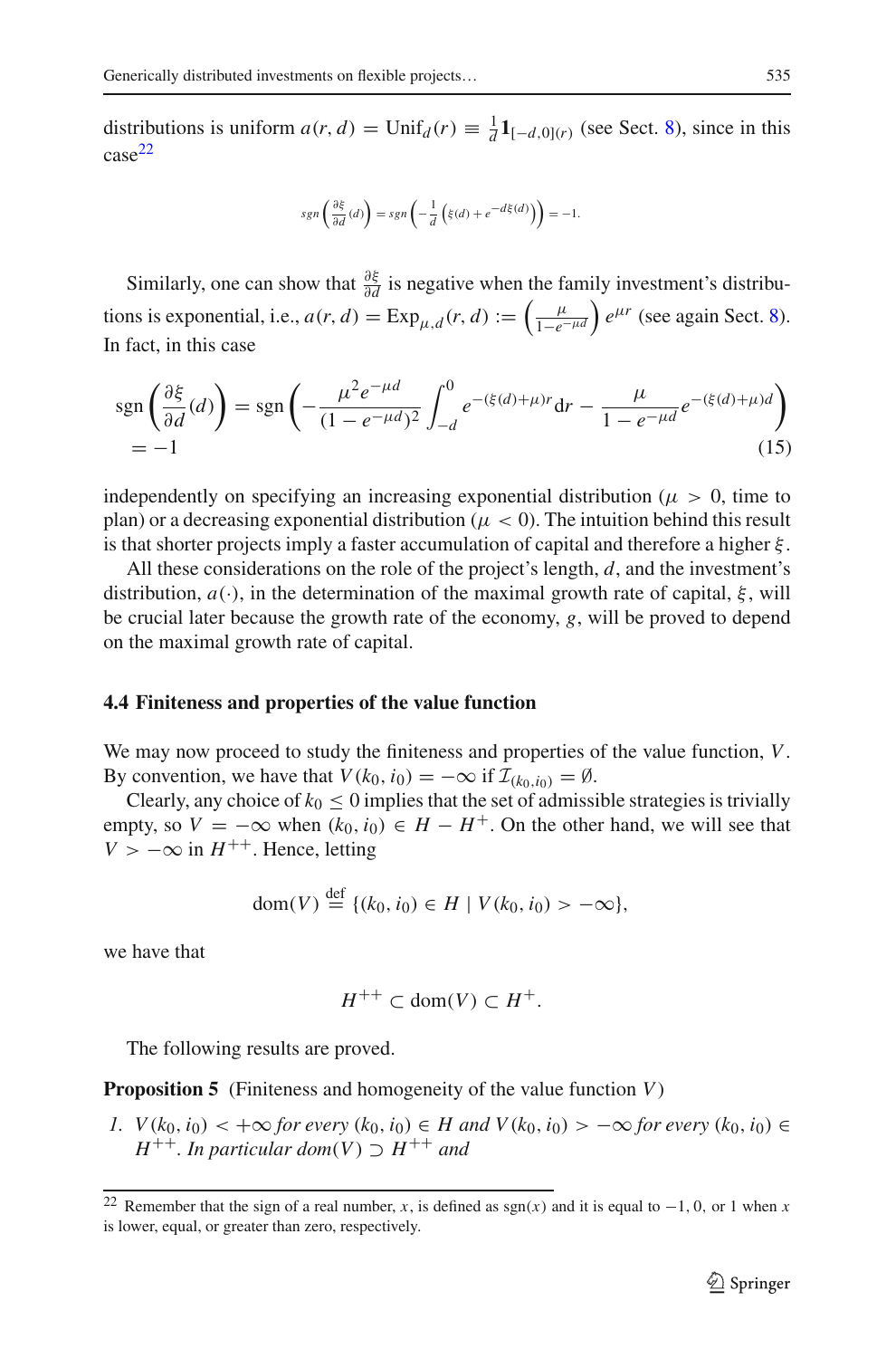- *a)* if  $\sigma \in (0, 1)$  and  $\xi(1 \sigma) < \rho$ , then  $0 \le V(k_0, i_0) < +\infty$  for every  $(k_0, i_0) \in H^{++}$ ;
- *b)* If  $\sigma > 1$ , then  $-\infty < V(k_0, i_0) \leq 0$  for every  $(k_0, i_0) \in H^{++}$ .
- *2. dom*(*V*) *is a cone of H and V is homogeneous of degree*  $(1 \sigma)$  *therein:*

$$
V(\lambda(k_0, i_0)) = \lambda^{1-\sigma} V(k_0, i_0), \quad \forall \lambda > 0.
$$

#### *3. V is concave on dom*(*V*)*.*

<span id="page-16-2"></span>Therefore, the value function is finite as long as the following assumption, which will be a standing assumption from here on, holds true.

**Assumption 6** The parameters are set such as  $\rho > \xi(1-\sigma)$  when  $\sigma \in (0,1)$ .

<span id="page-16-1"></span>Another significant assumption, to be made to guarantee a positive economic growth rate, i.e.,  $g > 0$ , is the following.

## **Assumption 7** The parameters are set such as  $\xi > \rho$ .

It is worth to be noticed that when both Assumptions [7](#page-16-1) and [6](#page-16-2) hold, this means that we are considering the case  $\xi \in (\rho, \frac{\rho}{1-\sigma})$ , when  $\sigma \in (0, 1)$ , or the case  $\xi \in$  $(\rho, +\infty)$ , when  $\sigma \in (1, +\infty)$ . Interestingly, these two restrictions have a counterpart in the standard AK model. In fact, in the case without delay we have  $\xi = A$  and then Assumption [6](#page-16-2) leads to the usual condition for bounded utility  $A < \frac{\rho}{1-\sigma}$ , while Assumption [7](#page-16-1) becomes  $A > \rho$ , which is the usual condition for the interest rate to be higher than the intertemporal discount factor and, therefore, to have a positive economic growth. Differently from the standard AK model,  $A > \rho$  is no more a sufficient condition to guarantee positive growth because now the length of the projects, *d*, and the investment distribution,  $a(\cdot)$  create a wedge between the maximal growth rate of capital,  $\xi$ , and the interest rate, A. In particular, Proposition 4.3 shows that  $A > \xi$  implying that any form of time to build is, not surprisingly, detrimental for the economic growth.

### <span id="page-16-0"></span>**5 Solution of the optimal control problem**

#### **5.1 Methodology**

Our problem **(P)** is an optimal control problem with state constraints where the state Eq. [3](#page-9-1) is an integral differential distributed lags equation (IDDE). This kind of problems is usually difficult to solve for two reasons. First, they are intrinsically infinite dimensional due to the fact that the solution of the state equation (such as Eq. [3\)](#page-9-1) can be found only specifying an initial condition which is not a point in  $\mathbb{R}^n$  but a function, in our case, the initial capital stock and the past history of the investment. Second, there are state/control inequality constraints, in our case  $(c1)$  and  $(c2)$  in the social planner problem 4.

The dynamic programming approach can be used successfully to solve these problems if a "regular" (i.e., differentiable in a suitable sense) solution of the associated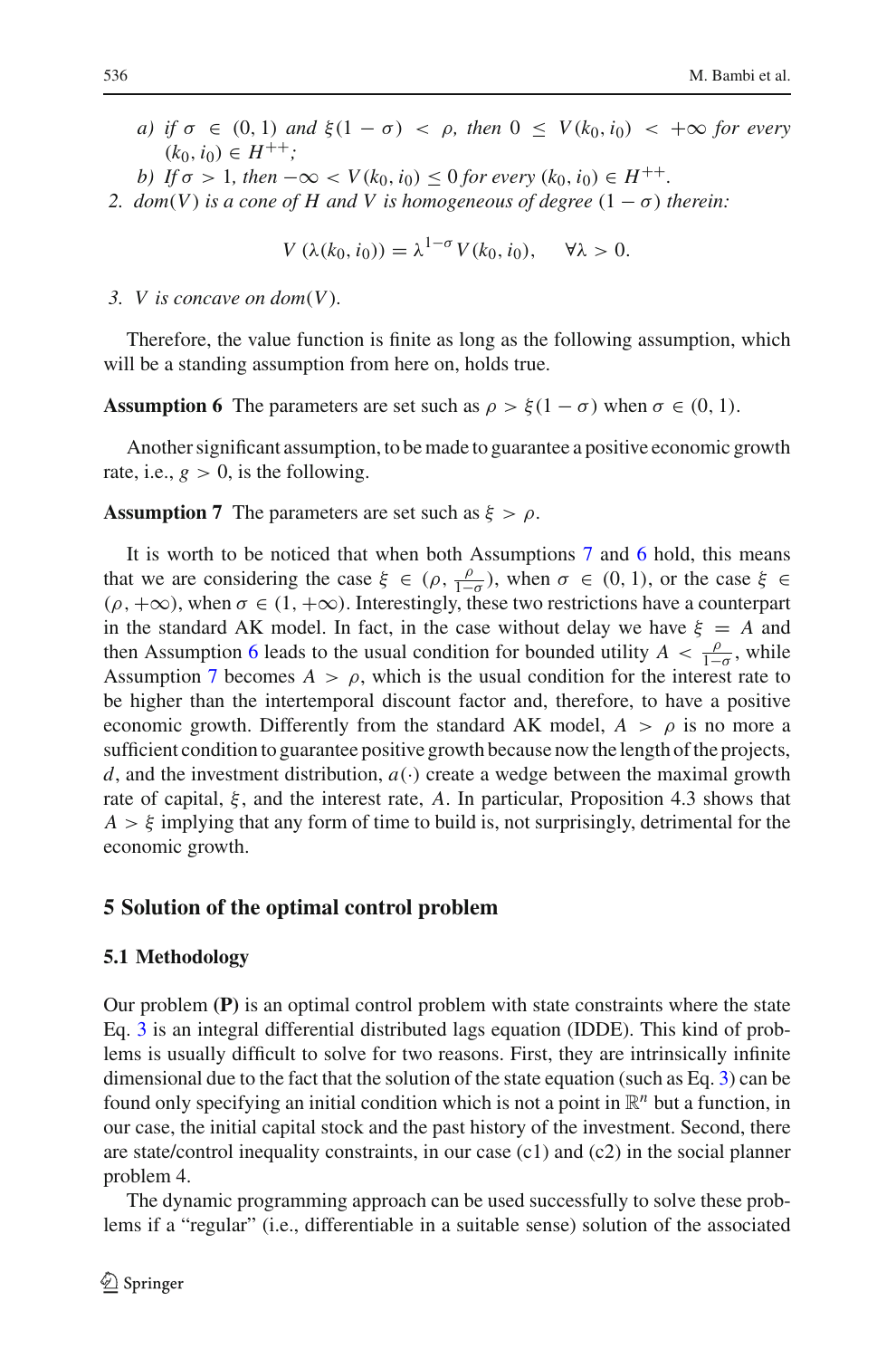Hamilton–Jacobi–Bellman (HJB) equation can be found and if such solution is indeed the value function *V* for, at least, a subset of initial data. The first contribution in the economic literature which successfully dealt with an infinite dimensional optimal control problem with state constraint was [Fabbri and Gozzi](#page-37-18) [\(2008\)](#page-37-18), while other more recent contributions are [Bambi et al.](#page-37-2) [\(2012](#page-37-2)) and [Boucekkine et al.](#page-37-19) [\(2010](#page-37-19)).

*Remark 1* The presence of a generic delay structure in the state equation and the absence of the irreversibility constraint make our problem much more difficult than those faced in previous contributions. The main problem does not concern the solution of the HJB equation in infinite dimension (which can be obtained similarly to the aforementioned references), but rather the proof of the admissibility of closed-loop candidate optimal controls. Such a problem is solved by finding a suitable good "natural" class of initial data (the set **S** defined below)—new in the literature—and through a series of highly technical and not trivial results, which are the real new contribution of this paper from a mathematical viewpoint. We are referring to the results contained in Subsections A and B.6 in the Supplementary Material.

For the reasons described in the remark above, we have developed a specific strategy to solve problem **(P)** which is fully described in "Appendix B" of the supplementary materials. This strategy can be summarized in the following steps:

- 1. We rewrite  $(P)$  as an equivalent infinite dimensional problem  $(P^H)$  (with value function  $V^H$ ) in order to apply the dynamic programming approach. This is done in Section B.2 of online supplementary material.
- 2. We write the HJB equation associated to  $(P^H)$  and we find an explicit solution, v. This is done in Section B.3 of online supplementary material.
- 3. We show that the explicit solution,  $v$ , is defined on a larger set of initial data than the one of  $V^H$  and, through a verification theorem, that v is equal to the value function  $\tilde{V}^H$  of another control problem (that we call  $(\tilde{P}^H)$ ) which is easier to solve. This is addressed in Section B.4 of online supplementary material.
- 4. We perform the inverse path with respect to item 1 of the present list and define a problem (P) which is the optimal control problem with delay (in dimension one) equivalent to  $(\tilde{P}^H)$ . Then we derive its solution through the one found for  $(\tilde{P}^H)$ . Section B.5 of online supplementary material is dedicated to this, in particular Proposition 19.
- 5. We show, through a delicate analysis of the asymptotic behavior of admissible trajectories that it exists an open set of initial data,  $S$ , where problem  $(P)$  and  $(\tilde{P})$ are equivalent. Section B.5 of online supplementary material is devoted to prove this, while Theorem [8](#page-18-0) in the main text uses such result to prove the main analytical findings of the paper.

Most importantly, these steps can be applied to solve not only our problem but also other relevant economic problems such as those on growth or optimal advertising mentioned in the review of the literature when the state equation is an IDDE.

Interestingly enough, the dynamic programming approach is used instead of a more "familiar" Pontryagin maximum principle for two reasons: first, there is no result in the literature on the maximum principle which can be directly applied to our problem; second, even in similar cases where some results exist [see, e.g., [Boucekkine et al.](#page-37-23)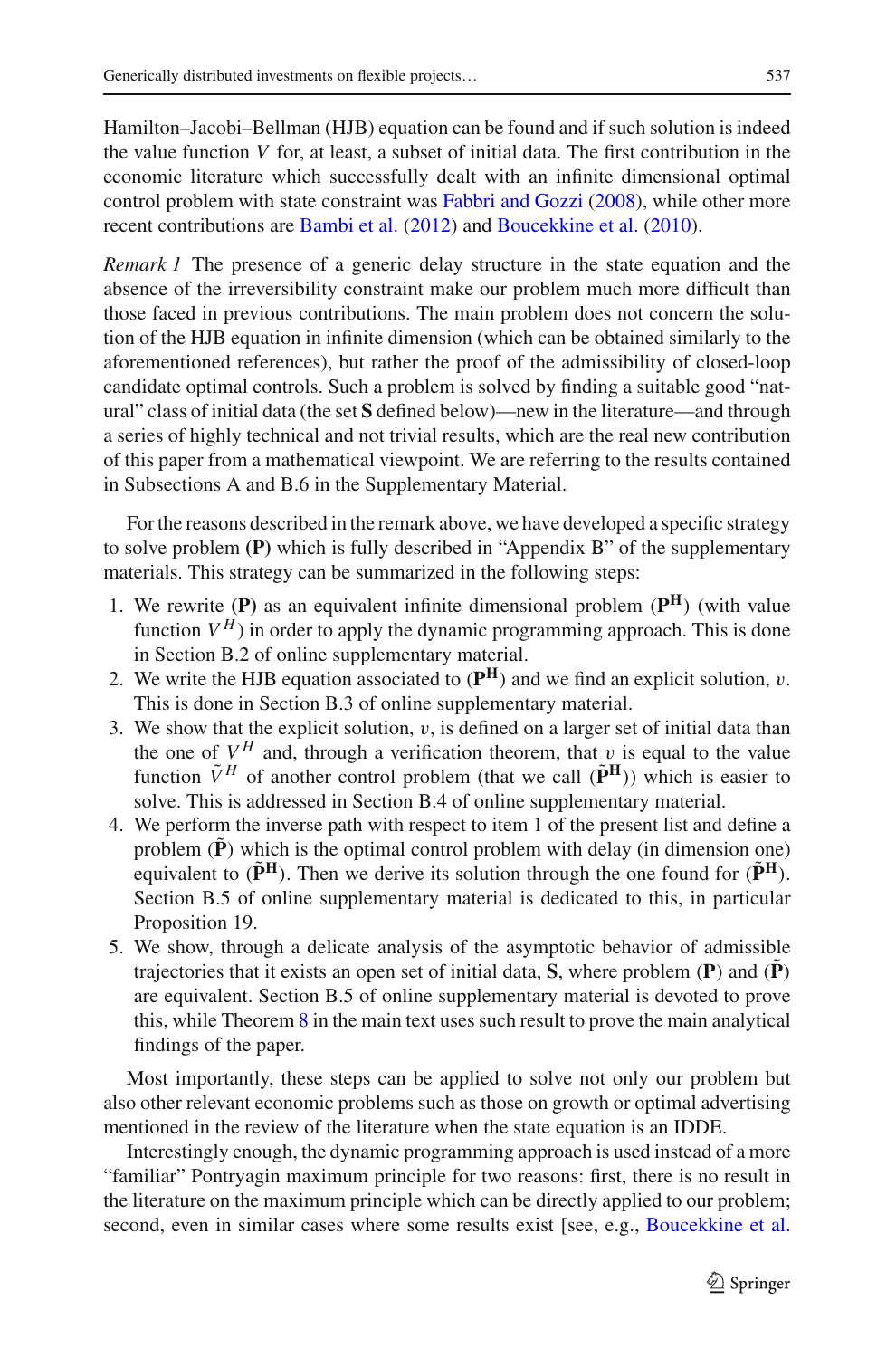[\(2005\)](#page-37-23)], it is not possible to find explicitly the optimal strategies, e.g., the value of  $C^0_{(k_0,i_0)}$  in [\(18\)](#page-18-1).

In the next subsection we present the main result of our optimal control problem which will be used later to study the properties of the optimal paths.

#### **5.2 The main result**

We want to address the question of solving (**P**) at least on the following subset of initial data (i.e., initial stock of capital and initial history of the investment):

$$
\mathbf{S} \stackrel{\text{def}}{=} \left\{ (k_0, i_0) \in H^{++} : i_0 \in W^{1,2}([-d, 0); \mathbb{R}), \ i'_0(t) - gi_0(t) \ge 0 \right\}
$$
\nfor a.e.  $t \in [-d, 0)$ ,\n
$$
\int_{-d}^{0} a(s)i_0(s)ds - g k_0 \ge 0, \quad Ak_0 - C^0_{(k_0, i_0)} \ge 0 \right\} \subset H^{++}.
$$
\n(16)

<span id="page-18-1"></span>where

$$
g \stackrel{\text{def}}{=} \frac{\xi - \rho}{\sigma},\tag{17}
$$

<span id="page-18-2"></span>
$$
C_{(k_0, i_0)}^{0} \stackrel{\text{def}}{=} \nu \left( k_0 + \int_{-d}^{0} e^{\xi r} \left( \int_{-d}^{r} a(s) i_0(s - r) \, \mathrm{d} s \right) \, \mathrm{d} r \right),\tag{18}
$$

and

$$
\nu \stackrel{\text{def}}{=} (\xi - g) \frac{A}{\xi}.\tag{19}
$$

Observe that  $v > 0$  by Assumption [6](#page-16-2) and  $g > 0$  if Assumption [7](#page-16-1) holds. The set **S**, for which we will be able to fully solve the problem, is non-empty as long as  $g > 0$  see Proposition [9—](#page-20-1)hence as long as Assumption [7](#page-16-1) holds. For this reason, such an assumption will hold from now on. It is also worth noting that **S** is not, a priori, the largest set of initial data where it is possible to solve the model: We are only claiming that we are able to do it for this (quite meaningful) set of initial data. Furthermore, we notice that taking the initial data in this set excludes an initial history of disinvestments; on the other hand, the possibility of reversible (negative) investment is not precluded for  $t > 0$ . As matter of fact, however, the optimal investment starting from **S** will be proved to remain always positive.

<span id="page-18-0"></span>We have the following explicit expression of the value function and complete characterization of optimal paths when the initial data belong to **S**.

**Theorem 8** (Value function and optimal paths) *Let*  $(k_0, i_0) \in S$ *. Then* 

$$
V(k_0, i_0) = \left( (\xi - g) \frac{A}{\xi} \right)^{-\sigma} \frac{A}{\xi (1 - \sigma)} \left( k_0 + \int_{-d}^0 e^{\xi r} \left( \int_{-d}^r a(s) i_0 (s - r) \, ds \right) dr \right)^{1 - \sigma}.
$$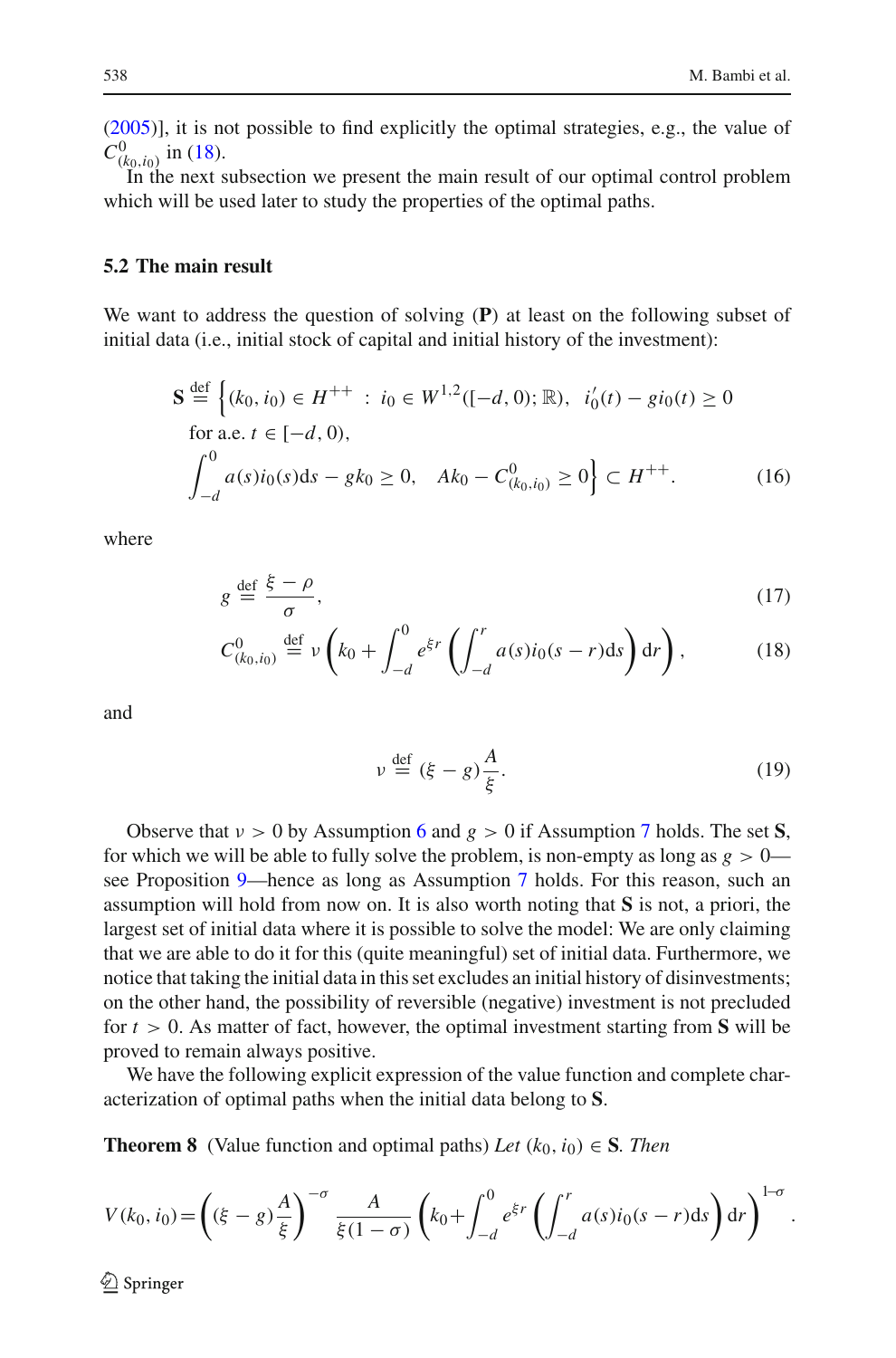*Moreover, the optimal paths of the main aggregate variables are characterized as follows.*

*1.* The optimal capital path,  $k^*_{(k_0,i_0)}$ , is the unique continuously differentiable solution *of the IDDE:*

$$
\begin{cases}\nk'(t) = \int_{-d}^{(-d)\vee(-t)} a(r)i_0(t+r)dr \\
+ A \int_{(-d)\vee(-t)}^{0} a(r) (k(t+r) - C_{(k_0,i_0)}^0 e^{g(t+r)}) dr, \quad t \ge 0, \quad (20) \\
k(0) = k_0, \quad i_0(s), \quad s \in [-d, 0).\n\end{cases}
$$

*2. The optimal investment path, i*∗ (*k*0,*i*0) *, is the unique continuously differentiable solution of the IDDE*[23](#page-19-0)

$$
\begin{cases}\ni'(t) = A \int_{-d}^{0} a(r)i(t+r)dr - gC_{(k_0,i_0)}^0 e^{gt}, \quad t \ge 0 \\
i(0) = Ak_0 - C_{(k_0,i_0)}^0, \quad i(s) = i_0(s), \quad s \in [-d, 0).\n\end{cases}
$$
\n(21)

<span id="page-19-1"></span>*3. The optimal consumption path, c*∗ (*k*0,*i*0) *, is purely exponential:*

$$
c_{(k_0,i_0)}^*(t) = Ak_{(k_0,i_0)}^*(t) - i_{(k_0,i_0)}^*(t) = C_{(k_0,i_0)}^0 e^{st}, \quad t \ge 0.
$$
 (22)

Some considerations are useful before moving to the next section. First, optimal detrended consumption is always constant independently on the choice of the project's structure and of the initial conditions. However, when the projects takes time to be completed, optimal detrended capital and investment will not remain constant for any initial datum as in the standard AK model.

Moreover, considering a family  $\{a(\cdot, d)\}_{d>0}$  of investment's distributions as in Proposition [3](#page-12-1) (property 5) and indicating by  $C^0_{(k_0,i_0)}(d)$  the associated optimal initial consumption rate and by  $\xi(d)$  the associated real root of the characteristic Eq. [11,](#page-11-3) we may consider the dependence of the variation of the latter with respect to *d*, that is  $\frac{\partial C^0_{(k_0,i_0)}}{\partial d}(d)$ . Indeed,

$$
\frac{\partial C_{(k_0,i_0)}^0}{\partial d}(d) = \int_{-d}^0 e^{\xi(d)r} \left( \int_{-d}^r \frac{\partial a}{\partial d}(r, d) i_0(s-r) \, ds \right) dr
$$

$$
+ \int_{-d}^0 e^{\xi(d)r} \xi'(d) \left( \int_{-d}^r a(s, d) i_0(s-r) \, ds \right) dr
$$

$$
- \int_{-d}^0 e^{\xi(d)r} a(-d, d) i_0(-d-r) dr.
$$

<span id="page-19-0"></span><sup>&</sup>lt;sup>23</sup> The existence and uniqueness of solutions to such DDE follows from Theorem 2.12 in [Diekmann et al.](#page-37-22) [\(1995](#page-37-22)).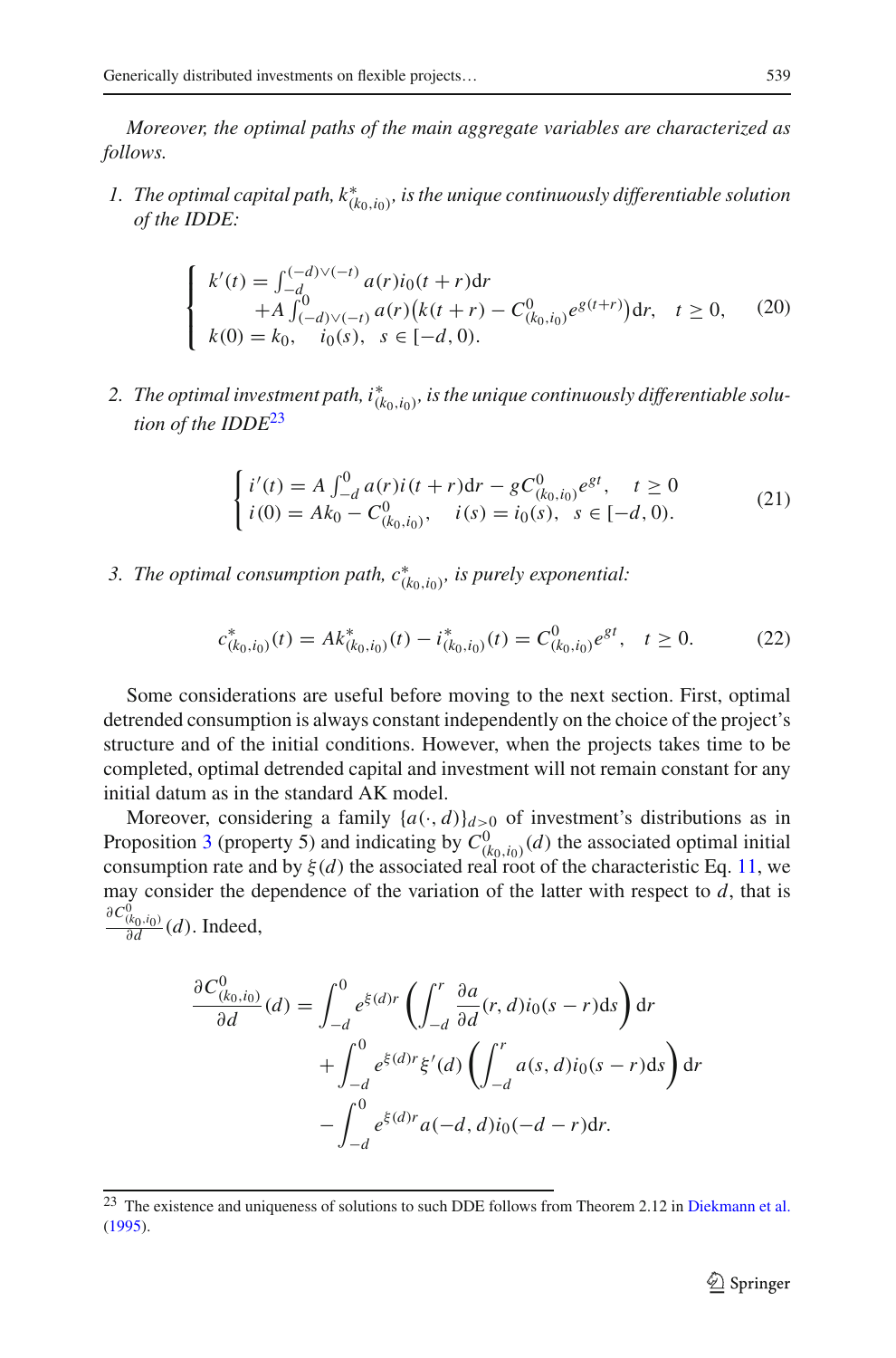<span id="page-20-2"></span>Considering a uniform investment's distribution,  $a(r, d) = \text{Unif}_d(r) \equiv \frac{1}{d} \mathbf{1}_{[-d, 0](r)}$ (see Sect. [8\)](#page-25-0), the latter reduces to

$$
\frac{\partial C_{(k_0,i_0)}^0}{\partial d}(d) = -\frac{1}{d^2} \int_{-d}^0 e^{\xi(d)r} \left( \int_{-d}^r i_0(s-r) \, \mathrm{d}s \right) \, \mathrm{d}r
$$
\n
$$
+ \int_{-d}^0 e^{\xi(d)r} \xi'(d) \left( \int_{-d}^r i_0(s-r) \, \mathrm{d}s \right) \, \mathrm{d}r
$$
\n
$$
- \int_{-d}^0 e^{\xi(d)r} i_0(-d-r) \, \mathrm{d}r. \tag{23}
$$

Hence, if  $(k_0, i_0) \in \mathbf{S}$  (thus,  $i_0 \geq 0$ ), from 4.3 we get  $\frac{\partial C_{(k_0, i_0)}^0}{\partial d}(d) < 0$ . Similarly, when we consider exponential investment's distributions, i.e.,  $a(r, d)$  =  $\exp_{\mu,d}(r,d) := \left(\frac{\mu}{1-e^{-\mu d}}\right)$  $\int e^{\mu r}$ , from [23](#page-20-2) to [15,](#page-15-2) we get  $\frac{\partial C_{(k_0,i_0)}^0}{\partial d}(d) < 0$ ; this result holds for both the decreasing exponential distribution ( $\mu < 0$ ) and for the increasing exponential ( $\mu > 0$ ).

Therefore, in these cases, the initial consumption will decrease when the project length decreases and the investment's distribution is one of those commonly used (e.g., uniform distribution, exponential distribution, etc.) because we have shown after Proposition 4.3 that the maximal growth rate of capital will increase. Intuitively, the decrease in the project length makes the investment in the projects more attractive because the return on an investment today will be paid earlier; therefore, the representative agent has an incentive to invest more; since output is predetermined, this can be achieved only with a reduction in his initial consumption.

In the next two sections we will provide conditions under which the economy is either immediately on a balanced growth path or is characterized by transitional dynamics.

#### <span id="page-20-0"></span>**6 Balanced growth paths**

A **balanced growth path** (BGP) is any optimal path such that *k*∗,*i*∗, *c*∗ are purely exponential functions with the same growth rate. In this section we show that the set of initial conditions consistent with a BGP solution is not empty. To do that, consider the couple of initial data  $\mathbf{E}_b$  defined as follows:

$$
\mathbf{E}_b = (k_0, i_0), \text{ where: } i_0(s) \stackrel{\text{def}}{=} be^{gs}, \text{ for a.e. } s \in [-d, 0); \quad k_0 \stackrel{\text{def}}{=} \frac{b}{g} \int_{-d}^{0} a(s) e^{gs} ds,
$$
\n(24)

<span id="page-20-1"></span>where  $b > 0$  is an exogenously given constant, describing the past history of investments of exponential form, with  $i_0(0^-) = b$ . In the next proposition, we prove that the initial data  $\mathbf{E}_b$ , where  $b > 0$ , belong to **S** under the restriction on parameters imposed in Assumption [7.](#page-16-1)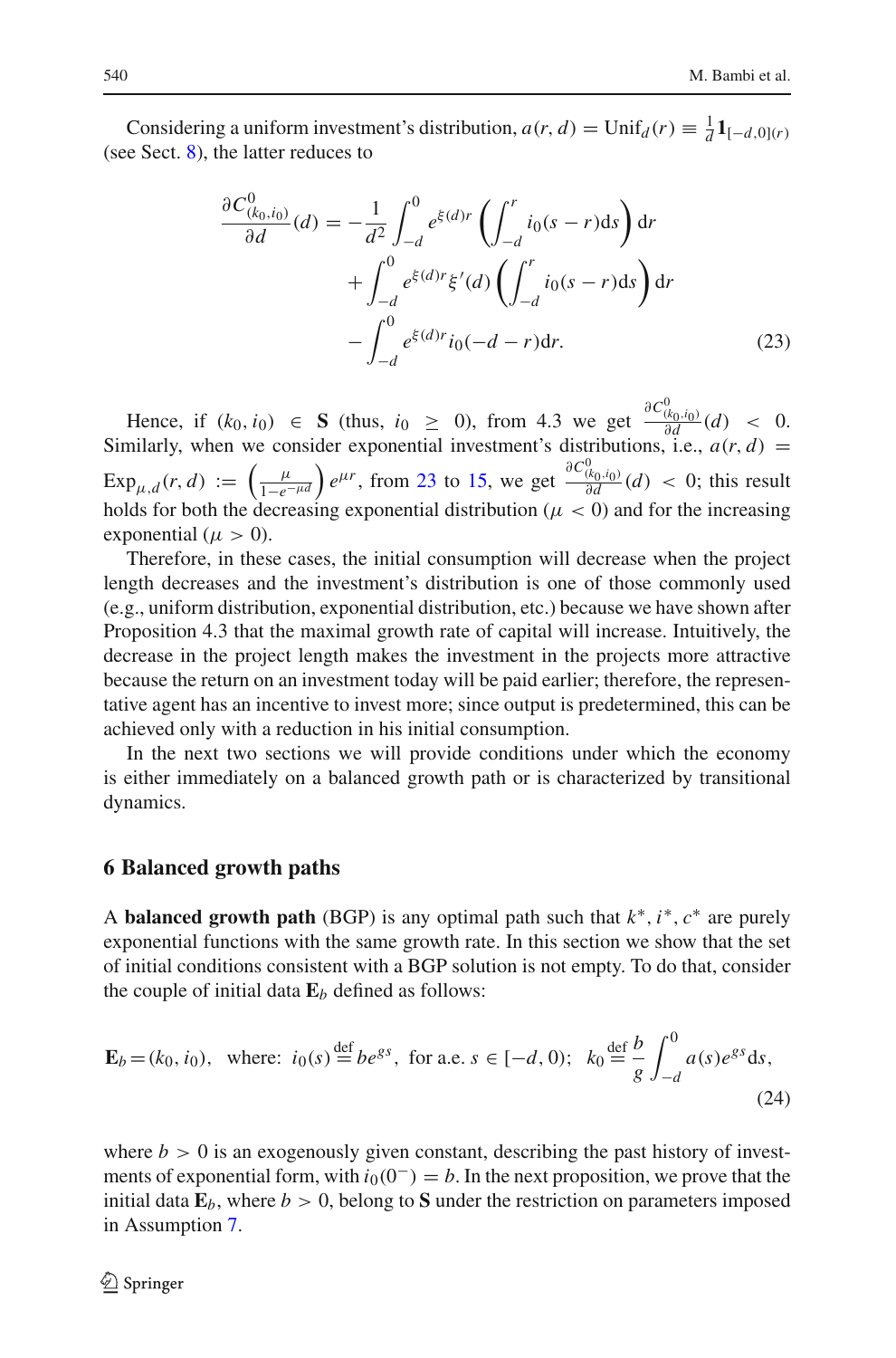**Proposition 9**  $\mathbf{E}_b \in \mathbf{S}$  *for every b* > 0*.* 

Moreover, the following result can be proved.

<span id="page-21-1"></span>**Proposition 10** *The optimal capital, investment, and consumption paths are purely exponential if and only if*  $(k_0, i_0) = \mathbf{E}_b$  *for some b* > 0*. More precisely we have* 

$$
k_{(k_0,i_0)}^*(t) = k_0 e^{gt}, \quad i_{(k_0,i_0)}^*(t) = b e^{gt}, \quad c_{(k_0,i_0)}^*(t) = C_{(k_0,i_0)}^0 e^{gt}, \quad t \ge 0, \tag{25}
$$

<span id="page-21-0"></span>where  $C^0_{(k_0,i_0)}$  is the positive constant given in [\(18\)](#page-18-1), which in the present case becomes

$$
C^0_{(k_0, i_0)} = Ak_0 - b. \tag{26}
$$

The growth rate of the economy, *g*, was indeed found to be equal to  $\frac{\xi - \rho}{\sigma}$ . Therefore, a change in the project features modifies it indirectly through the maximal growth rate ξ. Therefore, all the findings about the mechanisms which may affect  $\xi$  discussed in Sect. [4.3](#page-11-4) can be now used. In particular, it is immediate to observe that  $\frac{\partial g}{\partial d}$  and  $\frac{\partial \xi}{\partial d}$  have the same sign; furthermore, a change in the investment distribution  $a(\cdot)$  consistent with Proposition 4.3, property 4, (see also Fig. [1\)](#page-14-0) implies a change of  $\xi$  and therefore of *g*.

As we have seen, the optimal consumption policy is always exponential. We may compare how a change in the specification of the investment's distribution over the projects affects the initial optimal consumption rate when the initial paths lie in **E***b*. Indeed, by [26,](#page-21-0) in this case we have

$$
C_{(k_0,i_0)}^0 = k_0 \left( A - \frac{g}{\int_{-d}^0 a(s) e^{gs} ds} \right).
$$

In the case of exponential distributions,  $Exp_{\mu,d}(r) := \left(\frac{\mu}{1-e^{-\mu d}}\right)$  $\int e^{\mu r}$ , straightfor-ward computations and Proposition [3,](#page-12-1) Property 4, yield that the corresponding initial consumption  $C^0_{(k_0,i_0)}(\mu)$  is increasing in  $\mu$ .

This result is illustrated in Fig. [2,](#page-22-1) where a decreasing and increasing exponential distributions are compared. By moving from the decreasing to the increasing exponential distribution, the economy experiences a lower initial consumption, but a faster economic growth. Intuitively, this result depends on the fact that investments on a time-to-plan project is seen more attractive, since the amount of resources are unused for a shorter period of time once invested into a time-to-plan project.

Moreover, Proposition [10](#page-21-1) tells us that the economy is on a BGP from the very beginning, i.e., from  $t \geq 0$ , if and only if the initial history of the investment has already a purely exponential form  $i_0(s) = be^{gs}$ , where  $s \in [-d, 0)$ , and the initial capital  $k_0$  is exactly  $\frac{b}{g} \int_{-d}^{0} a(s) e^{gs} ds$ . Differently from the AK model with  $d = 0$ , the economy is on a BGP only for a very specific choice of the initial condition of the state variable. In fact, an economy with a past history of the investment  $i_0(s) = be^{gs}$ , but with a capital stock different from  $\frac{b}{g} \int_{-d}^{0} a(s) e^{gs} ds$  and still in the feasible set of initial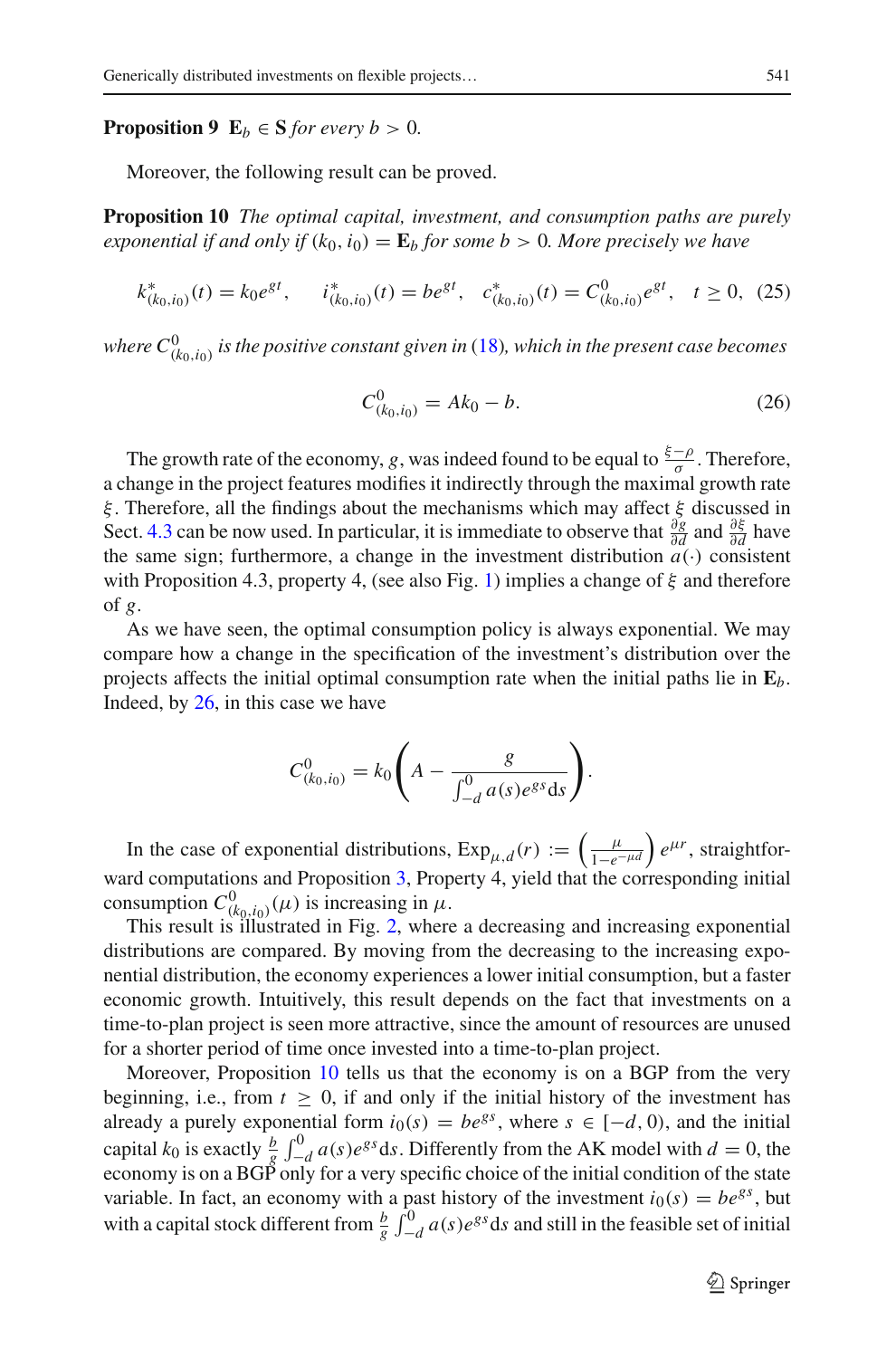

<span id="page-22-1"></span>**Fig. 2** From decreasing to increasing exponential distributions (*left*) and associated consumption optimal paths (*right*; expressed in log) along balanced growth paths (see Sect. [6\)](#page-20-0)

condition **S**, will not be on a BGP from  $t = 0$  on. Under these initial conditions, the optimal path of investment and capital are no more purely exponential and converge over time to the balanced growth path. Therefore, the economy displays transitional dynamics. The next section is dedicated to find the explicit form of these optimal paths and to prove that an economy which, generically, is not on a BGP from  $t = 0$  on, meaning that the initial conditions are in **S** but are not **E***b*, will converge to it over time by damping fluctuations.

## <span id="page-22-0"></span>**7 Transitional dynamics**

<span id="page-22-2"></span>In this section we characterize optimal trajectories besides the balanced growth paths just studied. From now on we assume the following:

**Assumption 11** All the complex roots of the characteristic Eq. [12](#page-12-0)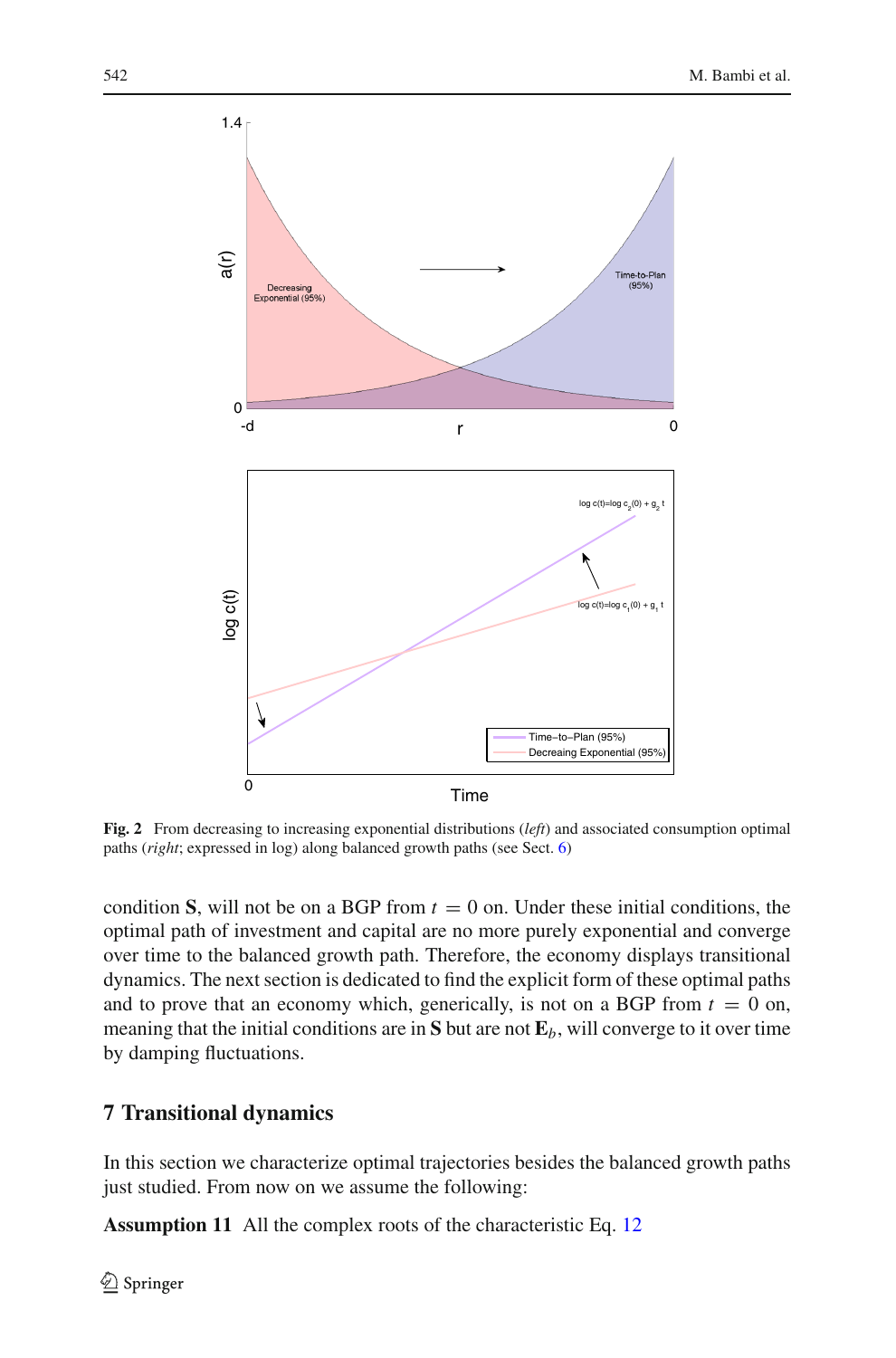(i) have real part smaller than *g* and

(ii) are simple.

It is indeed theoretically viable to provide restrictions on parameters and on the distribution  $a(\cdot)$  such that (i) and (ii) hold. However, we do not address this issue analytically but rather numerically by checking Assumption [11—](#page-22-2)case by case—in Sect. [8.](#page-25-0) Also, (ii) occurs generically and, while not essential, it is useful to simplify the proof of Proposition [12.](#page-23-0) Taking into account Theorem 5.2, we can now prove the following result.

<span id="page-23-1"></span><span id="page-23-0"></span>**Proposition 12** *Consider an initial datum*  $(k_0, i_0) \in S$ *. Then the optimal paths are:* 

$$
c_{(k_0, i_0)}^*(t) = C_{(k_0, i_0)}^0 e^{st}, \quad t \ge 0,
$$
\n(27)

$$
k_{(k_0, i_0)}^*(t) = \frac{1}{A} (i_{(k_0, i_0)}^*(t) + c_{(k_0, i_0)}^*(t)), \quad t \ge 0,
$$
\n(28)

$$
i_{(k_0,i_0)}^*(t) = \underbrace{\left(\frac{\alpha_{\xi}C_{(k_0,i_0)}^0g}{\xi - g} + \sum_{j=1}^{\infty} p_j b_j\right) e^{gt}}_{\text{trend component}} + \underbrace{\sum_{j=1}^{\infty} p_j e^{\lambda_j t} a_j}_{\text{oscillatory component}}, \quad t \ge 0, (29)
$$

*where*  $\alpha_{\xi} > 0$  *is the real constant in 48, p<sub>j</sub> is the eigenvector associated with the eigenvalue*  $\lambda_i$  *while*  $a_i$  *and*  $b_i$  *are the complex numbers* 

$$
a_j \stackrel{\text{def}}{=} A\Gamma_j(k_0, i_0) - C^0_{(k_0, i_0)} + \frac{gC^0_{(k_0, i_0)}}{g - \lambda_j}, \quad b_j \stackrel{\text{def}}{=} -\frac{gC^0_{(k_0, i_0)}}{g - \lambda_j}, \tag{30}
$$

<span id="page-23-2"></span>*and*

$$
\Gamma_j(k_0, i_0) := k_0 + \int_{-d}^{0} e^{\lambda_j r} \int_{-d}^{r} a(s) i_0(s - r) \, \mathrm{d} s \, \mathrm{d} r.
$$

*Moreover, defining for*  $t \geq 0$  *the optimal detrended paths as*  $x^*_{(k_0,i_0),g}(t) \stackrel{\text{def}}{=}$  $e^{-gt} x^*_{(k_0,i_0)}(t)$  *with*  $x = k, i, c$ ,

*we have that the optimal detrended consumption path is constant and equal to*  $C_{(k_0,i_0)}^0$  *for* [\(27\)](#page-23-1), while detrended capital and investment converges by damping oscil*lations respectively to the positive constants*

$$
k_l = \frac{C_{(k_0,i_0)}^0 \int_{-d}^0 e^{gr} a(r) dr}{A \int_{-d}^0 e^{gr} a(r) dr - g}, \quad \text{and} \quad i_l = \frac{g C_{(k_0,i_0)}^0}{A \int_{-d}^0 e^{gr} a(r) dr - g}.
$$
 (31)

Several consideration can be done. First, unless the initial conditions  $(k_0, i_0) \in$  $\mathbf{E}_b$ , the economy will not be on the BGP till the very beginning. In fact, some of the aggregate variables are now characterized by transitional dynamics: Detrended capital, investment, and output will indeed converge over time to a BGP by damping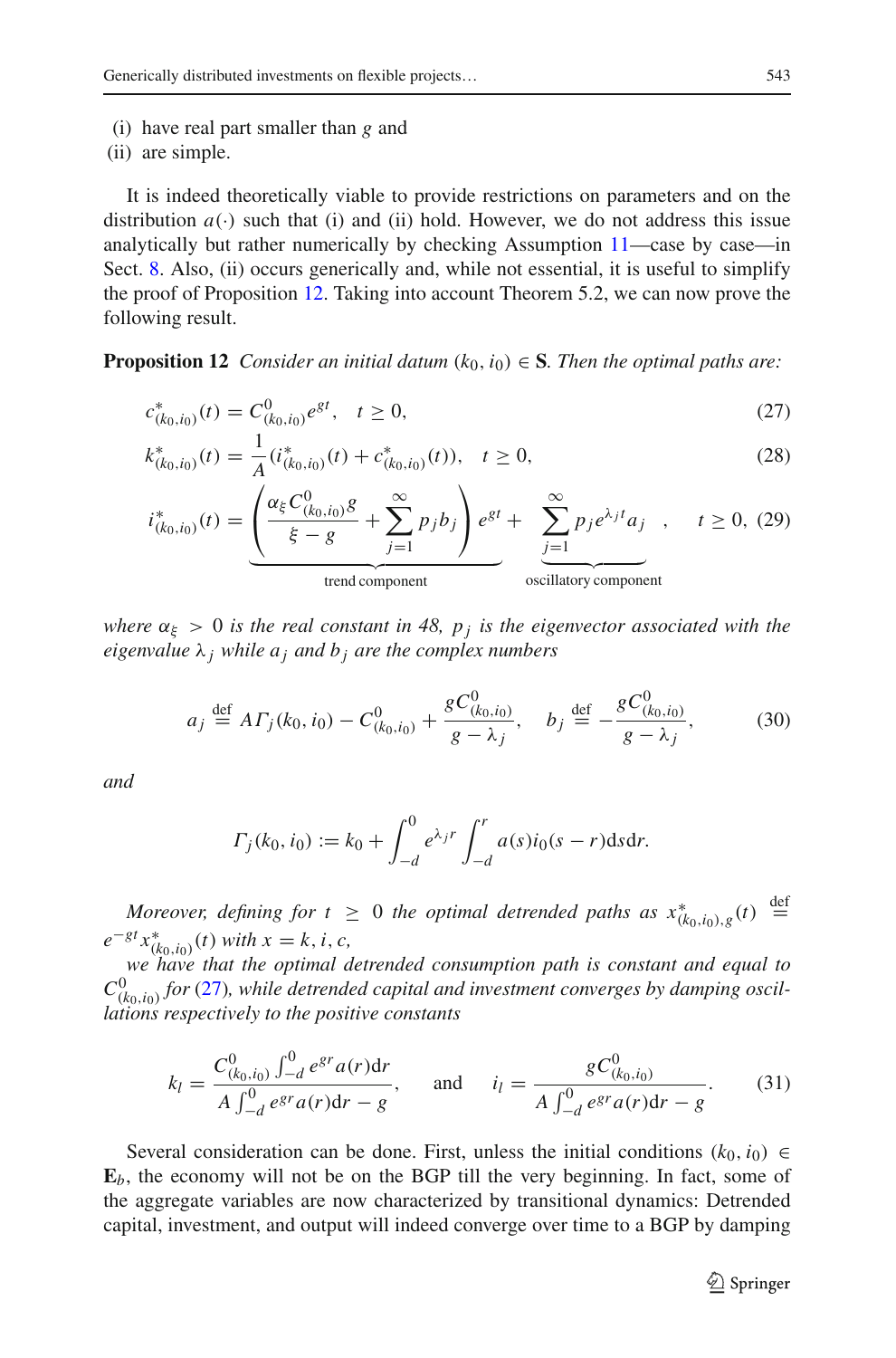fluctuations since  $g > \lambda_j$  for any  $j > 1$  by Assumption 7.1 (i). On the other hand, detrended consumption remains always constant even during the transition of the other variables. Of course, this result is coherent with the assumption of risk adverse agents (i.e., concavity in the utility function) who prefer smooth consumption profile to profile alternating periods of high and low consumption. Interestingly, the agents are able in our model to smooth perfectly consumption over time (i.e., detrended consumption remains constant) by offsetting any deviation from the BGP with changes in their investment decision. This result holds for any specification of the projects' features. Furthermore, the perfect consumption smoothing can be found also in other models with time to build where the technology is not necessarily linear as shown by [Bambi and Gori](#page-37-24) [\(2014\)](#page-37-24), Proposition 2. Perfect consumption smoothing emerges independently of the projects features. This does not mean welfare equalization across different investment distributions and/or projects' lengths. In fact, these two features affect non-trivially the welfare by modifying  $\xi$ , *g*,  $c^*(0)$  and therefore the economies will converge to different BGPs. Furthermore, we have already appreciated in Sect. [6](#page-20-0) and Fig. [2](#page-22-1) that ξ and *g* may go down while *c*∗(0) may go up when we modify *d* and  $a(\cdot)$ . These opposite variations in the growth rate and the initial optimal consumption level make the welfare evaluation worth to be studied. $24$ 

Second, the amplitude and length of the fluctuations strictly depend on the projects' features. In particular, the project's length, *d*, and the investment's distribution,  $a(\cdot)$ , play a crucial role in the shape of the spectrum of roots of the characteristic Eq. [\(12\)](#page-12-0). Therefore, the value of the roots  $\lambda_i$  and of the associated eigenvectors,  $p_i$ , with  $j \in (1, \infty)$  depend on them. It is analytically very difficult to provide any insight into this relation, and for this reason, we have used Fig. [3](#page-25-1) to illustrate how different is the shape of the damping fluctuations when we consider economies which are exactly identical but the investment distributions over the projects. In particular, the figure on the left show the different optimal output path while the figure on the right is simply a zoom to emphasize the differences in the damping fluctuations. To compare more effectively the differences in the transitional dynamics, we have translated the optimal paths such that all of them converge to the same constant  $y_L$ . Further quantitative considerations on the functional form of the investment distributions used to draw such a figure as well as on the deviations from the BGP and on the speed of convergence are postponed in the next Section.

From this proposition and from Fig. [3,](#page-25-1) it clearly emerges that economies with the same past history of investment and initial stock of capital behave very differently if they differ in the projects' structure. In fact, different investment distributions over the projects and different projects' length across economies determine different asymptotic growth rates, different balance growth paths and different transitional dynamics.

Finally, we conclude this section with a comment on the stability of the optimal paths. This feature is not easy to address in its full generality; in fact, our analysis describes the dynamic behavior of solutions starting from the set **S**, which is not a nice set in the our framework Hilbert space *H* of Subsection B.2 (indeed, it has empty interior part). Nevertheless, we can assert that starting from close points  $(k_0, i_0)$ ,  $(\overline{k_0}, \overline{i_0})$ 

<span id="page-24-0"></span><sup>24</sup> A similar consideration has been recently done by [Boucekkine et al.](#page-37-25) [\(2015\)](#page-37-25).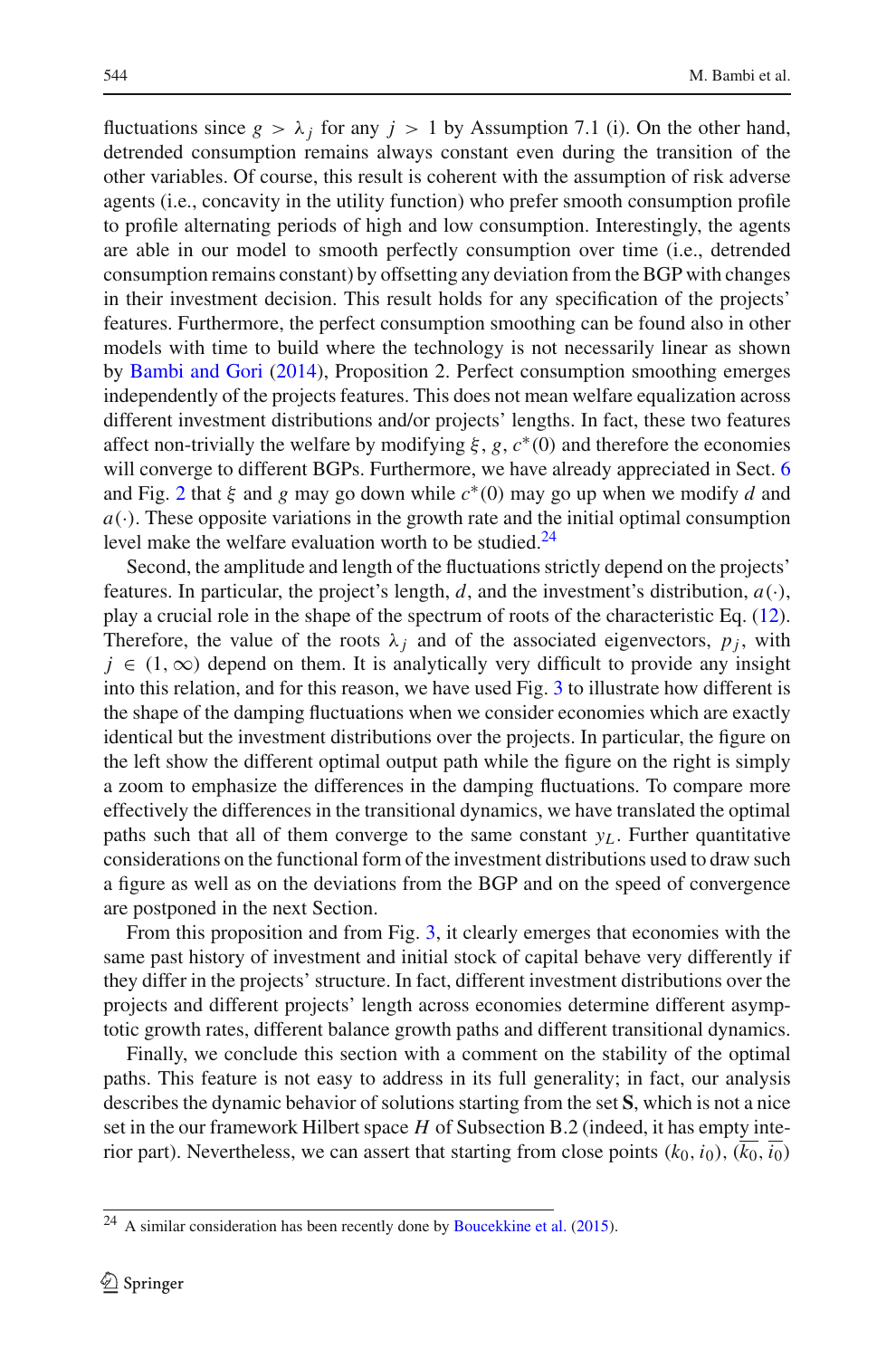

<span id="page-25-1"></span>**Fig. 3** Optimal detrended paths (on the *right*: zoom on the vertical axis of the *left figure*) for different distributions with  $d = 5$  (see Sect. [8\)](#page-25-0)

of the set **S** (in the sense that  $Q(k_0, i_0)$  is close to  $Q(\overline{k_0}, \overline{i_0})$  with respect to the norm of the space  $H$ , see Subsection B.2), the (detrended) associated optimal paths remain close. This is not difficult to see by using the explicit expressions of Proposition [12.](#page-23-0)

#### <span id="page-25-0"></span>**8 Quantitative analysis**

In this section, we perform two numerical exercises. The first evaluates how much the growth rate, *g*, is affected by different assumptions on the projects' structure while keeping all the other parameters unchanged. In fact, the projects may be different in length and in term of the investment distributions as defined in (the continuoustime counterpart of) Definition [1;](#page-7-4) the relevance of these two features in affecting the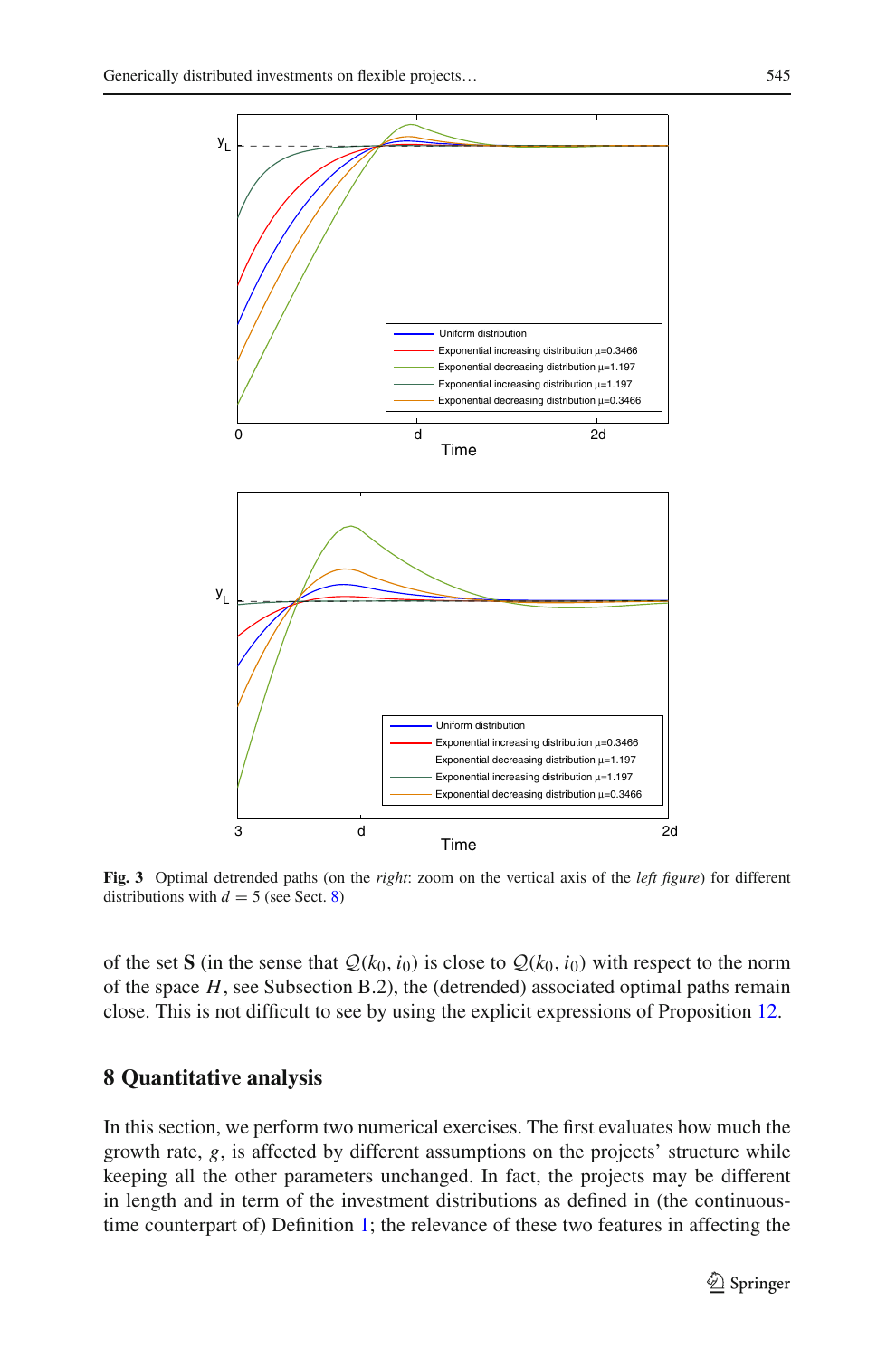maximal growth rate of capital,  $\xi$ , and therefore the growth rate,  $g$ , was indeed proved analytically in Propositions [3](#page-12-1) and [17,](#page-18-1) but their quantitative relevance is assessed in this first exercise.

The second numerical exercise consists in studying how the transitional dynamics are affected by different choices of the projects' length and of the investment's distribution over the projects when the initial condition  $(k_0, i_0) \in S$  but different from **E***b*, i.e., the economy does not begin on its BGP. To do this assessment, we specify the parameters as in the first numerical exercise, but we also add an initial exogenous shock which makes the economy deviate from its BGP by reducing the initial capital stock of ten percentage points. As observed in Proposition [12](#page-23-0) the economy converges to the BGP by damping fluctuations; therefore, our objective is to quantitatively evaluate the speed of convergence as well as the average and maximum absolute deviation of output from the BGP.

Both the numerical exercises are performed looking at a range of values for *d*, between 2 and 5 years and considering the following investment's distributions over the projects:

- 1. Dirac's Delta concentrated at −*d*, i.e., pure gestation lag in investment; when  $d = 0$  this corresponds to no time to build. In this case  $d$  is the only parameter to choose.
- 2. Uniform distribution [e.g., Kydland and Prescott (1982), among others], i.e.,  $a(\cdot)$  = Unif<sub>*d*</sub>( $\cdot$ )  $\equiv \frac{1}{d}$ **1**<sub>[−*d*,0]</sub>. Also here the only parameter is *d*.
- 3. Exponential distribution, i.e.,  $a(\cdot) = \text{Exp}_{\mu,d}(\cdot)$ , where  $\text{Exp}_{\mu,d}(r) := \left(\frac{\mu}{1-e^{-\mu d}}\right)$  $\int e^{\mu r}$ ,  $r \in [-d, 0]$ . Then we have a decreasing exponential distribution [e.g., [Peeters](#page-38-4) [\(1998\)](#page-38-4)] or an increasing exponential distribution [e.g., [Koeva](#page-38-1) [\(2000\)](#page-38-1)] when  $\mu < 0$ or  $\mu > 0$  respectively. Clearly there are now two parameters to be chosen:  $\mu$ and *d*. In all these cases we have properly set the parameter  $\mu$  to reproduce a specific investment distribution over the projects: for example, in the case of a decreasing exponential distribution,  $\mu$  was set equal to either  $-0.3466$  or  $-1.197$ to have, respectively, a 75 and 95% of the investment concentrated on the projects which need more than 2 years to be completed when the full length of a project is 3 years. Similarly, when the increasing exponential distribution has been chosen, we have set  $\mu$  equal to either 0.3466 or 1.197 to have, respectively, a 75 and 95% of the investment concentrated on the projects which need <2 years to be completed when the full length of a project is 3 years. Moreover, we have adjusted accordingly the distribution of the investment over the projects when the projects' lengths is different from 3 years, in the sense that whenever the projects' lengths is different from 3 years, we move up or down the considered distribution such that Assumption [1](#page-10-3) still holds.
- 4. U-shaped [e.g., [Peeters](#page-38-4) [\(1998\)](#page-38-4) and [Zhou](#page-38-3) [\(2000](#page-38-3))] and hump-shaped [e.g., [Altug](#page-37-4) [\(1989\)](#page-37-4) and [Palm et al.](#page-38-16) [\(1994\)](#page-38-16)] are modeled in this continuous-time context using a parabola:  $a(\cdot) = P_{\alpha,\beta,d}(\cdot)$ , where  $P_{\alpha,\beta,d}(r) = \alpha r^2 + \beta r + \gamma$ , with  $r \in [-d, 0]$ . Here the parameters are  $\alpha$ ,  $\beta$ ,  $\gamma$  and  $d$ . The U shape or the hump shape is obtained, respectively, for  $\alpha > 0$  and  $\alpha < 0$ , while  $\gamma$  has been chosen in order to satisfy the constraint  $\int_{-d}^{0} P_{\alpha,\beta,d}(r) dr = 1$ . In the U-shaped distribution the parameters have been set to have 50% of the investment allocated to the projects which need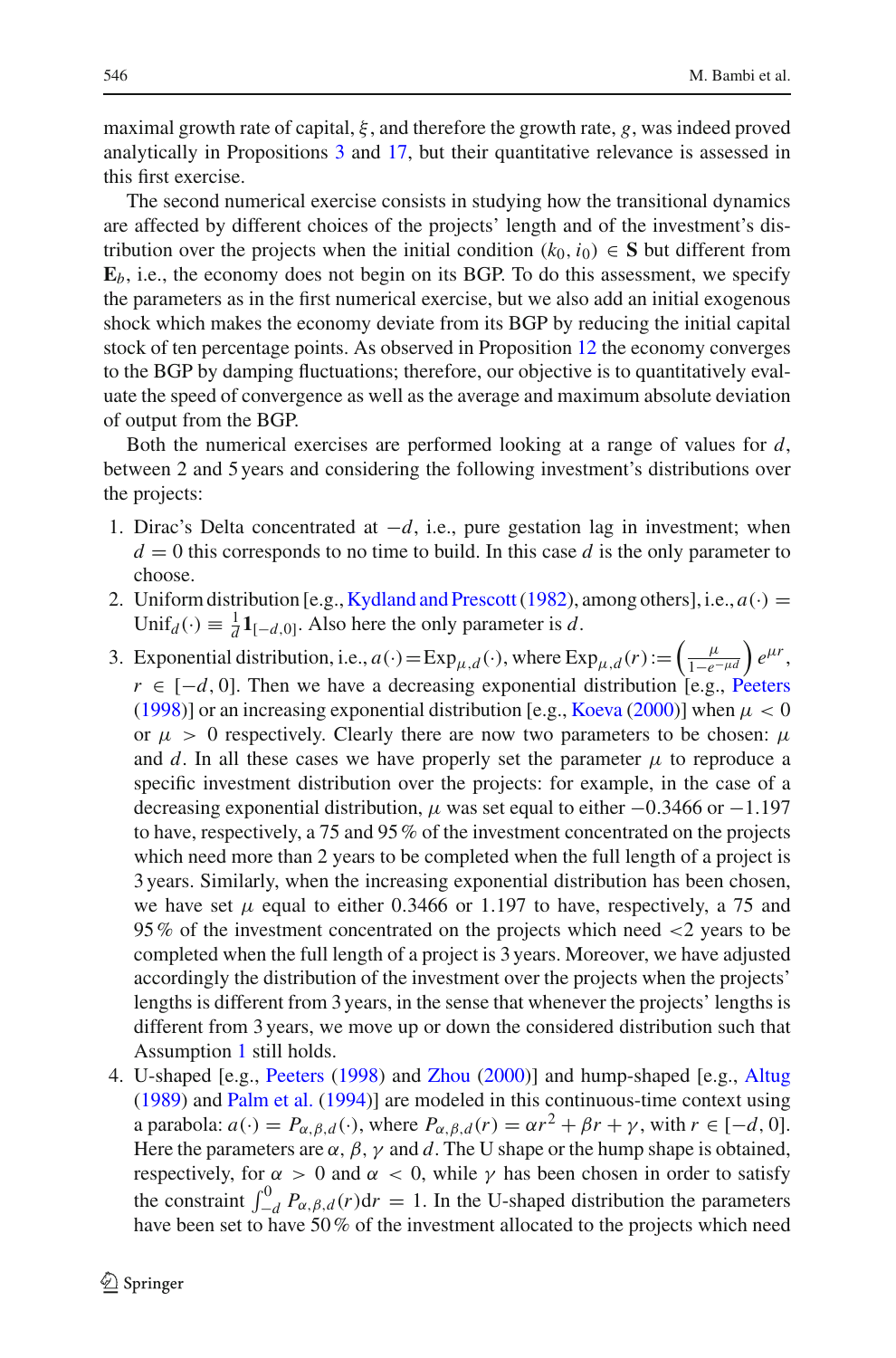<span id="page-27-0"></span>

|              | $d=2$             | $d=3$             | $d=4$             | $d=5$             |
|--------------|-------------------|-------------------|-------------------|-------------------|
| $\alpha$     | $1.3585(-0.4898)$ | $0.2924(-0.1667)$ | $0.1807(-0.0807)$ | $0.0653(-0.0474)$ |
| $\beta$      | $2.8075(-1.0041)$ | $0.9128(-0.5313)$ | $0.7156(-0.3185)$ | $0.3654(-0.2338)$ |
| $\mathcal V$ | 1.4962 (0.1490)   | 0.8254(0.0365)    | 0.7174(0.0435)    | 0.5693(0.0104)    |

**Table 1** Parameters for U (hump)-shaped distributions

more than 40% of the period to be completed. In the hump-shaped distribution the parameters have been set to have  $70\%$  of the investment concentrated on the projects requiring  $<40\%$  of the period to be completed. The values of these parameters are reported in Table [1.](#page-27-0)<sup>[25](#page-27-1)</sup>

Finally, all the numerical computations have been done using MATLAB; the section on output volatility has been performed using DDE-BIFTOOL, a MATLAB package developed by [Engelborghs and Roose](#page-37-26) [\(1999](#page-37-26)).

#### **Long-Run Economic Growth**

The parameters to be decided to perform the first numerical exercise are  $A$ ,  $\rho$ ,  $\sigma$ , and those in the investment's distribution. All these parameters enter in the characteristic Eq. [12](#page-12-0) and then are relevant to determine the growth rate of the economy, *g*, as proved in Propositions [3](#page-12-1) and [17.](#page-18-1) We start considering an economy without time to build— $a(\cdot)$ is a Dirac's Delta in 0—and we set  $\rho = 0.017$  and  $\frac{1}{\sigma} = 0.5$  which are quite standard and non-controversial values for the preference discount rate and the instantaneous intertemporal elasticity of substitution. Within this setting (no time-to-build), a choice of the interest rate equal to  $R - \delta = 0.077$  with  $\delta = 0.10$  implies an annual growth rate  $g = 0.03$ . Then, we consider how much the growth rate is affected by different choices of the delay parameter, *d*, and of the investment's distribution,  $a(\cdot)$  while keeping unchanged all the other parameters. These values of the growth rates for the different specifications of the projects' features are reported in Table [2.](#page-28-0)

The maximum growth rate differentials are observed when we compare an economy with pure investment lags in production—*a*(·) is a Dirac's Delta in −*d*—with another economy characterized by time-to-plan— $a(\cdot)$  is increasing exponential distribution with  $\mu = 1.197^{26}$  $\mu = 1.197^{26}$  $\mu = 1.197^{26}$  According to our computations the growth differential, due to the different resource distributions over the projects, is around 12.5% when the length of the project is 2 years. Moreover, such differential enlarges to  $21.45\%$  when the project's length changes to 3 years. This sharp increase in the growth differential can be immediately explained: The growth rate of the economy characterized by time-to-

<span id="page-27-1"></span><sup>&</sup>lt;sup>25</sup> Our choices are consistent with the values appearing [Peeters](#page-38-4) [\(1998](#page-38-4)) and [Zhou](#page-38-3) [\(2000\)](#page-38-3), for example, the Netherlands for hump-shaped and USA for U-shaped distribution and  $d = 2, 3$ .

<span id="page-27-2"></span><sup>&</sup>lt;sup>26</sup> Intuitively the increasing exponential distribution is the distribution "closest" to the Dirac's Delta in 0 (i.e., no time-to-build case), and it indeed converges to it as the resources tends to be concentrated in the last stage of the project. This is the reason why the highest growth rate differential is observed when we compare the time-to-plan economy with a pure investment lag economy.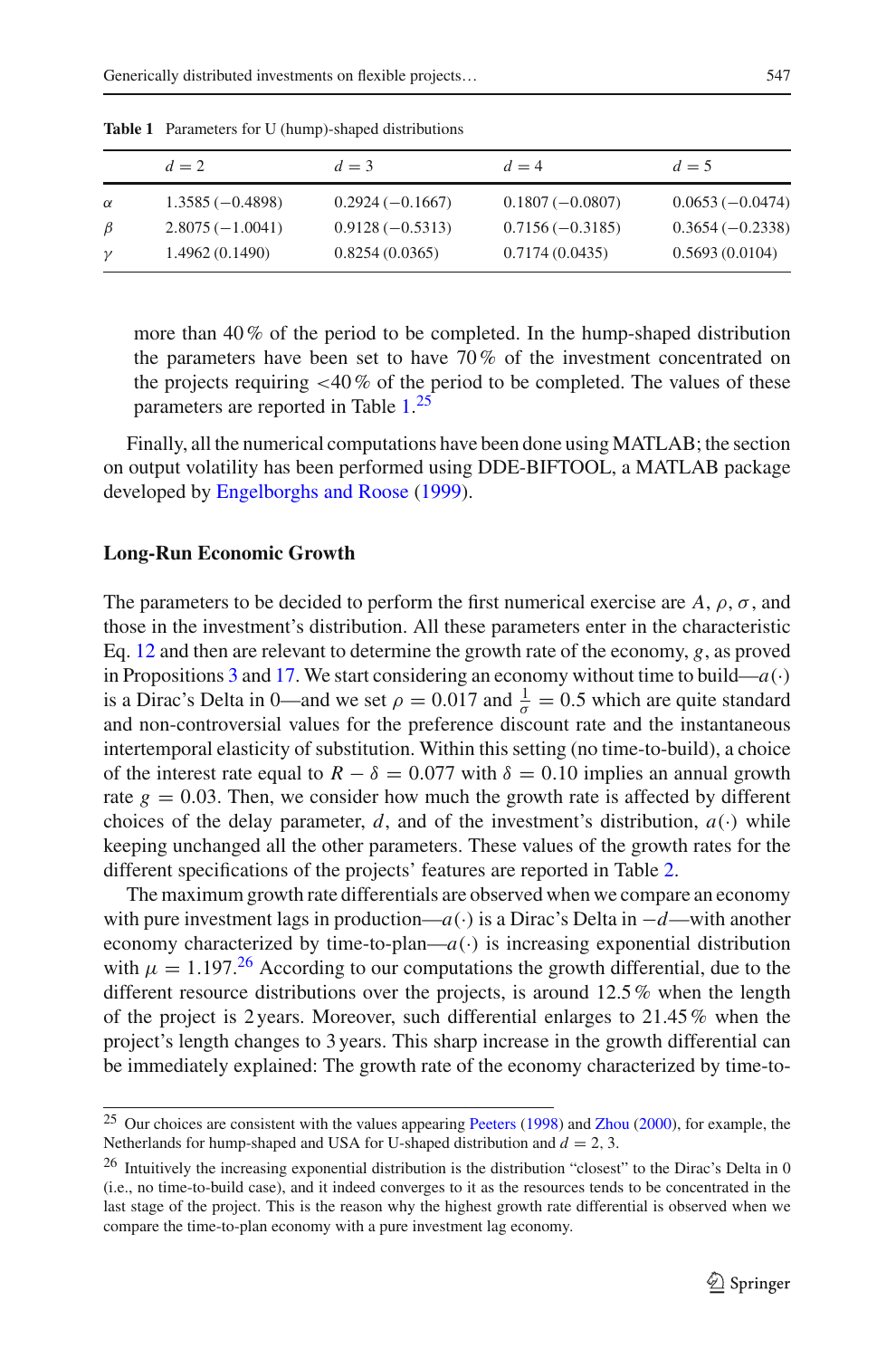<span id="page-28-0"></span>

| Investment's distributions                 | $d = 2 \, (\%)$ | $d = 3 (%)$ | $d = 4 (%)$ | $d = 5 \, (\%)$ |
|--------------------------------------------|-----------------|-------------|-------------|-----------------|
|                                            |                 |             |             |                 |
| Dirac's delta in 0                         | 3               | 3           | 3           | 3               |
| Increasing exponential ( $\mu = 1.197$ )   | 2.83            | 2.8         | 2.79        | 2.78            |
| Increasing exponential ( $\mu = 0.3466$ )  | 2.76            | 2.68        | 2.62        | 2.57            |
| U-shaped                                   | 2.75            | 2.65        | 2.52        | 2.52            |
| Uniform                                    | 2.74            | 2.63        | 2.52        | 2.43            |
| Hump-shaped                                | 2.73            | 2.61        | 2.53        | 2.43            |
| Decreasing exponential ( $\mu = -0.3466$ ) | 2.71            | 2.57        | 2.44        | 2.31            |
| Decreasing exponential ( $\mu = -1.197$ )  | 2.65            | 2.47        | 2.3         | 2.15            |
| Dirac's delta in $-d$                      | 2.515           | 2.33        | 2.17        | 2.04            |

**Table 2** Growth rate (%) on the balanced growth path

plan is not affected significantly (just around −0.03 percentage points) by the increase in the length of the project because the largest amount of the resources are concentrated on the last stages; on the other hand, in the pure investment lag case all the resources are concentrated at the beginning of the project and, therefore, a larger amount of resources remains "unproductive" for a longer period of time when the length, *d*, increases, with a larger negative effect on the growth rate of the economy (around  $-0.2$  percentage points). The growth differentials for the case of  $d = 4$  and  $d = 5$ years are also computed, and they are respectively the 28.6% and the 36.3%.

Interestingly enough, a comparison of the growth rates when the investment's distribution is hump shaped and when it is uniform, reveals that the first distribution pins down higher growth rates only when the projects' length is lower or equal than 3 years. Keeping aside this case, a ranking of the distributions in term of the growth rates can be done: Given  $A$ ,  $\rho$ ,  $\sigma$ , and  $d$ , the increasing exponential distribution is characterized by the highest growth rates, followed by the U-shaped distribution, the uniform distribution and the hump-shaped distribution to end with the decreasing exponentials and the Dirac's delta in −*d*, the latter characterized by the lowest growth rate. The robustness of this ranking has been checked for different choices of the parameters  $\sigma$ , ρ, and *r*.

### *Transitional Dynamics*

To study the transitional dynamics from a quantitative viewpoint we proceed as follows. We consider economies which are identical but the project characteristics. Each of them is assumed to be on its respective balanced growth path, meaning that the initial conditions are exactly  $\mathbf{E}_b$  where  $b = 1$  without loss of generality. At  $t = 0$ , we introduce an exogenous shock which makes each economy deviate from its balanced growth path by destroying the 10% of the initial capital. Under our parametrization the past history of the investment and the capital stock after the negative shock are still in the set **S** and therefore we know from Proposition [12](#page-23-0) that each economy will converge by damping fluctuations to its balanced growth path. The output dynamics is described quatitatively by computing the maximum and average absolute devia-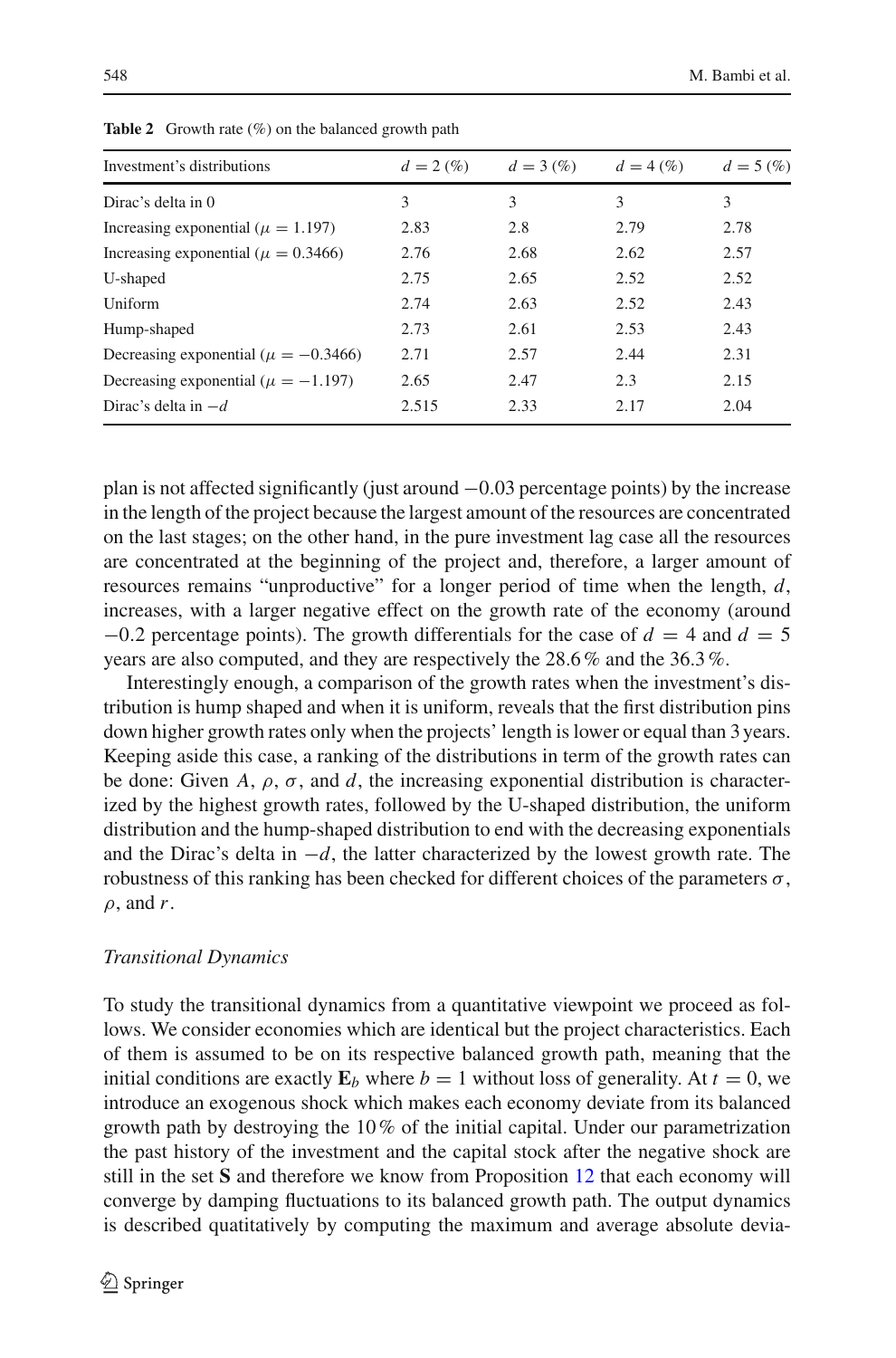<span id="page-29-2"></span>

| Investment's distributions     | $d=2$              | $d=3$             | $d=4$             | $d=5$             |
|--------------------------------|--------------------|-------------------|-------------------|-------------------|
| Dirac's delta in 0             | $\Omega$           | $\Omega$          | $\Omega$          | $\Omega$          |
| Incr. Exp. ( $\mu = 1.197$ )   | $0.3\%$ (0.5%)     | $0.5\%$ (0.6%)    | $0.55\%$ (0.6%)   | $0.6\%$ (0.65%)   |
| Incr. Exp. ( $\mu = 0.3466$ )  | $0.5\%$ (0.7%)     | $0.95\%$ (0.95%)  | $1.4\%$ (1.1%)    | $1.85\%$ (1.3%)   |
| Hump-shaped                    | $0.59\%$ $(0.8\%)$ | $1.22\%$ (1.18%)  | $1.8\%$ (1.44 %)  | $2.6\%$ (1.74%)   |
| Uniform                        | $0.6\%$ $(0.8\%)$  | $1.22\%$ (1.12%)  | $1.97\%$ (1.44 %) | $3\% (1.75\%)$    |
| U-shaped                       | $0.65\%$ (0.72%)   | $1.27\%$ (1.05 %) | $2.36\%$ (1.05%)  | $2.6\%$ (1.45 %)  |
| Decr. Exp. ( $\mu = -0.3466$ ) | $0.75\%$ (0.86%)   | $1.51\%$ (1.3%)   | $2.58\%$ (1.73%)  | $3.96\%$ (2.16%)  |
| Decr. Exp. ( $\mu = -1.197$ )  | $0.9\%$ (1%)       | $2.1\%$ (1.6%)    | $3.7\%$ (2.2%)    | $5.86\%$ (2.75 %) |
| Dirac's delta in $-d$          | $1.6\%$ (1.5%)     | $3.3\%$ (2\%)     | $5.5\%$ (2.7%)    | $8\%$ (3.2%)      |

**Table 3** Average and maximum absolute deviation from the BGP

<span id="page-29-3"></span>**Table 4** Speed of convergence

| <b>Table 4</b> Speed of convergence<br>to the BGP | Investment's distributions     | $d=2$    | $d=3$    | $d=4$    | $d=5$    |
|---------------------------------------------------|--------------------------------|----------|----------|----------|----------|
|                                                   | Dirac's delta in 0             | $\infty$ | $\infty$ | $\infty$ | $\infty$ |
|                                                   | Incr. Exp. ( $\mu = 1.197$ )   | 3.69     | 2.61     | 2.13     | 1.87     |
|                                                   | Incr. Exp. ( $\mu = 0.3466$ )  | 3.14     | 2.01     | 1.48     | 1.18     |
|                                                   | Hump-shaped                    | 3.14     | 1.91     | 1.43     | 1.11     |
|                                                   | Uniform                        | 2.96     | 1.81     | 1.28     | 0.97     |
|                                                   | Decr. Exp. ( $\mu = -0.3466$ ) | 2.79     | 1.66     | 1.13     | 0.83     |
|                                                   | U-shaped                       | 2.63     | 1.65     | 1.08     | 0.93     |
|                                                   | Decr. Exp. ( $\mu = -1.197$ )  | 2.49     | 1.41     | 0.92     | 0.66     |
|                                                   | Dirac's delta in $-d$          | 1.79     | 1.05     | 0.71     | 0.53     |
|                                                   |                                |          |          |          |          |

tion from the BGP and the speed of convergence. $27$  These three indicators have been computed by looking respectively at the following quantities<sup>[28](#page-29-1)</sup>

$$
\sup_{t \in [0, +\infty)} \frac{|k^*_{(k_0, i_0), g}(t) - k_l e^{gt}|}{k_l e^{gt}}, \quad \int_0^{+\infty} \frac{|k^*_{(k_0, i_0), g}(t) - k_l e^{gt}|}{k_l e^{gt}} dt
$$
  
and  $|Re(\lambda_M) - g|$ . (32)

These three indicators have been computed for different investment's distributions  $a(\cdot)$ , and projects' length, *d*, and reported in Table [3](#page-29-2) (the maximum and average absolute deviation from the BGP) and Table [4](#page-29-3) (speed of convergence). In Table [3,](#page-29-2)

<span id="page-29-0"></span><sup>27</sup> Consistently with [Ortigueira and Santos](#page-38-17) [\(1997\)](#page-38-17) and [Bambi et al.](#page-37-2) [\(2012](#page-37-2)) the speed of convergence has been measured as the absolute value of the difference between the growth rate of the economy and the complex eigenvalue having the highest real part. In fact, this is the term which drives the convergence as clearly emerges from the proof of Proposition [12.](#page-23-0)

<span id="page-29-1"></span><sup>&</sup>lt;sup>28</sup> The first two values are computed in MATLAB, so their values in Table [3](#page-29-2) are in truth finite approximations, i.e., a *max* over a finite period [0, *T*] instead of a sup over  $[0, +\infty)$  and a finite sum instead of an integral.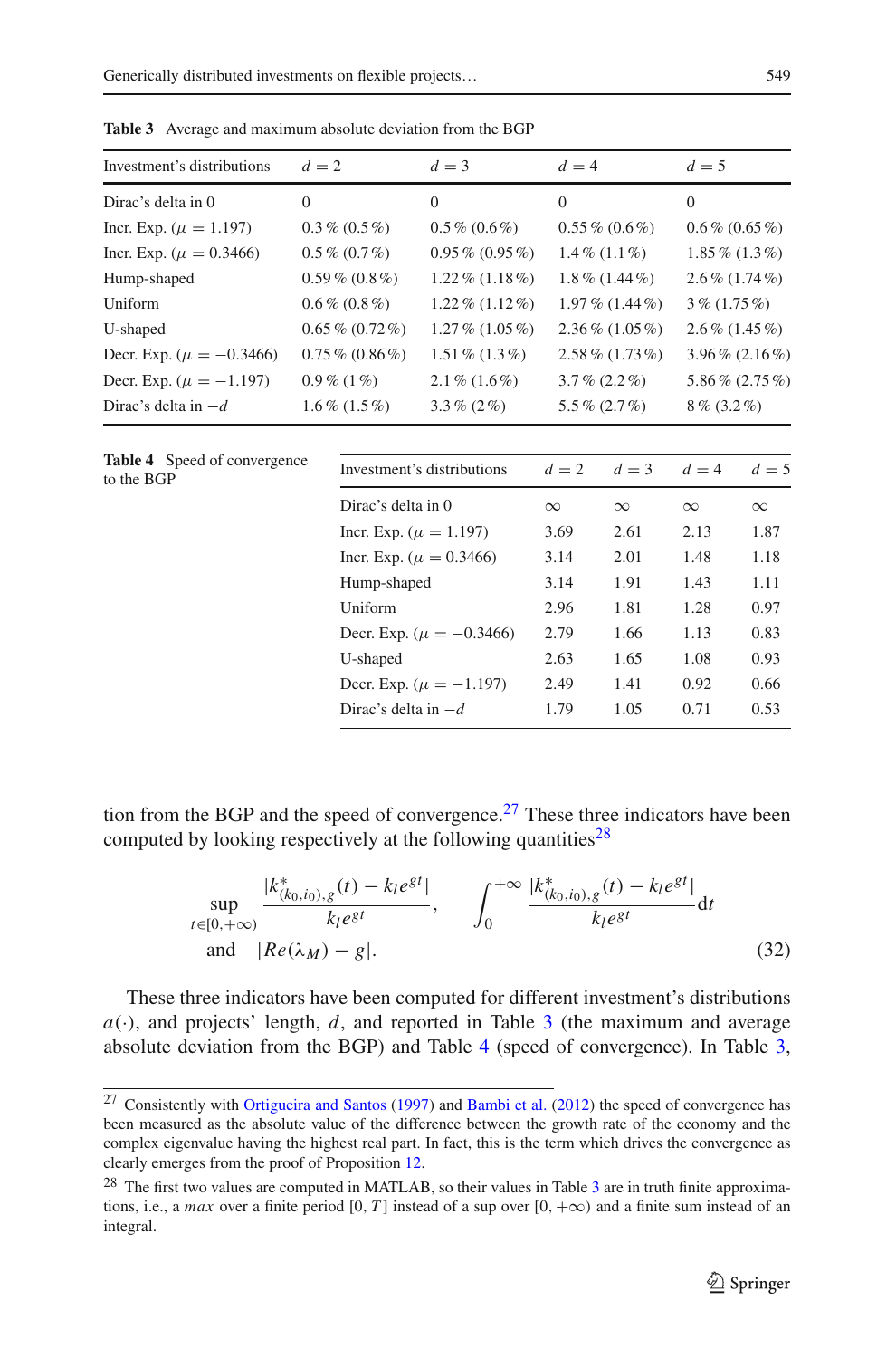the values outside (inside) the parenthesis refer to the average (maximum) deviation. Output fluctuations are significant if characterized by a high maximum and absolute deviation and a low speed of convergence. Keeping aside the U-shaped and the hump-shaped distributions, we observe that the economy with the projects' investment distribution leading to higher growth rates are also those with more pronounced deviations from the balanced growth path. In particular, the same ranking on the investment distributions proposed for the growth rates, holds when we rank the economies from those with lowest to those with highest output volatility.

Most importantly, large differences in the speed of convergence to the BGP can be appreciated looking at Table [4.](#page-29-3) Comparing the speed of convergence between two economies with different distributions, it emerges that those characterized by project features which are detrimental for the economic growth are also characterized by a slower speed of convergence to the BGP. Therefore, not only these economies will asymptotically grow at a lower rate but will experience longer transitional dynamics.

#### **9 Conclusion**

In this paper we have used a dynamic programming approach to assess how the investment project's features may affect the growth rate and transitional dynamics of an endogenous growth model. The analytical results are used in the quantitative analysis to evaluate the changes in output growth and output dynamics due to different choices of the project's length and of the investment distributions over the projects. Relatively small differences in these features may induce significant differences in output growth and in the speed of convergence toward the balanced growth path even when all the other parameters of the economy are kept the same.

**Acknowledgements** The authors thank three anonymous referees for their constructive comments which helped to improve the quality of this work. They are also grateful for the comments received at the 13th Viennese Workshop on Optimal Control and Dynamic Games.

**Open Access** This article is distributed under the terms of the Creative Commons Attribution 4.0 International License [\(http://creativecommons.org/licenses/by/4.0/\)](http://creativecommons.org/licenses/by/4.0/), which permits unrestricted use, distribution, and reproduction in any medium, provided you give appropriate credit to the original author(s) and the source, provide a link to the Creative Commons license, and indicate if changes were made.

#### **Appendix**

#### **Comparison with the Kydland and Prescott's specification**

Flexibility is indeed the first main departure of our contribution from the Kydland and Prescott's specification. In fact, in their framework, the projects dynamics is given by  $s_{j,t} = s_{j+1,t-1}$  and aggregate investment is equal to  $i_t = \sum_{j=1}^d b_j s_{j,t}$  with  $\sum_{j=1}^{d} b_j = 1$  and  $b_j \ge 0$  for all *j*. Moreover, the exogenously given initial conditions are  $k_0$  and  $s_{i,0}$ , with  $j \in [1, d-1]$  $j \in [1, d-1]$  $j \in [1, d-1]$  which, together with 1, imply that  $\Delta k_{d-j}$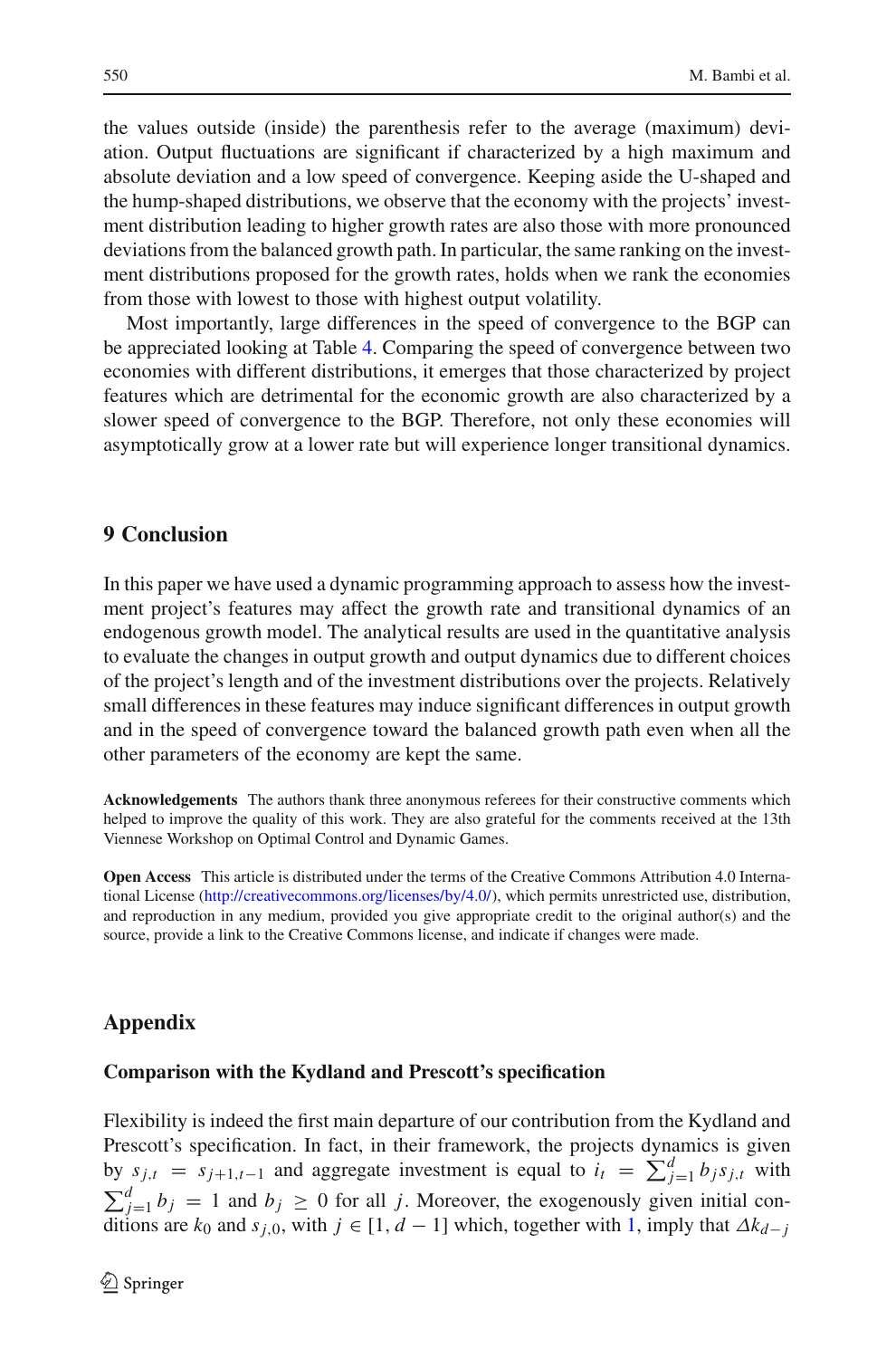are predetermined. Focusing on the case  $d = 3$  and  $t = 0$  we have that

$$
i_0 = b_1 s_{1,0} + b_2 s_{2,0} + b_3 s_{3,0}
$$
 or  $\frac{1}{b_3} \left( i_0 - \underbrace{b_1 \Delta k_1 - b_2 \Delta k_2}_{\text{exog.given}} \right) = \Delta k_3$ 

and, therefore,  $i_0$  determines completely  $s_{3,0}$  and then  $k_3$ . For the same reason, it follows that

 $i_1 \uparrow$  and/or $i_2 \uparrow \Rightarrow k_3$  unchanged

since these investments do not affect the project started at date  $t = 0$ . In Kydland and Prescott, the resources to be allocated to the different projects are, therefore, decided at the very beginning while, in our context, more resources can be added during the works in progress and crucially till the last period before the projects' completion.

#### **Proofs**

*Proof of Proposition [2](#page-11-5)* 1. Within the setting proposed by [Diekmann et al.](#page-37-22) [\(1995\)](#page-37-22), the DDE [10](#page-11-1) is of type  $k'(t) = Lk_t + b(t)$  with *L* a linear operator and *b*(*t*) continuous. Hence, the existence and uniqueness of solutions to such DDE follows from Theorem 2.12 in [Diekmann et al.](#page-37-22) [\(1995](#page-37-22)). The continuous differentiability is a consequence of the continuity of  $t \mapsto b(t)$ .

By the admissibility constraint (c2), we have for  $t \in [0, d)$ ,

$$
k_{(k_0,i_0),i}(t) = k_0 + \int_0^t \left( \int_{-d}^{-s} a(r)i_0(s+r)dr + \int_{-s}^0 a(r)i(s+r)dr \right) ds
$$
  
 
$$
\leq k_0 + \int_0^t \left( \int_{-d}^{-s} a(r)i_0(s+r)dr + A \int_{-s}^0 a(r)k_{(k_0,i_0),i}(s+r)dr \right) ds
$$
(33)

while the function  $k_{(k_0,i_0)}^M(t)$  satisfies, for  $t \in [0, d)$ 

$$
k_{(k_0,i_0)}^M(t) = k_0 + \int_0^t \left( \int_{-d}^{-s} a(r)i_0(s+r)dr + A \int_{-s}^0 a(r)k_{(k_0,i_0)}^M(s+r)dr \right) ds.
$$
\n(34)

Then, by standard comparison results on DDEs [see, e.g., [Federico et al.](#page-37-27) [\(2009\)](#page-37-27)], we get the claim in [0, *d*). Iterating this argument we prove the result.

3. Setting  $i^M(\cdot) \stackrel{\text{def}}{=} k^M_{(k_0,i_0)}(\cdot)$ , we have  $i^M \in \mathcal{I}_{(k_0,i_0)}$ , so the claim follows. *Proof of Proposition [3](#page-12-1)* 1. Consider the function

$$
h: \mathbb{R} \to \mathbb{R}, \qquad h(x) \stackrel{\text{def}}{=} x - A \int_{-d}^{0} a(r) e^{rx} dr.
$$

<sup>2</sup> Springer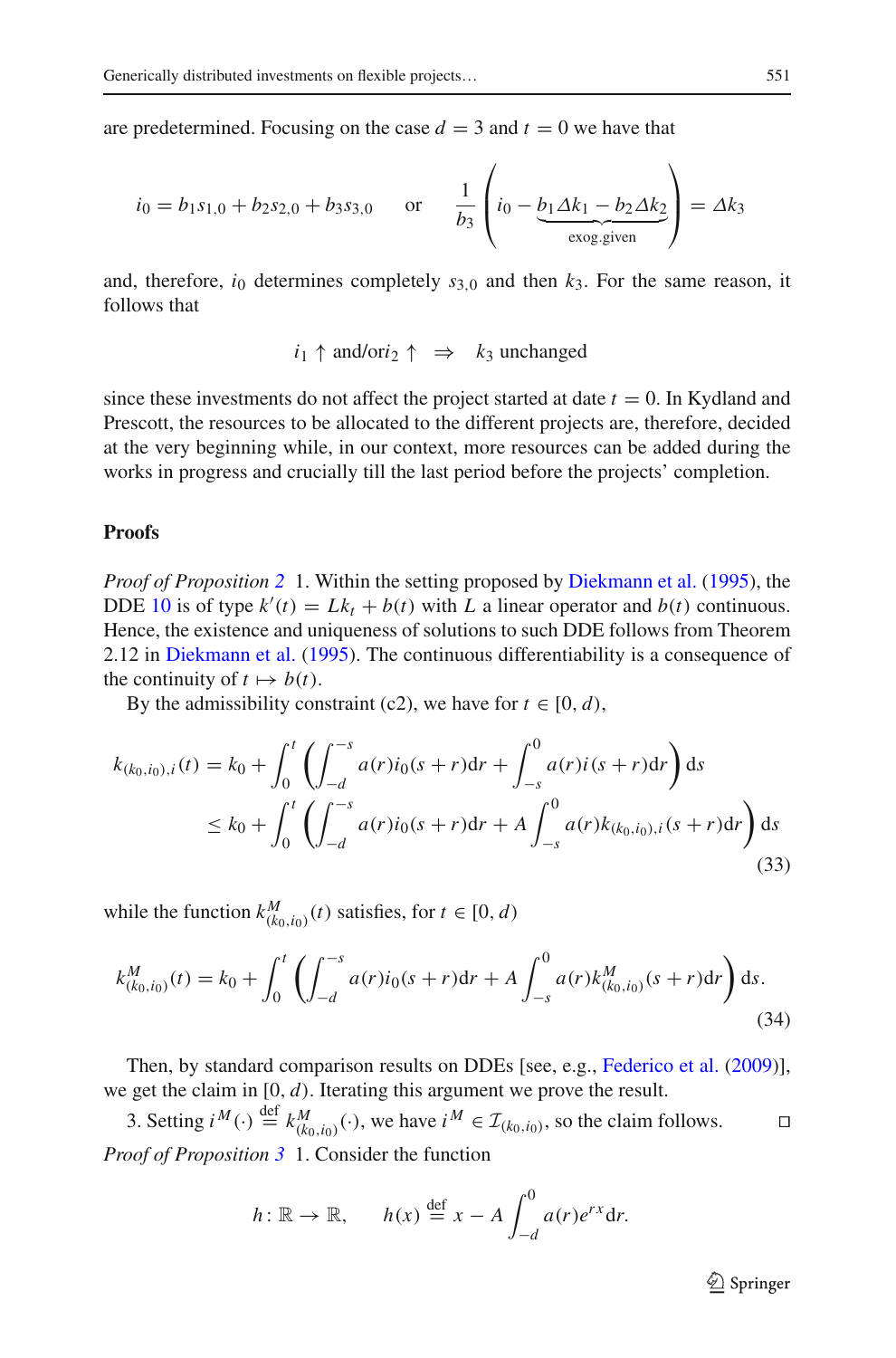It is clear that all real solutions of the characteristic Eq. [12](#page-12-0) are zeros of *h* and viceversa. We observe that

$$
h(0) = -A < 0, \qquad \lim_{x \to +\infty} h(x) = +\infty, \qquad \lim_{x \to -\infty} h(x) = -\infty.
$$

Moreover, for all  $x \in \mathbb{R}$ ,

$$
h'(x) = 1 - A \int_{-d}^{0} a(r)re^{rx}dr > 1, \quad h''(x) = -A \int_{-d}^{0} a(r)r^{2}e^{rx}dr < 0,
$$

so *h* is strictly increasing and strictly concave. This implies that *g* admits only one real root  $\xi > 0$  which is the only real solution of [\(12\)](#page-12-0). Such solution has multiplicity 1 since  $h'(z)$  is never 0.

2. Let  $\lambda = \mu + i\nu$  be a solution of [\(12\)](#page-12-0). It is easy to check by direct substitution that, if  $\lambda = \mu + i\nu$  solves [\(12\)](#page-12-0), then also  $\overline{\lambda} = \mu - i\nu$  solves it. Take the one with  $\nu > 0$ . Then

$$
\mu + i\nu = A \int_{-d}^{0} a(r)e^{r(\mu + iv)} dr = A \left( \int_{-d}^{0} a(r)e^{\mu r} \cos(vr) dr + i \int_{-d}^{0} a(r)e^{\mu r} \sin(vr) dr \right).
$$

This gives the following two equations:

$$
\mu = A \int_{-d}^{0} a(r) e^{\mu r} \cos(\nu r) dr, \qquad \nu = A \int_{-d}^{0} a(r) e^{\mu r} \sin(\nu r) dr.
$$

Then concerning the real part we clearly get

$$
-A \int_{-d}^{0} a(r)e^{\mu r} dr < \mu < A \int_{-d}^{0} a(r)e^{\mu r} dr = \mu - g(\mu).
$$

So, from the second inequality we get  $g(\mu) < 0 = g(\xi)$  which implies that  $\mu < \xi$ since *g* is strictly increasing. On the other hand, when  $\mu < 0$  we get, from the first inequality  $Ae^{-\mu d} < \mu$ , the first of [\(13\)](#page-12-3). Similarly, since  $\nu > 0$  we have

$$
\nu < A \int_{-d}^{0} a(r) e^{\mu r} dr < A \left( 1 \vee e^{-\mu d} \right).
$$

On the other hand, since  $vr < 0$  we have that  $sin(vr) < 0$  for  $vr \in (-\xi, 0)$ . So, to have  $v > 0$  in the equation for  $v$  we need to assume  $v > \xi/d$ .

3. Recall that, by Diekmann et al. [\(1995,](#page-37-22) Th. 4.4, Ch. I), all the solutions of [12](#page-12-0) form a (countable) sequence. So complex roots are at most countable and have the form  $\lambda_k = \mu_k \pm i v_k$  for two sequences of real numbers  $\{\mu_k\}$  and  $\{v_k\}$ .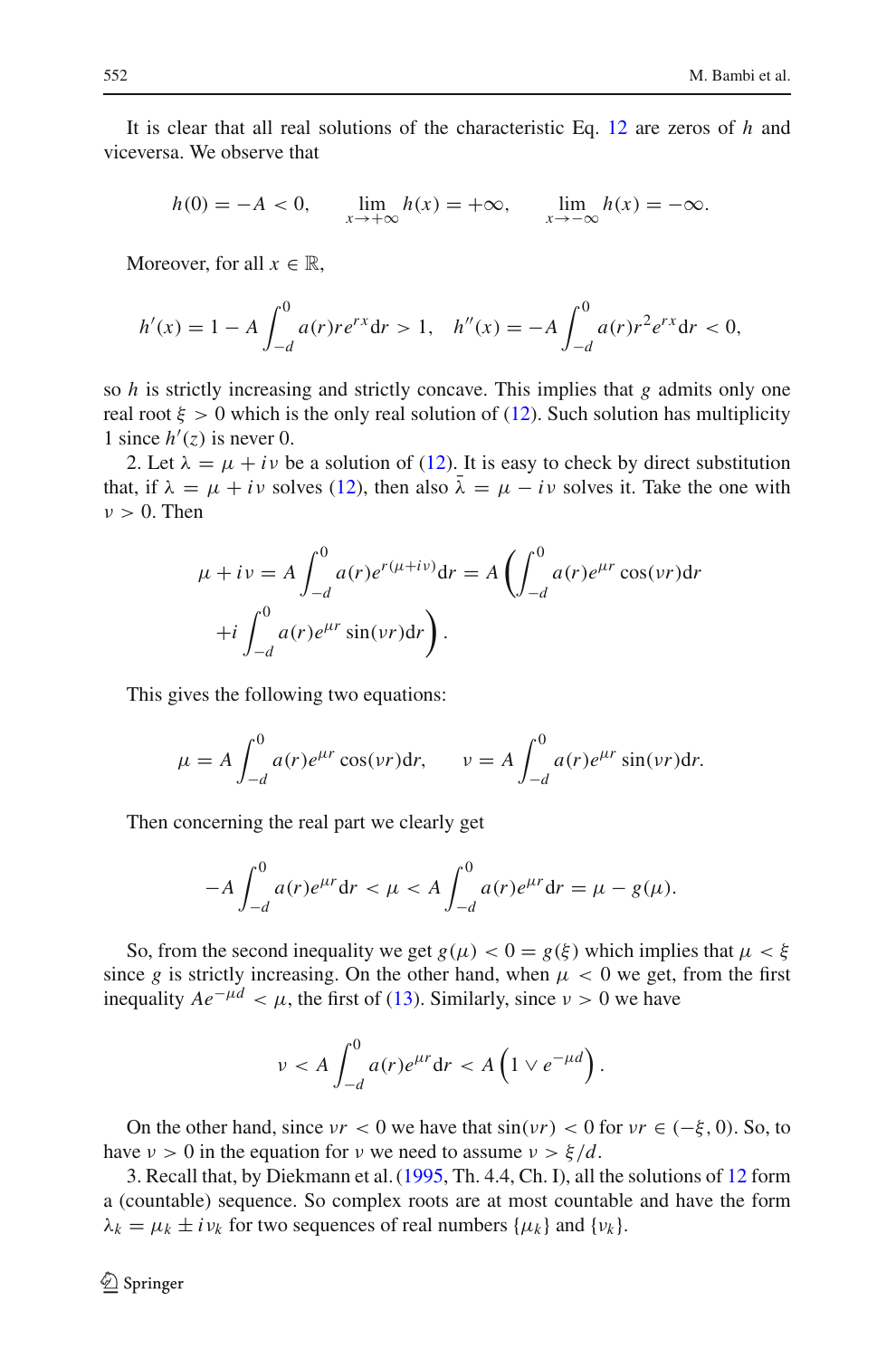#### <span id="page-33-0"></span>4. It is enough to prove that

$$
\int_{-d}^{0} a_1(r)e^{xr}dr \ge \int_{-d}^{0} a_2(r)e^{xr}dr, \quad \forall x > 0,
$$
 (35)

and then, calling  $h_1, h_2$  the functions defined as h in the first item and associated respectively to  $a_1, a_2$ , we get  $h_1 \geq h_2$  on  $\mathbb{R}_+$  and the claim follows. [\(35\)](#page-33-0) is obtained by integrating by parts:

$$
\int_{-d}^{0} a_1(r)e^{xr} dr = 1 - x \int_{-d}^{0} \left( \int_{-d}^{r} a_1(s) ds \right) e^{xr} dr
$$
  
 
$$
\geq 1 - x \int_{-d}^{0} \left( \int_{-d}^{r} a_2(s) ds \right) e^{xr} dr = \int_{-d}^{0} a_2(r) e^{xr} dr.
$$

5. Setting  $F(z, d) := A \int_{-d}^{0} a(r, d)e^{rz} dr - z$ , the result can be obtained from the results:  $F(z, d) = 0$ , generalized by the definition of  $F(z)$ , by using the Insulisity equality  $F(d, \xi(d)) = 0$ , provided by the definition of  $\xi(d)$ , by using the Implicit Function Theorem.

*Proof of Proposition* [4](#page-12-4) The claim follows from [\[Diekmann et al.](#page-37-22) [\(1995](#page-37-22)), Th. 5.4, p. 34] and using the fact that  $\xi$  is the solution to [\(11\)](#page-11-3) with the highest real part (as proved Proposition [3\)](#page-12-1).

*Proof of Proposition* [5](#page-15-3) 1. We could prove this result directly [see, e.g., [Freni et al.](#page-37-28) [\(2006\)](#page-37-28)], but for sake of brevity we omit the proof here. The result will be proved a posteriori on a suitable subset of  $H^{++}$ .

2. Let  $(k_0, i_0) \in \text{dom}(V)$ . In particular  $i \in \mathcal{I}_{(k_0, i_0)} \neq \emptyset$ . The linearity of the state equation yields, for every  $\lambda > 0$ ,  $i \in \mathcal{I}_{(k_0,i_0)} \iff \lambda i \in \mathcal{I}_{\lambda(k_0,i_0)}$  and  $k_{\lambda(k_0,i_0),\lambda i} = \lambda k_{(k_0,i_0),i}$ . Then, the claim is a straightforward consequence of the homogeneous structure of the functional.

3. This follows by usual arguments exploiting the linearity of the state equation and the concavity of the objective functional.

*Proof of Theorem* [8](#page-18-0) Let  $(k_0, i_0) \in S$ . By Propositions 19 and 20, we have

$$
V(k_0, i_0) \ge J((k_0, i_0); i^*_{(k_0, i_0)}) = V(k_0, i_0).
$$

On the other hand, since we have the inequality  $V \leq \tilde{V}$  (Proposition 21), we deduce the optimality of  $i^*_{(k_0,i_0)}$  for (**P**) starting at  $(k_0,i_0)$ . Then, uniqueness is stated by Proposition 14, and the other claims follows from Proposition 19.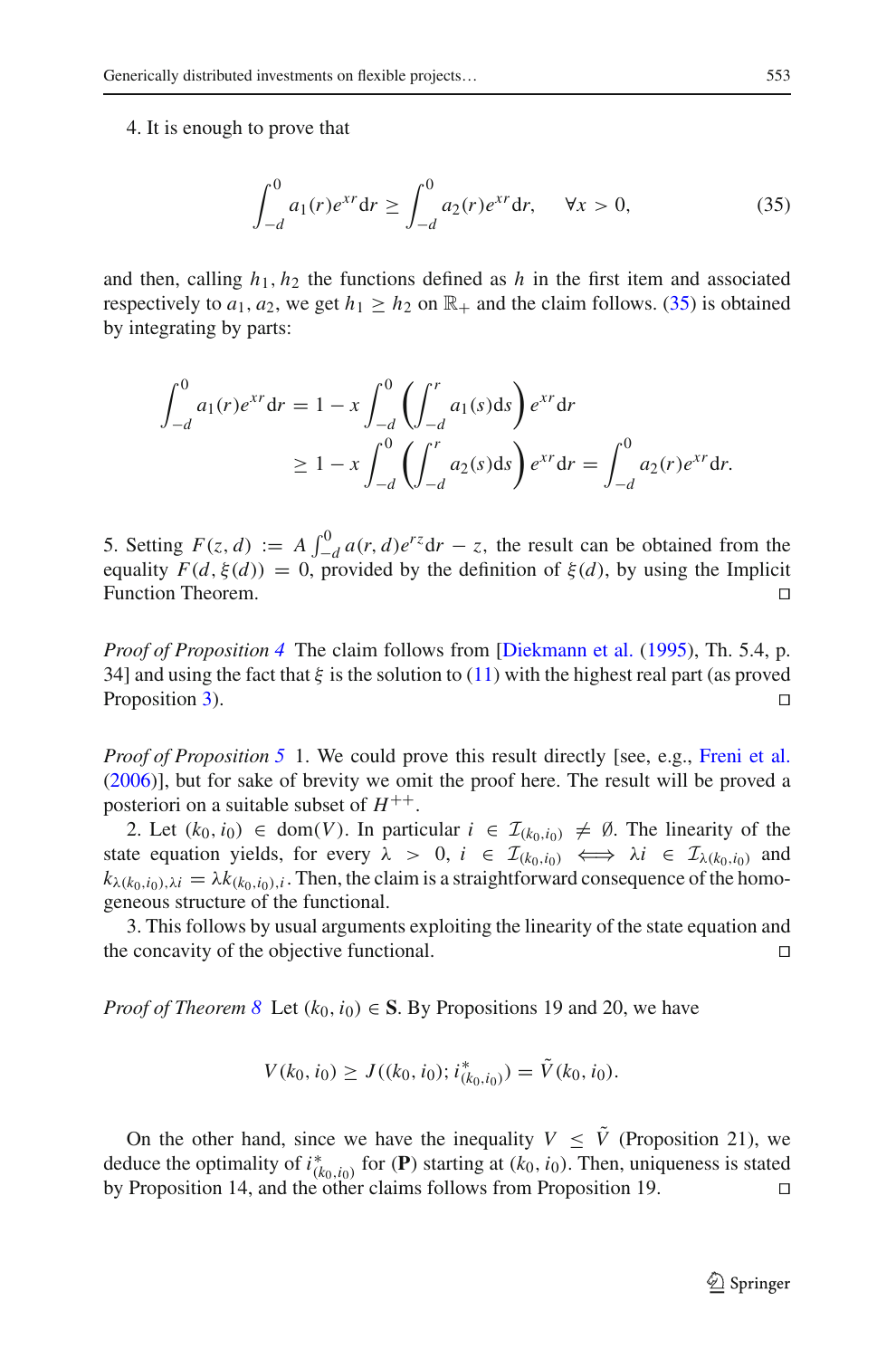*Proof of Proposition [10](#page-21-1)* First of all, we prove [\(26\)](#page-21-0). Let  $(k_0, i_0) = \mathbf{E}_b$  for some  $b > 0$ . We have

$$
C_{(k_0, i_0)}^0 = v k_0 + v b \int_{-d}^0 e^{\xi r} dr \int_{-d}^r a(s) e^{s(s-r)} ds = v k_0
$$
  
+
$$
+ v b \int_{-d}^0 a(s) e^{s s} ds \int_s^0 e^{(\xi - s)r} dr
$$
  
= 
$$
v k_0 + v b \int_{-d}^0 a(s) e^{s s} \frac{1 - e^{(\xi - s)s}}{\xi - s} ds
$$
  
= 
$$
v k_0 + b \frac{v}{\xi - s} \int_{-d}^0 a(s) (e^{s s} - e^{\xi s}) ds
$$
  
= 
$$
v k_0 + b \frac{v}{\xi - s} \left( \frac{g k_0}{b} - \frac{\xi}{A} \right) = v k_0 \frac{\xi}{\xi - s} - b \frac{v \xi}{A(\xi - s)}.
$$
 (36)

Since  $\frac{v\xi}{A(\xi-g)} = 1$  (see [\(17\)](#page-18-1) and [\(19\)](#page-18-2)) the claim follows.<br>Now let us show the other claims. Using Theorem [8](#page-18-0) by straightforward computations we get the "if" part. To show the "only if" part, assume that the optimal paths  $k^*_{(k_0,i_0)}, i^*_{(k_0,i_0)}, c^*_{(k_0,i_0)}$  are exponential. Then, the common growth rate of  $k^*_{(k_0,i_0)}, i^*_{(k_0,i_0)}$ is g since  $Ak_{(k_0,i_0)}^*(t) - C_{(k_0,i_0)}^0 e^{gt} = i_{(k_0,i_0)}^*(t)$ . Hence,  $i^*(t) = be^{gt}$ , for some  $b \in \mathbb{R}$ and  $k^*_{(k_0,i_0)} = k_0 e^{gt}$ , with  $k_0 > 0$ . Defining the function  $\lambda$  as in the proof of Proposition 20, we see that  $\lambda \equiv 0$  over ℝ<sub>+</sub>. Since  $\lambda$  solves (119)-(120), we see that  $(k_0, i_0) = \mathbf{E}_b$ , and finally *b* > 0 since  $k_0$  > 0. and finally  $b > 0$  since  $k_0 > 0$ .

*Proof of Proposition* [9](#page-20-1) Since *b* > 0 and *g* > 0, we have  $\mathbf{E}_b \in H^{++}$ . Moreover, by [\(26\)](#page-21-0), we have  $Ak_0 - C^0_{(k_0,i_0)} = b > 0$ . So, all the properties defining the set **S** are fulfilled by  $(k_0, i_0)$ , which is what we need to prove.

*Proof of Proposition* [12](#page-23-0) For simplicity of notation we set  $i(\cdot) = i^*_{(k_0,i_0)}(\cdot), k(\cdot) =$  $k^*_{(k_0,i_0)}(\cdot)$  and  $\Lambda = C^0_{(k_0,i_0)}$ . The explicit expression of *c* is already provided by Theorem [8.](#page-18-0) The expression of *k* in terms of *c*,*i* comes from definition of *c*. Let us prove [29.](#page-23-1)

First of all, we recall some standard facts from DDE's theory. Let  $\{\lambda_i\}_{i\in\mathbb{N}}$  and  $\{\lambda_j\}_{j\in\mathbb{N}}$  as in Proposition [3,](#page-12-1) item 3. Applying Corollary 6.4 in [Diekmann et al.](#page-37-22) [\(1995](#page-37-22)), the solution of 46 can be written as (here the overline denotes the complex conjugate operation)

$$
\gamma(t) = \alpha_{\xi} e^{\xi t} + \sum_{j=1}^{\infty} \left( e^{\lambda_j t} p_j(t) + e^{\bar{\lambda}_j t} \overline{p_j(t)} \right) = \alpha_{\xi} e^{\xi t} + \sum_{j=1}^{\infty} 2Re \left( p_j(t) e^{\lambda_j t} \right),\tag{37}
$$

since  $\overline{ae^{\lambda}} = \overline{a}e^{\overline{\lambda}}$  and where  $p_j(t)$  are complex polynomial of degree  $m_{\lambda_j} - 1$ , with  $m_{\lambda_j}$ denoting the multiplicity of the root  $\lambda_j$ . Also, the series above converges uniformly on compact subsets of  $(0, +\infty)$ . Under Assumption [11\(](#page-22-2)ii), the polynomials  $p_i(\cdot)$  are constants. With a slight abuse of notation we denote the corresponding constants still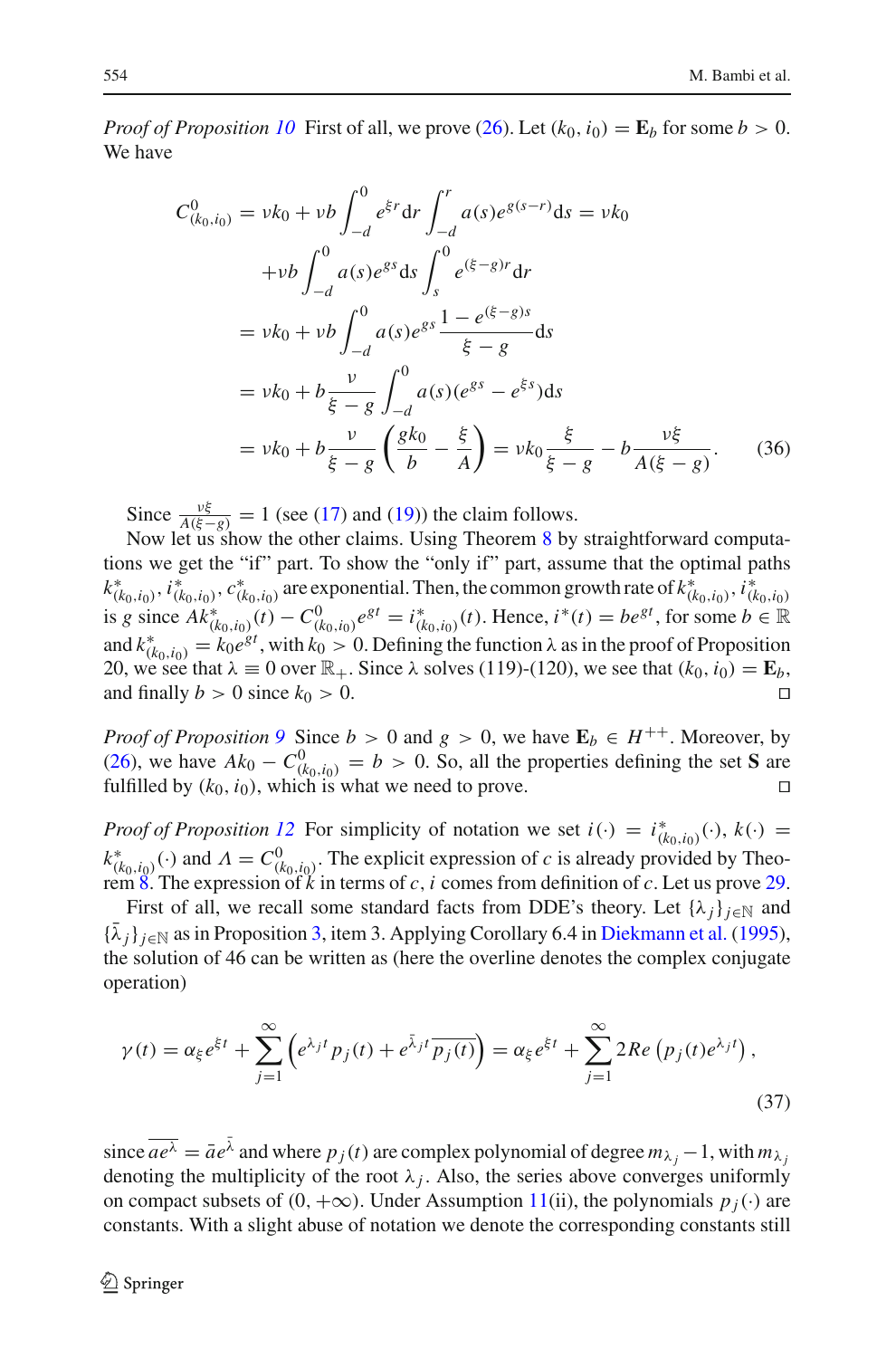<span id="page-35-0"></span>by  $p_i$ , so

$$
\gamma(t) = \alpha_{\xi} e^{\xi t} + \sum_{j=1}^{\infty} 2Re(p_j e^{\lambda_j t}).
$$
\n(38)

From Theorem [8](#page-18-0) we know that *i* solves [21.](#page-19-1) The solution to this DDE is the sum of the solutions of the associated linear homogeneous DDE, i.e., without the forcing term, plus a convolution term [see [Hale and Lunel](#page-37-29) [\(1993\)](#page-37-29), Ch. 6, page 170].

This means that the solution of  $(21)$  can be rewritten as [see Example 1.5, page 168, and formula (1.18), page 172, in [Hale and Lunel](#page-37-29) [\(1993](#page-37-29))],

<span id="page-35-1"></span>
$$
i(t) = \gamma(t)i(0) + \int_{-d}^{0} \int_{0}^{d+r} \gamma(t-s)Aa(r-s)ds \, i_{0}(r) dr - \int_{0}^{t} \gamma(t-s)Age^{gs}ds
$$
\n(39)

where  $\gamma$  is defined in series form in [\(38\)](#page-35-0). By the change of variables  $s = -w$ ,  $r = z-w$ in the second term of [\(39\)](#page-35-1), *i* can be rewritten as

<span id="page-35-2"></span>
$$
i(t) = \gamma(t)i(0) + \int_{-d}^{0} \int_{-d}^{w} \gamma(t+w) A a(z) i_0(z-w) \, dz \, dw - \int_{0}^{t} \gamma(t-s) A g e^{gs} \, ds. \tag{40}
$$

We observe that (46) is a special case (with special initial data) of [\(11\)](#page-11-3).

Substituting [\(38\)](#page-35-0) into [\(40\)](#page-35-2), in view of the linearity of (40) with respect to  $\gamma$ , we can analyze the contribution of the real and the complex roots. We start with  $\alpha_{\xi}e^{\xi t}$ : its contribution to  $i(t)$  is

$$
\alpha_{\xi}e^{\xi t} (Ak_0 - A) + \int_{-d}^{0} \alpha_{\xi}e^{\xi(t+w)} \int_{-d}^{w} Aa(z)i_0(z-w)dz dw - \int_{0}^{t} \alpha_{\xi}e^{\xi(t-s)} Age^{gs} ds
$$
  
\n
$$
= \alpha_{\xi}e^{\xi t} \left( A\Gamma(x_0) - A + \frac{Ag}{g-\xi} \right) + \alpha_{\xi}e^{gt} \left( -\frac{Ag}{g-\xi} \right)
$$
  
\n
$$
= \alpha_{\xi}e^{\xi t} \left( A A \frac{\sigma}{\rho - \xi(1-\sigma)} \frac{\xi}{A} - A + \frac{A\frac{\xi-\rho}{\sigma}}{\frac{\xi-\rho}{\sigma} - \xi} \right) + \alpha_{\xi}e^{gt} \left( -\frac{Ag}{g-\xi} \right)
$$
  
\n
$$
= \alpha_{\xi}e^{gt} \left( -\frac{Ag}{g-\xi} \right)
$$

where the second equality is obtained using  $(18)$  and  $(17)$ . Now, to analyze the contribution of the series, we can use the dominated convergence theorem to exchange the series and the integral in [\(40\)](#page-35-2). Then, for each term  $p_j e^{\lambda_j t}$ , we can develop the integrals as above, obtaining as contribution the sum of two terms:

$$
p_j e^{\lambda_j t} \left( A \Gamma_j(k_0, i_0) - A + \frac{Ag}{g - \lambda_j} \right) + p_j e^{gt} \left( -\frac{Ag}{g - \lambda_j} \right). \tag{41}
$$

<sup>2</sup> Springer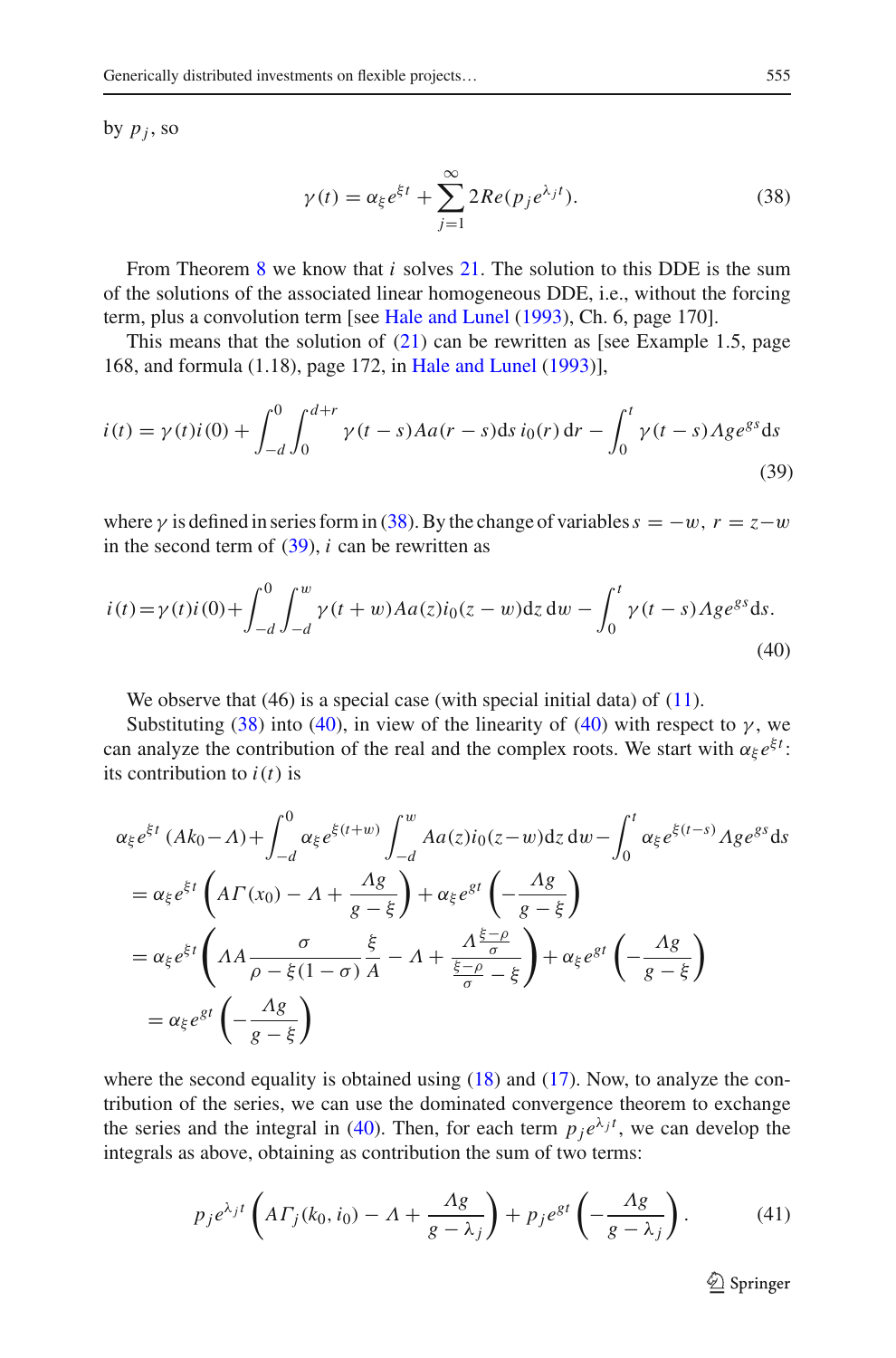So by definition of  $a_j$ ,  $b_j$  [\(30\)](#page-23-2), we get [\(29\)](#page-23-1).

Now let us show the second part of the claim, i.e., the existence of the limits for the detrended paths. Let us set, for simplicity of notation,

$$
k_g(t) \stackrel{\text{def}}{=} k^*_{(k_0, i_0), g}(t), \quad i_g(t) \stackrel{\text{def}}{=} i^*_{(k_0, i_0), g}(t), \quad t \ge 0,
$$
 (42)

Being  $i(·)$  real [\(29\)](#page-23-1) can be rewritten as

$$
i(t) = \alpha_{\xi} e^{gt} \left( -\frac{\Lambda g}{g - \xi} \right) + \sum_{j=1}^{\infty} Re \left[ p_j e^{\lambda_j t} a_j + p_j e^{gt} b_j \right]
$$
  
=  $\alpha_{\xi} e^{gt} \left( -\frac{\Lambda g}{g - \xi} \right) + \sum_{j=1}^{\infty} e^{\mu_j t} Re \left[ p_j e^{i v_j t} a_j \right] + e^{gt} Re \left[ p_j b_j \right].$  (43)

By Assumption  $11(i)$  $11(i)$ , we have

$$
i(t) = C_0 e^{gt} + o(e^{gt}),
$$
 where  $C_0 \stackrel{\text{def}}{=} -Ag \left[ \frac{\alpha_{\xi}}{g - \xi} + \sum_{j=1}^{\infty} Re \left( \frac{p_j}{g - \lambda_j} \right) \right],$ 

where it can be proved that the last series converges.

This proves that there exists a constant  $i_l$  such that  $\lim_{t\to+\infty} i_g(t) = i_l$ . Of course by relation  $Ak_g(\cdot) - i_g(\cdot) \equiv A$  this implies also that there exists a constant  $k_l$  such that  $\lim_{t\to+\infty} k_g(t) = k_l$ . We now calculate explicitly such  $i_l$  and  $k_l$  using the explicit form of the optimal feedback provided by  $(18)$ – $(114)$ . We have

$$
i_g(t) = (A - v)k_g(t) - v \int_{-d}^{0} e^{(\xi - g)r} dr \int_{-d}^{r} a(s)i_g(t + s - r)e^{gs} ds,
$$

and taking the limit for  $t \to +\infty$  we obtain  $i_l = (A - v)k_l - vi_l \int_{-d}^{0} e^{(\xi - g)r} dr \int_{-d}^{r} a(s)$  $e^{gs}$ d*s*,

i.e., 
$$
i_l \left( 1 + v \int_{-d}^{0} e^{(\xi - g)r} dr \int_{-d}^{r} a(s) e^{gs} ds \right) = (A - v)k_l
$$
. (44)

<span id="page-36-0"></span>Exchanging the order of integration and using the definitions of  $\nu$  and  $\xi$ , we get

$$
i_l\left(\frac{A}{\xi}\int_{-d}^0 a(\eta)e^{g\eta}d\eta\right) = (A - \nu)k_l.
$$
 (45)

Moreover, from the relation  $Ak_g(t) - i_g(t) = A$  we have  $Ak_l - i_l = A$ . Using evious equation and (45) we find the values *i<sub>j</sub>* and *k<sub>l</sub>* and so the claim. previous equation and [\(45\)](#page-36-0) we find the values  $i_l$  and  $k_l$  and so the claim.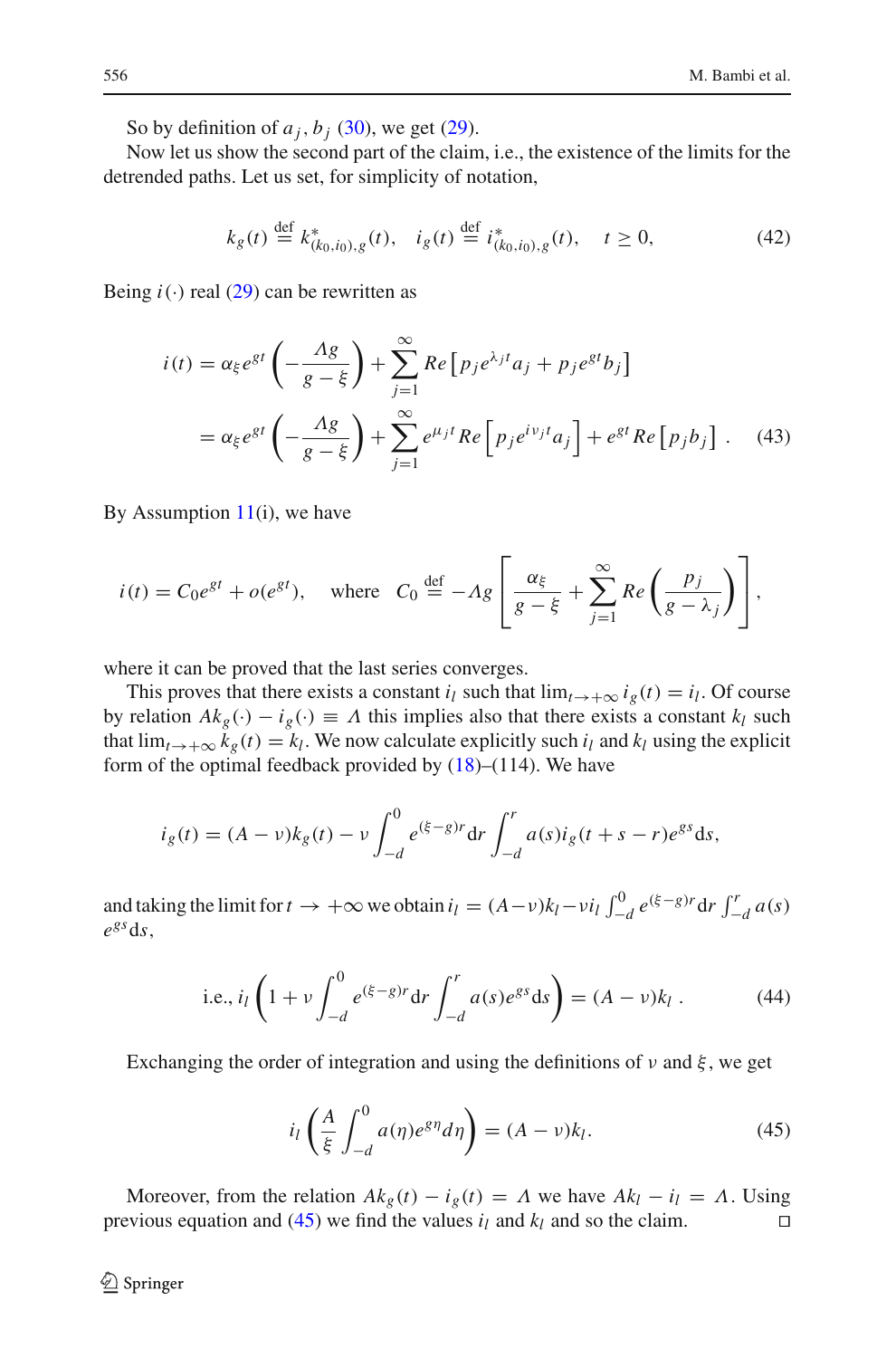### **References**

- <span id="page-37-9"></span>Al-Momani, A.H.: Construction delay: a quantitative analysis. Int. J. Proj. Manag. **18**, 51–59 (2000)
- <span id="page-37-4"></span><span id="page-37-0"></span>Altug, S.: Time-to-build and aggregate fluctuations: some new evidence. Int. Econ. Rev. **30**, 889–920 (1989) Asea, P.K., Zak, P.J.: Time-to-build and cycles. J. Econ. Dyn. Control **23**, 1155–1175 (1999)
- <span id="page-37-1"></span>Bambi, M.: Endogenous growth and time to build: the AK case. J. Econ. Dyn. Control **32**(4), 1015–1040 (2008)
- <span id="page-37-2"></span>Bambi, M., Fabbri, G., Gozzi, F.: Optimal policy and consumption smoothing effects in the time-to-build AK model. Econ. Theory **50**, 635–669 (2012)
- <span id="page-37-24"></span>Bambi, M., Gori, F.: Unifying time-to-build theory. Macroecon. Dyn. **18**, 1713–1725 (2014)
- <span id="page-37-12"></span>Bambi, M., Gozzi, F., Licandro, O.: Endogenous growth and wave-like business fluctuations. J. Econ. Theory **154**, 68–111 (2014)
- <span id="page-37-3"></span>Barro, R., Sala-i Martin, X.: Economic Growth, 2nd edn. MIT Press, Cambridge (2004)
- <span id="page-37-10"></span>Benhabib, J., Rustichini, A.: Vintage capital, investment, and growth. J. Econ. Theory **55**, 323–339 (1991)
- <span id="page-37-17"></span>Boucekkine, R., de la Croix, D., Licandro, O.: Vintage capital growth theory: three breakthroughs. Front. Econ. Growth Dev. **20**(1), 14–27 (2011)
- <span id="page-37-19"></span>Boucekkine, R., Fabbri, G., Gozzi, F.: Maintenance and investment: complements or substitutes? a reappraisal. J. Econ. Dyn. Control **34**, 2420–2439 (2010)
- <span id="page-37-25"></span>Boucekkine, R., Fabbri, G., Pintus, P.: Short-run Pain, Long-run gain: The Conditional Welfare Gains from International Financial Integration the Conditional Welfare Gains from International Financial Integration. AMSE Working Papers 1202 (2015)
- <span id="page-37-15"></span>Boucekkine, R., Germain, M., Licandro, O.: Replacement echoes in the vintage capital growth model. J. Econ. Theory **74**, 333–348 (1997)
- <span id="page-37-23"></span>Boucekkine, R., Licandro, O., Puch, L., del Rio, F.: Vintage capital and the dynamics of the AK model. J. Econ. Theory **120**, 39–72 (2005)
- <span id="page-37-21"></span>Brezis, H.: Functional Analysis, Sobolev Spaces and Partial Differential Equations. Universitext, Springer, New York (2011)
- <span id="page-37-7"></span>Christiano, L.J., Todd, R.M.: Time to plan and aggregate fluctuations. Fed. Res. Bank Minneap. Q. Rev. **20**, 14–27 (1996)
- <span id="page-37-8"></span>Del Boca, A., Galeotti, M., Himmelberg, C.P., Rota, P.: Investment and time to plan and build: a comparison of structures vs. equipment in a panel of italian firms. J. Eur. Econ. Assoc. **6**, 864–889 (2008)
- <span id="page-37-20"></span>d'Albis, H., Augeraud-Veron, E.: Balanced cycles in an olg model with a continuum of finitely-lived individuals. Econ. Theory **30**(1), 181–186 (2007)
- <span id="page-37-22"></span>Diekmann, O., Van Gils, S.A., Lunel, S.M.V., Walther, H.O.: Delay Equations. Springer, Berlin (1995)
- <span id="page-37-26"></span>Engelborghs, K., Roose, D.: Numerical computation of stability and detection of Hopf bifurcations of steady state solutions of delay differential equations. Adv. Comput. Math. **10**(3/4), 271–289 (1999)
- <span id="page-37-18"></span>Fabbri, G., Gozzi, F.: Solving optimal growth models with vintage capital: the dynamic programming approach. J. Econ. Theory **143**(1), 331–373 (2008)
- <span id="page-37-27"></span>Federico, S., Goldys, B., Gozzi, F.: HJB equations for the optimal control of differential equations with delays and state constraints, i: regularity of viscosity solutions. SIAM J. Control Optim. **48**(8), 4821– 5653 (2009)
- <span id="page-37-16"></span>Feichtinger, G., Hartl, R.F., Kort, P.M., Veliov, V.M.: Anticipation effects of technological progress on capital accumulation: a vintage capital approach. J. Econ. Theory **126**, 143–164 (2006)
- <span id="page-37-13"></span>Feichtinger, G., Hartl, R.F., Sethi, S.P.: Dynamic optimal control models in advertising: recent developments. Manag. Sci. **40**(2), 195–226 (1994)
- <span id="page-37-11"></span>Ferrara, M., Guerrini, L., Sodini, M.: Nonlinear dynamics in a Solow model with delay and non-convex technology. Appl. Math. Comput. **228**, 1–12 (2014)
- <span id="page-37-6"></span>Flyvbjerg, B., Holm, M.K.S., Buhl, S.L.: How common and how large are cost overruns in transport infrastructure projects? Transp. Rev. **23**(1), 71–88 (2003)
- <span id="page-37-5"></span>Flyvbjerg, B., Holm, M.K.S., Buhl, S.L.: Cost underestimation in public works projects: error or lie? J. Am. Plan. Assoc. **68**(3), 279–295 (2002)
- <span id="page-37-28"></span>Freni, G., Gozzi, F., Salvadori, N.: Existence of optimal strategies in linear multisector models. Econ. Theory **29**(1), 25–48 (2006)
- <span id="page-37-29"></span>Hale, J.K., Lunel, S.M.V.: Introduction to Functional-Differential Equations, Applied Mathematical Sciences, vol. 99. Springer, New York (1993)
- <span id="page-37-14"></span>Hartl, R.F.: Optimal dynamic advertising policies for hereditary processes. J. Optim. Theory Appl. **43**(1), 51–72 (1984)